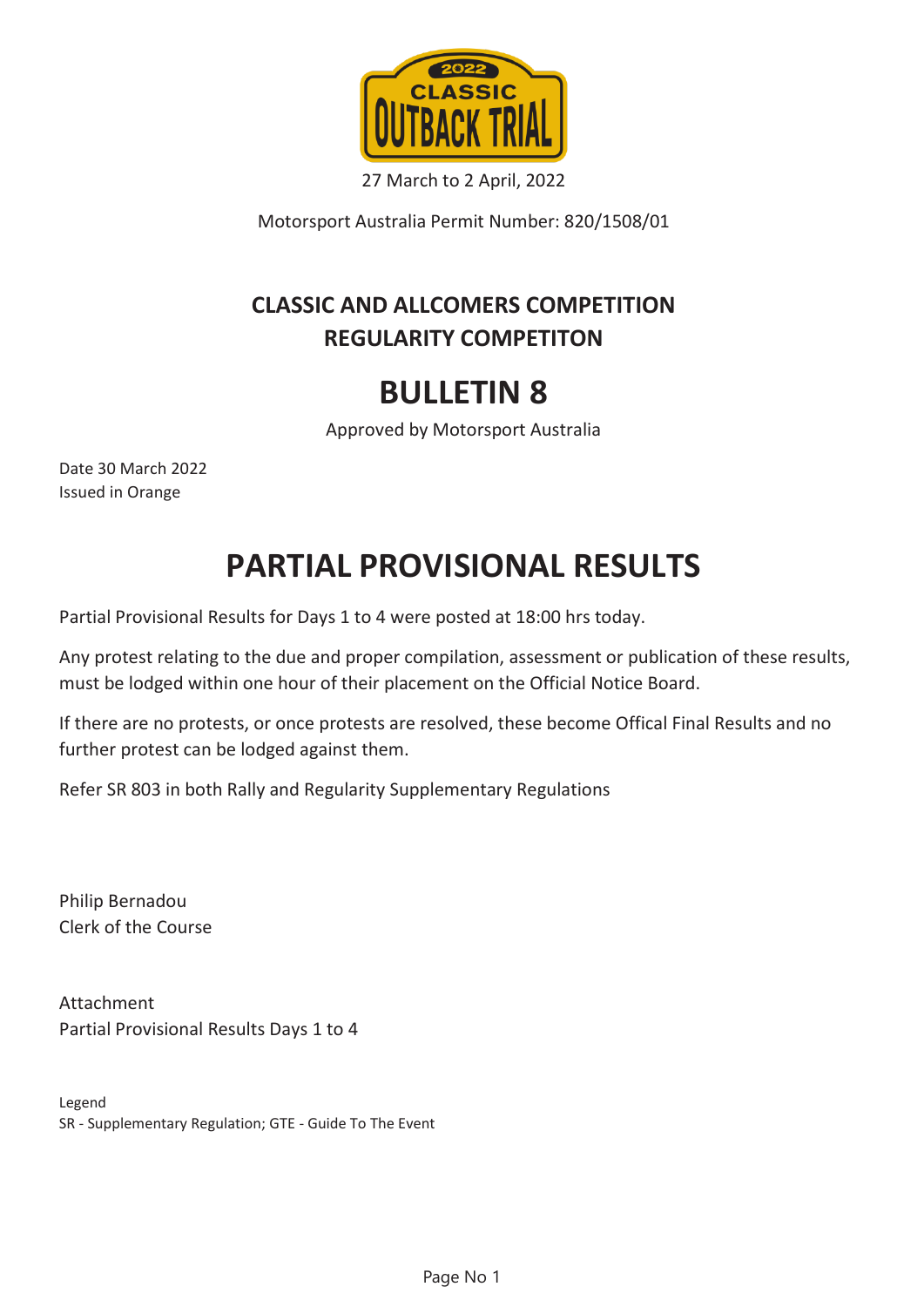## **Provisional Final Classifications**



**Classic Competition** 

Classifications Outright To end of Day 4

Listed By Classification

| Veh                     | Crew                  | Vehicle                         | Cat/              | Capacity | Total          | O/All           | O/All   |
|-------------------------|-----------------------|---------------------------------|-------------------|----------|----------------|-----------------|---------|
| <b>No</b>               |                       |                                 | Class             |          | Time           | Pos             | Margin  |
| $\mathbf{1}$            | Travis - Travis       | 1984 Nissan Gazelle             | 2C <sub>2</sub> D | 3500     | 4:33:43        | $\mathbf{1}$    | 00:00   |
| 5                       | Valantine - Valantine | 1980 Datsun Stanza              | 2C <sub>2</sub> C | 2596     | 4:41:53        | $\overline{2}$  | 08:10   |
| 16                      | Barr-Smith - Hunt     | 1972 Ford Capri Perana          | 2C <sub>2</sub> D |          | 4:45:03        | 3               | 11:20   |
| 9                       | Schey - Middleton     | 1976 Ford Escort                | 2C <sub>2</sub> C | 2170     | 4:51:33        | $\overline{4}$  | 17:50   |
| 19                      | Hills - Richards      | 1976 Ford Escort RS 1800        | 1H <sub>2</sub> B | 1998     | 4:59:47        | 5               | 26:04   |
| 8                       | Wald - Elliott        | 1978 Datsun Stanza              | 1H <sub>2</sub> D | 2238     | 5:09:24        | 6               | 35:41   |
| 12                      | Cole - Cole           | 1968 Mercedes 280SL             | 2C <sub>2</sub> C | 2790     | 5:11:41        | $\overline{7}$  | 37:58   |
| 15                      | Pickering - Boddy     | 1973 Datsun 240Z                | 2C1C              | 2850     | 5:11:55        | 8               | 38:12   |
| 28                      | Ward - Hellwig        | 1976 Toyota Corolla             | 3C                | 1588     | 5:12:20        | $\overline{9}$  | 38:37   |
| 36                      | Rogers - Ellis        | 1982 Holden Commodore VH        | 3D                | 3300     | 5:13:25        | 10              | 39:42   |
| 6                       | Attwell - Moir        | 1971 Ford Falcon GT             | 1H <sub>2</sub> D | 5700     | 5:15:47        | 11              | 42:04   |
| 32                      | Crane - Officer       | 1970 Mitsubishi Galant          | 1H <sub>2</sub> B | 1700     | 5:21:11        | 12              | 47:28   |
| 33                      | Glennie - Clark       | 1972 Datsun 1200 Coupe          | 2C <sub>2</sub> C | 2168     | 5:26:10        | 13              | 52:27   |
| 20                      | Bashford - McAdam     | 1972 Ford Escort Mexico         | 1H2B              | 1600     | 5:28:23        | 14              | 54:40   |
| 35                      | Hannah - Collihole    | 1981 Holden Commodore           | 3D                | 3300     | 5:32:05        | 15              | 58:22   |
| 26                      | Lake - Hall           | 1973 Datsun 240Z                | 2C1C              | 2950     | 5:40:28        | 16              | 1:06:45 |
| 18                      | Hills - Tuckey        | 1976 Ford Escort RS 1800        | 1H2B              | 1998     | 5:42:49        | 17              | 1:09:06 |
| 39                      | Finn - Harris         | 1967 Volvo 142                  | 1H1B              | 2000     | 5:46:40        | 18              | 1:12:57 |
| 34                      | Swan - Gow            | 1975 Volvo 242                  | 3C                | 2300     | 5:51:23        | 19              | 1:17:40 |
| 21                      | Coates - Jones        | 1973 Leyland P76                | 3D                | 5000     | 5:53:57        | 20              | 1:20:14 |
| 25                      | Mifsud - Mifsud       | 1981 Datsun Stanza              | 3C                | 2335     | 5:58:31        | 21              | 1:24:48 |
| 11                      | Snooks - Prendergast  | 1979 Nissan Stanza              | 2C <sub>2</sub> C | 2240     | 6:11:16        | 22              | 1:37:33 |
| 41                      | Verge - McPherson     | 1980 Holden Commodore           | 3D                | 3300     | 6:22:17        | 23              | 1:48:34 |
| $\overline{\mathbf{4}}$ | Bowes - Browne        | 1975 Mercedes 450 SLC           | 2C <sub>2</sub> D | 5000     | 6:25:52        | 24              | 1:52:09 |
| $\overline{13}$         | Crane - Anderson      | 1970 Peugeot 504                | 2C <sub>2</sub> C | 2995     | 6:34:55        | 25              | 2:01:12 |
| 3                       | Swan - Franklin       | 1987 Holden Commodore           | 2C <sub>2</sub> C | 2962     | $(-1) 5:42:49$ | 26              | 00:00   |
| 29                      | Shepherd - Shepherd   | 1985 Peugeot 505                | 3C                | 2200     | $(-1)$ 5:46:18 | 27              | 00:00   |
| 14                      | McCormack - McCormack | 1982 Toyota Celica/Supra        | 2C <sub>2</sub> C | 3000     | $(-2)$ 5:42:35 | 28              | 00:00   |
| $\overline{2}$          | Kaplan - Penney       | 1985 Mazda RX7                  | 3C                | 2340     | $(-3) 5:28:19$ | 29              | 00:00   |
| 23                      | Henderson - West      | 1978 Volvo 244FD                | $\overline{3C}$   | 2300     | $(-3)$ 7:50:32 | 30              | 00:00   |
| 17                      | Arundel - Healey      | 1969 Ford Mustang               | 2C <sub>2</sub> D | 4900     | $(-4)$ 6:39:36 | 31              | 00:00   |
| $\overline{31}$         | Cooper - Warner       | 1979 Ford Falcon                | 3D                | 4000     | $(-4)$ 7:14:32 | $\overline{32}$ | 00:00   |
| 22                      | Harper - Walters      | 1972 Ford Escort RS 2000        | 1H2B              | 2000     | $(-5)$ 7:55:37 | 33              | 00:00   |
| 10                      | Rawson - McBain       | 1979 Nissan Stanza              | 1H <sub>2</sub> B | 2000     | <b>DNF</b>     | <b>DNF</b>      |         |
| $\overline{7}$          | Briggs - DeVaus       | 1965 Ford Mustang               | 1H1B              | 5900     | <b>DNF</b>     | <b>DNF</b>      |         |
| 24                      | Jordan - Davidson     | 1974 Triumph Stag               | 2C <sub>2</sub> D | 4552     | <b>DNF</b>     | <b>DNF</b>      |         |
| 27                      | McKenzie - Snell      | 1973 Chrysler Galant            | 2C2C              | 2000     | <b>DNF</b>     | DNF             |         |
| 37                      | Wallis - Ward         | 1989 Peugeot 309 GTI 16         | 2C2C              | 2998     | <b>DNF</b>     | <b>DNF</b>      |         |
| 38                      | Seehusen - Langley    | 1967 VW Beetle                  | 1H1B              | 1600     | <b>DNF</b>     | <b>DNF</b>      |         |
| 40                      | Dimech - Dimech       | 1969 Holden HT GTS Monaro Coupe | 1H <sub>2</sub> D | 5700     | <b>DNF</b>     | <b>DNF</b>      |         |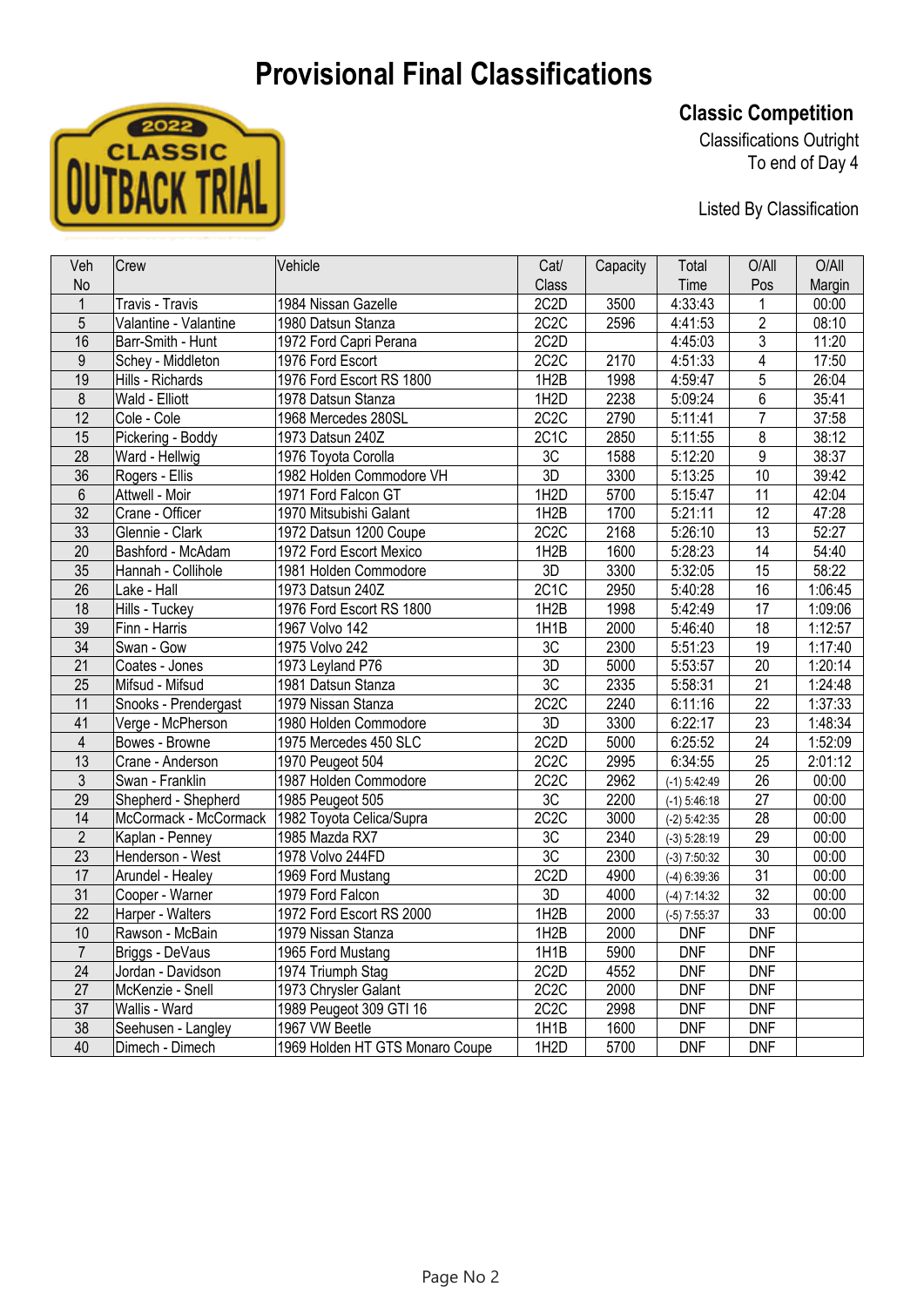## **Provisional Final Classifications**



### **Allcomers Competition**

Classifications Outright To end of Day 4

Listed By Classification

| Veh       | <b>Crew</b>     | Vehicle                   | Cat/  | Capacity | Total          | O/All | O/All  |
|-----------|-----------------|---------------------------|-------|----------|----------------|-------|--------|
| <b>No</b> |                 |                           | Class |          | Time           | Pos   | Margin |
| 60        | Quinn - Doble   | 2020 Nissan Navara        |       |          | 4:30:52        |       | 00:00  |
| 62        | ILahiff - Paine | 2000 Toyota Altezza RS200 |       |          | 5:14:19        |       | 43:27  |
| 30        | Canny - Hosking | 1983 Porsche 944          | 7D    | 3000     | $(-1)$ 6:07:58 |       | 00:00  |
| 61        | Neal - Whyburn  | 1998 Subaru WRX           |       | 1994     | DNF            | DNF   |        |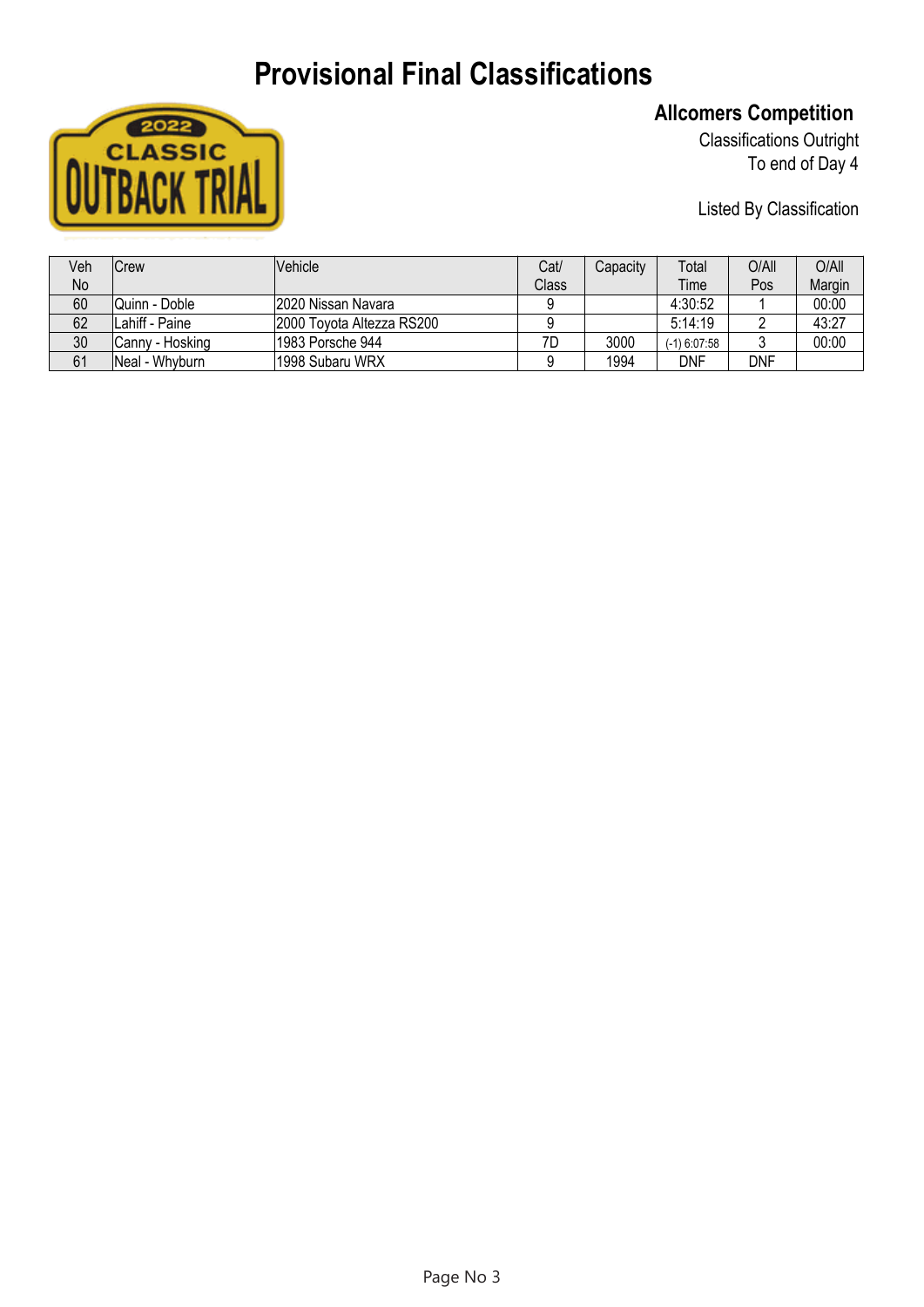# **CLASSIC**<br>UTBACK TRIA

## PARTIAL PROVISIONAL RESULTS PARTIAL PROVISIONAL RESULTS

**Classic Competition**  Stage Times Summary Classic Competition<br>Stage Times Summary<br>Day 1

Listed By Classification Listed By Classification

| Veh                      | Crew                                            | Vehicle                  | Class             | Prev  | SS1     | SS <sub>2</sub> | SS <sub>3</sub> | SS4     | SS <sub>5</sub> | Section | Pen         | OR MC              | Prog    |
|--------------------------|-------------------------------------------------|--------------------------|-------------------|-------|---------|-----------------|-----------------|---------|-----------------|---------|-------------|--------------------|---------|
| $\frac{1}{2}$            |                                                 |                          |                   | Total | 14.75km | 20.53km         | 64.48km         | 18.68km | 17.22km         | Total   |             | Pos                | Total   |
|                          | Andrew Travis, NSW - David Travis, NSW          | 1984 Nissan Gazelle      | 2C2D              | 00:00 | 07:00   | 16:48           | 37:50           | 16:33   | 13:27           | 1:31:38 |             |                    | 1:31:38 |
| $\frac{6}{1}$            | Darkie Barr-Smith, NSW - Rob Hunt, SA           | 1972 Ford Capri Perana   | 2C2D              | 00:00 | 07:23   | 17:17           | 40:02           | 16:30   | 13:42           | 1:34:54 |             | $\scriptstyle\sim$ | 1:34:54 |
| 5                        | Michael Valantine, NSW - Timothy Valantine, NSW | 1980 Datsun Stanza       | <b>2C2C</b>       | 00:00 | 07:41   | 16:57           | 39:09#          | 18:29   | 12:49           | 1.35:45 | 00.40       | ო                  | 1.35:45 |
| က                        | Matt Swan, Vic - Paul Franklin, VIC             | 1987 Holden Commodore    | 2C2C              | 00:00 | 07:51   | 17:47           | 41.57           | 17:06   | 13:56           | 1:38:47 | 00:10       | ч                  | 1:38:47 |
| တ                        | Neil Schey, VIC - Scott Middleton, VIC          | 1976 Ford Escort         | <b>2C2C</b>       | 00:00 | 07:29   | 18:12           | 41:25           | 18:03   | 14:35           | 1:39:44 |             | ю                  | 1.39:44 |
| 24                       | Tony Jordan, NSW - Richard Davidson, NSW        | 1974 Triumph Stag        | 2C2D              | 00:00 | 08:07   | 18:06           | 44:05           | 16:58   | 13:34           | 1:40:50 |             | ဖ                  | 1:40:50 |
| $\infty$                 | Joel Wald, Vic - Cathy Elliott, Vic             | 1978 Datsun Stanza       | 1H2D              | 00:00 | 08:27   | 17:43           | 43:20           | 17:24   | 14:02           | 1:40:56 |             |                    | 1:40:56 |
| $\overline{9}$           | David Hills, NSW - Ben Richards, NSW            | 1976 Ford Escort RS 1800 | 1H2B              | 00:00 | 08:08   | 18:44           | 43:20           | 16:36   | 14:17           | 1:41.05 |             | ∞                  | 1:41:05 |
| $\overline{2}$           | Pat Cole, QLD - Bradley Cole, NSW               | 1968 Mercedes 280SL      | <b>2C2C</b>       | 00:00 | 08:22   | 18:26           | 42:53           | 17:44   | 14:37           | 1:42:02 |             | တ                  | 1:42:02 |
| $\circ$                  | Shane Attwell, WA - David Moir, WA              | 1971 Ford Falcon GT      | 1H2D              | 00:00 | 07:42   | 18:39           | 41:57           | 18:48   | 15:19           | 1.42.45 | 00:20       |                    | 1:42:45 |
| $\overline{5}$           | Mark Pickering, NSW - Dave Boddy, NSW           | 1973 Datsun 240Z         | 2C <sub>1C</sub>  | 00:00 | 07:55   | 18.41           | 42:00           | 18:29   | 15:54           | 1:42:59 |             |                    | 1:42:59 |
| $\frac{8}{2}$            | Michael Ward, Vic - Pete Hellwig, NSW           | 1976 Toyota Corolla      | SC                | 00:00 | 08:27   | 18:24           | 44:28           | 17:38   | 14:30           | 1:43:27 |             | ب<br>>             | 1:43:27 |
| 36                       | Murray Rogers, VIC - Peter Ellis, VIC           | 1982 Holden Commodore V  | SO,               | 00:00 | 08:23   | 19:07           | 44:32           | 18:45   | 14:05           | 1:44:52 |             | చ                  | 1:44:52 |
| အိ                       | Peter Glennie, NSW - Peter Clark, NSW           | 1972 Datsun 1200 Coupe   | 2C <sub>2</sub> C | 00:00 | 08:19   | 20:26           | 45:03           | 18:57   | 14:53           | 1.47:38 |             | $\overline{4}$     | 1:47:38 |
| 37                       | Graham Wallis, VIC - Brian Ward, VIC            | 1989 Peugeot 309 GTI 16  | 2C2C              | 00:00 | 09:00   | 19:28           | 46:01           | 18:21   | 15:17           | 1:48:27 | 00:20       | $\frac{5}{1}$      | 1:48:27 |
| 32                       | Simon Crane, VIC - Kate Officer, VIC            | 1970 Mitsubishi Galant   | 1H2B              | 00:00 | 08:50   | 19:46           | 46:48           | 18:30   | 15:32           | 1:49:26 |             | ې                  | 1:49:26 |
| 20                       | Gerry Bashford, Vic - David McAdam, Vic         | 1972 Ford Escort Mexico  | 1H2B              | 00:00 | 08:55   | 19:40           | 46:13           | 19:16   | 15:26           | 1:49:30 |             | $\frac{1}{2}$      | 1:49:30 |
| 35                       | Greg Hannah, VIC - Jacqui Collihole, VIC        | 1981 Holden Commodore    | S)                | 00:00 | 09:04   | 19:15           | 47:07           | 18:34   | 15:30           | 1:49:30 |             | 7L                 | 1:49:30 |
| 27                       | David McKenzie, Vic - Chris Snell, Vic          | 1973 Chrysler Galant     | 2C2C              | 00:00 | 08:39   | 24:20           | 46:06           | 17:58   | 14:30           | 1:51:33 |             | <u>ဇာ</u>          | 1:51:33 |
| 25                       | Robert Mifsud, NSW - Starr Mifsud, NSW          | 1981 Datsun Stanza       | స్ల               | 00:00 | 08:49   | 19:51           | 48:07           | 19:19   | 15:32           | l:51:53 | $\tilde{e}$ | ສ                  | 1.51.53 |
|                          | Michael Coates, SA - Christopher Jones, SA      | 1973 Leyland P76         | S                 | 00:00 | 08:20   | 20:01           | 47:53           | 20:33   | 15:43           | 1:52:30 |             | 21                 | 1:52:30 |
| 39                       | Kerry Finn, QLD - Glenn Harris, QLD             | 1967 Volvo 142           | 1H1B              | 00:00 | 09:03   | 20:01           | 47:10           | 20:25   | 16:44           | 1:53:23 |             | 22                 | 153:23  |
| 26                       | Bruce Lake, WA - Peter Hall WA                  | 1973 Datsun 240Z         | 2C1C              | 00:00 | 08:10   | 18:54           | 48:25           | 21:11   | 17:32           | 1:54:12 |             | 23                 | 1:54:12 |
| $\frac{8}{18}$           | John Hills, NSW - Michael Tuckey, NSW           | 1976 Ford Escort RS 1800 | 1H2B              | 00:00 | 10:21   | 20:20           | 48:20           | 19:50   | 16:13           | 1:55:24 | 00:20       | 24                 | 1:55:24 |
| 29                       | Tim Shepherd, VIC - Bruce Shepherd, VIC         | 1985 Peugeot 505         | స్ల               | 00:00 | 08:47   | 18:45           | $-01.03$        | 18.01   | 15:16           | 2:01:52 |             | 25                 | 2:01:52 |
| $\frac{4}{3}$            | Michael Verge, VIC - Ewen McPherson, VIC        | 1980 Holden Commodore    | SO,               | 00:00 | 09:26   | $rac{1}{9}$     | 49:51           | 21:10   | 15:33           | 2:04:11 | 08:30       | 26                 | 2.04:1  |
| 22                       | Kim Harper, VIC - Nigel Walters, NSW            | 1972 Ford Escort RS 2000 | 1H2B              | 00:00 | 08:29   | 19:33           | 59:25           | 18:57   | 16:02           | 2:04:26 | 02:00       | 27                 | 2:04:26 |
| $\tilde{\mathfrak{c}}$   | Andy Crane, NSW - Dave Anderson, NSW            | 1970 Peugeot 504         | 2020              | 00:00 | 08:13   | 45:16           | 42:54           | 17:28   | 14:27           | 2:08:43 | 00:25       | 28                 | 2:08:43 |
| $\overline{\phantom{0}}$ | Steuart Snooks, VIC - Michael Prendergast, VIC  | 1979 Nissan Stanza       |                   | 00:00 | 07:57   | 36:19           | 43:23           | 17:44   | 31:02           | 2:19:15 | 02:50       | 29                 | 2:19:15 |

Date 30/03/2022 17:06:04.289 Form No:205 Page 1 Date 30/03/2022 17:06:04.289 Form No:205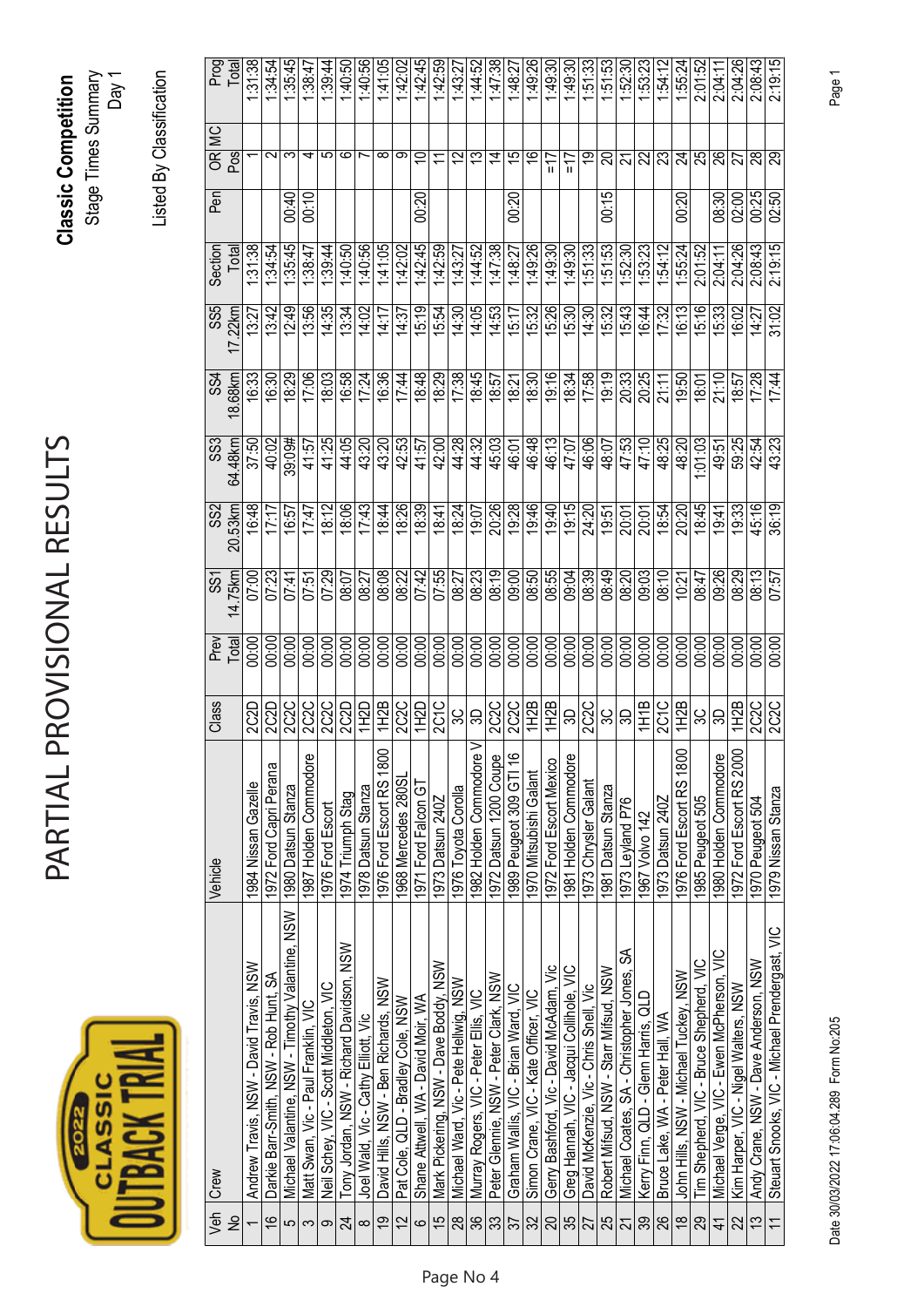|                | Veh   Crew                                 | Vehicle                  | Class             |                                                       |                                                                                                                                                                                                                                                                                                                                                                                                                                            |                                                                                                                                                                                                                                                                                                                                                           |                                                                                                                                                                                                                                                                                                                                                                                                           |                                                                                   |                                                                                                                                                                                                                                                                                                               | Section <sup>1</sup>                                                                                                                                                                                                                                                                                          | nea                                                                                                                                                                                                                                                                                   |                        | MC |                                     |
|----------------|--------------------------------------------|--------------------------|-------------------|-------------------------------------------------------|--------------------------------------------------------------------------------------------------------------------------------------------------------------------------------------------------------------------------------------------------------------------------------------------------------------------------------------------------------------------------------------------------------------------------------------------|-----------------------------------------------------------------------------------------------------------------------------------------------------------------------------------------------------------------------------------------------------------------------------------------------------------------------------------------------------------|-----------------------------------------------------------------------------------------------------------------------------------------------------------------------------------------------------------------------------------------------------------------------------------------------------------------------------------------------------------------------------------------------------------|-----------------------------------------------------------------------------------|---------------------------------------------------------------------------------------------------------------------------------------------------------------------------------------------------------------------------------------------------------------------------------------------------------------|---------------------------------------------------------------------------------------------------------------------------------------------------------------------------------------------------------------------------------------------------------------------------------------------------------------|---------------------------------------------------------------------------------------------------------------------------------------------------------------------------------------------------------------------------------------------------------------------------------------|------------------------|----|-------------------------------------|
| $\frac{1}{2}$  |                                            |                          |                   |                                                       |                                                                                                                                                                                                                                                                                                                                                                                                                                            |                                                                                                                                                                                                                                                                                                                                                           |                                                                                                                                                                                                                                                                                                                                                                                                           |                                                                                   |                                                                                                                                                                                                                                                                                                               | Total                                                                                                                                                                                                                                                                                                         |                                                                                                                                                                                                                                                                                       | $\overline{\text{MS}}$ |    |                                     |
| 34             | lan Swan, Vic - Colin Gow, Vic             | 1975 Volvo 242           |                   | ೬ ≠ बु 8 8 8 8 8 8 8 8 8 8<br>∟ − 8 8 8 8 8 8 8 8 8 8 |                                                                                                                                                                                                                                                                                                                                                                                                                                            |                                                                                                                                                                                                                                                                                                                                                           |                                                                                                                                                                                                                                                                                                                                                                                                           | $\begin{array}{r} 334 \\ 18.68 \text{km} \\ 21.03 \\ -16.1 \\ \hline \end{array}$ | $\begin{array}{r} 0.85 \\ 0.87 \\ 0.87 \\ 0.87 \\ 0.87 \\ 0.87 \\ 0.87 \\ 0.87 \\ 0.87 \\ 0.87 \\ 0.87 \\ 0.87 \\ 0.87 \\ 0.87 \\ 0.87 \\ 0.87 \\ 0.87 \\ 0.87 \\ 0.87 \\ 0.87 \\ 0.87 \\ 0.87 \\ 0.87 \\ 0.87 \\ 0.87 \\ 0.87 \\ 0.87 \\ 0.87 \\ 0.87 \\ 0.87 \\ 0.87 \\ 0.87 \\ 0.87 \\ 0.87 \\ 0.87 \\ 0.$ |                                                                                                                                                                                                                                                                                                               |                                                                                                                                                                                                                                                                                       | వి                     |    | Prog<br>Total<br>2:20:13<br>2:47:26 |
|                | Stuart Bowes, SA - Jeremy Browne, SA       | 1975 Mercedes 450 SLC    |                   |                                                       |                                                                                                                                                                                                                                                                                                                                                                                                                                            |                                                                                                                                                                                                                                                                                                                                                           |                                                                                                                                                                                                                                                                                                                                                                                                           |                                                                                   |                                                                                                                                                                                                                                                                                                               |                                                                                                                                                                                                                                                                                                               |                                                                                                                                                                                                                                                                                       | $\approx$              |    |                                     |
| $\overline{4}$ | Chris McCormack, NT - Blake McCormack, NSW | 1982 Toyota Celica/Supra |                   |                                                       |                                                                                                                                                                                                                                                                                                                                                                                                                                            |                                                                                                                                                                                                                                                                                                                                                           |                                                                                                                                                                                                                                                                                                                                                                                                           |                                                                                   |                                                                                                                                                                                                                                                                                                               |                                                                                                                                                                                                                                                                                                               |                                                                                                                                                                                                                                                                                       | 32                     |    | $(-2)$ 2:27:09                      |
| ನ<br>23        | Uohn Henderson, NSW - Jeff West, NSW       | 1978 Volvo 244FD         | မွတ္လြင္လုပ္ကု    |                                                       |                                                                                                                                                                                                                                                                                                                                                                                                                                            |                                                                                                                                                                                                                                                                                                                                                           |                                                                                                                                                                                                                                                                                                                                                                                                           |                                                                                   |                                                                                                                                                                                                                                                                                                               | $\begin{array}{r} 2.20 \\ 2.47 \\ 2.47 \\ 2.27 \\ 2.38 \\ 2.66 \\ 2.49 \\ 2.49 \\ 2.49 \\ 2.49 \\ 2.49 \\ 2.49 \\ 2.49 \\ 2.49 \\ 2.49 \\ 2.49 \\ 2.49 \\ 2.49 \\ 2.49 \\ 2.49 \\ 2.49 \\ 2.49 \\ 2.49 \\ 2.49 \\ 2.40 \\ 2.40 \\ 2.40 \\ 2.40 \\ 2.40 \\ 2.40 \\ 2.40 \\ 2.40 \\ 2.40 \\ 2.40 \\ 2.40 \\ 2.$ | $\begin{array}{r} 1.20:00 \\ 1.40:00 \\ 1.40:00 \\ 1.30:00 \\ 2.40:00 \\ 2.40:00 \\ 2.40:00 \\ 2.40:00 \\ 2.40:00 \\ 2.40:00 \\ 2.40:00 \\ 2.40:00 \\ 2.40:00 \\ 2.40:00 \\ 2.40:00 \\ 2.40:00 \\ 2.40:00 \\ 2.40:00 \\ 2.40:00 \\ 2.40:00 \\ 2.40:00 \\ 2.40:00 \\ 2.40:00 \\ 2.40:$ | 33                     |    | $(-2)$ 3:58:13                      |
|                | Adam Kaplan, NSW - Aleshia Penney, NSW     | 1985 Mazda RX7           |                   |                                                       |                                                                                                                                                                                                                                                                                                                                                                                                                                            |                                                                                                                                                                                                                                                                                                                                                           |                                                                                                                                                                                                                                                                                                                                                                                                           |                                                                                   |                                                                                                                                                                                                                                                                                                               |                                                                                                                                                                                                                                                                                                               |                                                                                                                                                                                                                                                                                       | र्न्न                  |    | $(-3)$ 2:06:14                      |
| -<br>38        | Ben Seehusen, Vic - Cameron Langley, Vic   | 1967 VW Beetle           | $\frac{1}{2}$     |                                                       |                                                                                                                                                                                                                                                                                                                                                                                                                                            |                                                                                                                                                                                                                                                                                                                                                           |                                                                                                                                                                                                                                                                                                                                                                                                           |                                                                                   |                                                                                                                                                                                                                                                                                                               |                                                                                                                                                                                                                                                                                                               |                                                                                                                                                                                                                                                                                       | 35                     |    | $(-3)$ 4:01:12                      |
|                | Michael Arundel, VIC - Simon Healey, VIC   | 1969 Ford Mustang        |                   |                                                       |                                                                                                                                                                                                                                                                                                                                                                                                                                            |                                                                                                                                                                                                                                                                                                                                                           |                                                                                                                                                                                                                                                                                                                                                                                                           |                                                                                   |                                                                                                                                                                                                                                                                                                               |                                                                                                                                                                                                                                                                                                               |                                                                                                                                                                                                                                                                                       | ଞ୍ଜ                    |    | $-4)$ 2:48:07                       |
| $\frac{1}{2}$  | I John Rawson, VIC - Ash McBain, VIC       | 1979 Nissan Stanza       |                   |                                                       |                                                                                                                                                                                                                                                                                                                                                                                                                                            |                                                                                                                                                                                                                                                                                                                                                           |                                                                                                                                                                                                                                                                                                                                                                                                           |                                                                                   |                                                                                                                                                                                                                                                                                                               |                                                                                                                                                                                                                                                                                                               |                                                                                                                                                                                                                                                                                       | 55                     |    | $-4)$ 2:48:33                       |
|                | Uohn Cooper, NSW - Ross Warner, NSW        | 1979 Ford Falcon         | $\frac{1}{2}$     |                                                       |                                                                                                                                                                                                                                                                                                                                                                                                                                            |                                                                                                                                                                                                                                                                                                                                                           |                                                                                                                                                                                                                                                                                                                                                                                                           |                                                                                   |                                                                                                                                                                                                                                                                                                               |                                                                                                                                                                                                                                                                                                               |                                                                                                                                                                                                                                                                                       | $\overline{38}$        |    | $-4)$ 2:49:22                       |
| 40             | Luke Dimech, QLD - Neil Dimech, SA         | 1969 Holden HT GTS Mona  |                   |                                                       | $\begin{array}{r l l} \hline \text{SS} & \text{SS} & \text{S} \\ \hline \text{S} & \text{S} & \text{S} & \text{S} \\ \hline \text{S} & \text{S} & \text{S} & \text{S} \\ \hline \text{S} & \text{S} & \text{S} & \text{S} \\ \hline \text{S} & \text{S} & \text{S} & \text{S} \\ \hline \text{S} & \text{S} & \text{S} & \text{S} \\ \hline \text{S} & \text{S} & \text{S} & \text{S} \\ \hline \text{S} & \text{S} & \text{S} & \text{S}$ | $\frac{20}{20} \frac{53}{17} \frac{21}{17} \frac{17}{17} \frac{17}{17} \frac{17}{17} \frac{17}{17} \frac{17}{17} \frac{17}{17} \frac{17}{17} \frac{17}{17} \frac{17}{17} \frac{17}{17} \frac{17}{17} \frac{17}{17} \frac{17}{17} \frac{17}{17} \frac{17}{17} \frac{17}{17} \frac{17}{17} \frac{17}{17} \frac{17}{17} \frac{17}{17} \frac{17}{17} \frac{1$ | $\begin{array}{r l} \text{SS3} & \text{SS3} \\ \text{S3} & \text{S3} \\ \text{S448km} & \text{S53} \\ \text{S53} & \text{S33} \\ \text{S33} & \text{S4} \\ \text{S13} & \text{S1} \\ \text{S2} & \text{S3} \\ \text{S3} & \text{S4} \\ \text{S1} & \text{S2} \\ \text{S2} & \text{S3} \\ \text{S3} & \text{S4} \\ \text{S1} & \text{S2} \\ \text{S2} & \text{S3} \\ \text{S3} & \text{S4} \\ \text{S1} &$ | $\overline{M}$ Cx2                                                                |                                                                                                                                                                                                                                                                                                               |                                                                                                                                                                                                                                                                                                               |                                                                                                                                                                                                                                                                                       | 89                     |    | 8.00<br>ဂု                          |
|                | 7   Warren Briggs, UK - Matt DeVaus, Vic   | 1965 Ford Mustang        | IH <sub>1</sub> B | $\frac{8}{8}$                                         |                                                                                                                                                                                                                                                                                                                                                                                                                                            | Ī                                                                                                                                                                                                                                                                                                                                                         |                                                                                                                                                                                                                                                                                                                                                                                                           | DNF                                                                               | <b>DNF</b>                                                                                                                                                                                                                                                                                                    |                                                                                                                                                                                                                                                                                                               |                                                                                                                                                                                                                                                                                       |                        |    | i<br>Ia                             |

# Derived time # Derived time

Day 1 Allcomers Competition<br>Page No 5<br>Page Times Summary **Allcomers Competition** 

Listed By Classification Listed By Classification

| Veh Crew                                     | ehicle                   | Class                    |                                          |                                                                             |                                                                             |                                           |                                                |                                                                                   |                                                     | Pen   |                           | $\approx$ |                                                     |
|----------------------------------------------|--------------------------|--------------------------|------------------------------------------|-----------------------------------------------------------------------------|-----------------------------------------------------------------------------|-------------------------------------------|------------------------------------------------|-----------------------------------------------------------------------------------|-----------------------------------------------------|-------|---------------------------|-----------|-----------------------------------------------------|
|                                              |                          |                          |                                          |                                                                             |                                                                             |                                           |                                                |                                                                                   |                                                     |       | $\overline{\mathfrak{s}}$ |           |                                                     |
| Tony Quinn, QLD - John Doble, QLD            | 2020 Nissan Navara       |                          | 한 <u>188888</u><br>- 1888888<br>- 188888 | $\frac{351}{4.75 \text{ km}}$ $\frac{107.70}{06.26}$ $\frac{108.42}{06.42}$ | $\frac{30.53 \text{km}}{16.37}$ $\frac{10.57}{10.07}$ $\frac{10.07}{16.57}$ | SS3<br>54.48km<br>57:11<br>48:46<br>48:54 | SS4<br><u>16:19</u><br>16:10<br>16:26<br>16:26 | $\frac{355}{12,22km}$ $\frac{13:11}{14:08}$ $\frac{14:08}{14:02}$ $\frac{14}{14}$ | Section<br>  Total<br>1:30:28<br>2:17:07<br>2:17:07 |       |                           |           | Prog<br>Total<br>T:30:28<br>T:49:22<br>Ch: 1<br>DNF |
| 62 Paul Lahiff, VIC - John Paine, NSW        | 2000 Toyota Altezza RS20 | ၈ $  \circ   \infty  $ ၈ |                                          |                                                                             |                                                                             |                                           |                                                |                                                                                   |                                                     |       |                           |           |                                                     |
| 30   Brian Canny, Vic - Matthew Hosking, Vic | 983 Porsche 944          |                          |                                          |                                                                             |                                                                             |                                           |                                                |                                                                                   |                                                     | 40:00 |                           |           |                                                     |
| 61 Peter Neal, NSW - Craig Whyburn, NSW      | 998 Subaru WRX           |                          |                                          |                                                                             |                                                                             |                                           |                                                |                                                                                   |                                                     |       |                           |           |                                                     |

Page No 5

2022

롩

CLASSIC<br>UTBACK TRI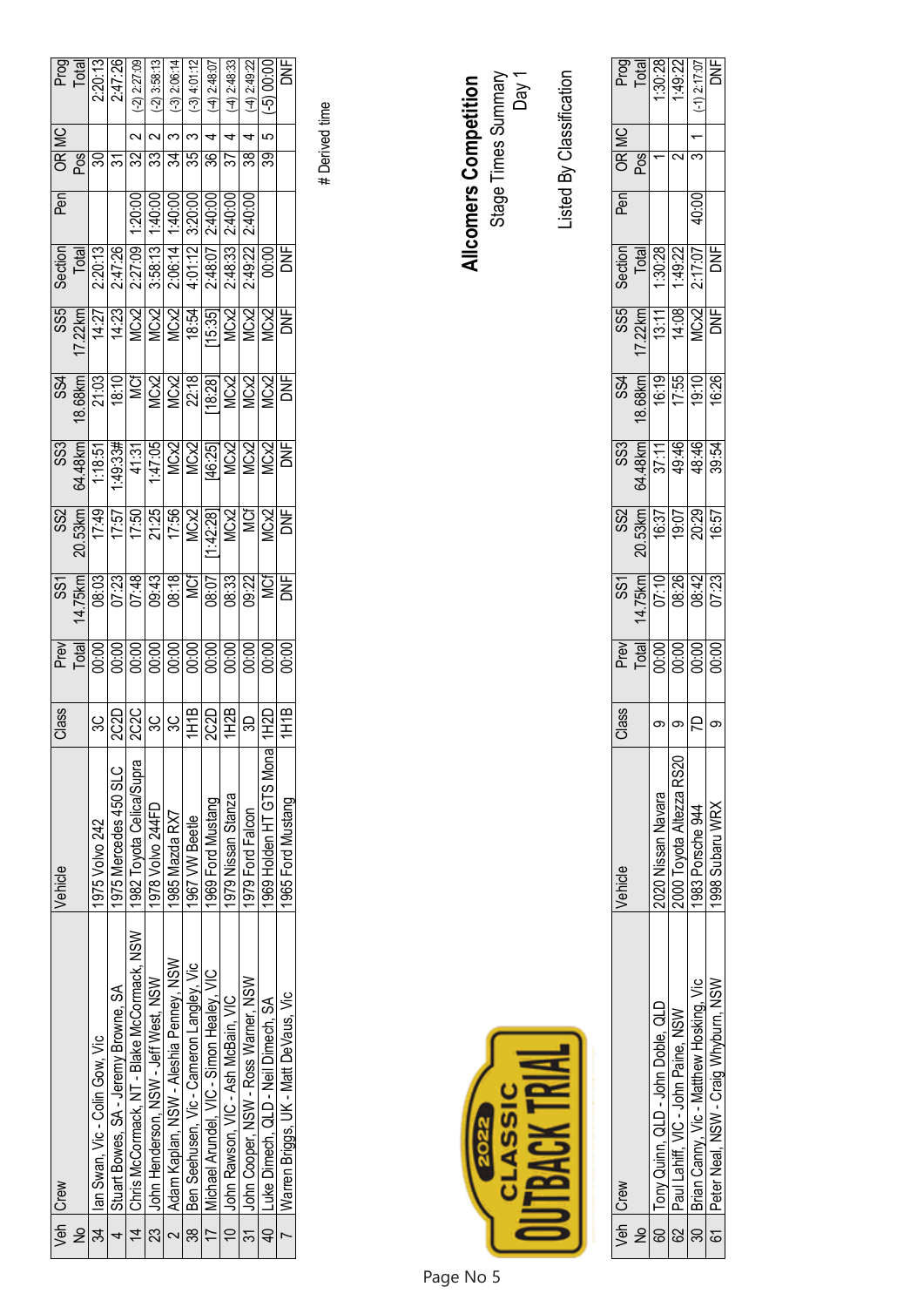| <u>U</u> |  |
|----------|--|
|          |  |

## PARTIAL PROVISIONAL RESULTS PARTIAL PROVISIONAL RESULTS

**Classic Competition**  Stage Times Summary **Classic Competition**<br>Stage Times Summary<br>Day 2

Listed By Classification Listed By Classification

| OR MC<br>Pos<br>$\overline{29}$<br>25<br>$\sim$<br>မာ<br>∞<br>$\frac{6}{5}$<br>ಔ<br>88<br>88<br>ო<br>ဖ<br>တ<br>2<br>చ<br>15<br>$\overset{\infty}{\rightarrow}$<br>စ္<br>22<br>24<br>ᆉ<br>S<br>ム<br>17<br>ສ<br>02:25<br>03:25<br>00:30<br>02:30<br>00:20<br>1:07:26<br>1:12:16<br>1:12:55<br>1:12.58<br>1:11:36<br>1:16:16<br>1:23:49<br>1:03:56<br>1:03:39<br>1:06:12<br>1:09:05<br>1:08:33<br>1.09.34<br>1:13:49<br>1:11:25<br>1:15:26<br>1:24:49<br>1:13:00<br>1:07:50<br>11.04<br>1:05:34<br>1:02:30<br>1.04.07<br>1.31.20<br>1:04:57<br>Total<br>1:13:37<br>1.01:57<br>1.04.4<br>1:02:21<br>07:15<br>08:38<br>06:43<br>07:08<br>07:48<br>07:25<br>06:56<br>06:24<br>06:12<br>06:55<br>07:34<br>07:39<br>07:42<br>07:44<br>07:33<br>06:25<br>06:42<br>06:12<br>06:23<br>07:50<br>08:34<br>08:09<br>08:27<br>07:50<br>06:34<br>07:07<br>10.02km<br>06:51<br>06:51<br>06:51<br>08:12<br>08:15<br>08:38<br>08:58<br>08:38<br>08:05<br>09:16<br>07:45<br>07:45<br>07:28<br>07:42<br>08:30<br>08:35<br>08:36<br>09:09<br>08:10<br>08:38<br>07:39<br>07:30<br>08:02<br>07:44<br>10:09<br>07:49<br>14.69km<br>07:04<br>07:24<br>09:14<br>07:17<br>08:41<br>08:51<br>10:35<br>11:18<br>10:26<br>10:16<br>10:38<br>10:29<br>10:53<br>10:09<br>10:46<br>11:13<br>11.14km<br>09:55<br>09:43<br>10:23<br>10:24<br>10:44<br>12:23<br>09:20<br>10:10<br>10:40<br>09:47<br>09:44<br>10:07<br>10:27<br>10:11<br>11:24<br>10:01<br>10:31<br>10:11<br>10:31<br>22:05<br>22:45<br>25:26<br>24:36<br>26:23<br>27:56<br>21:16<br>22:26<br>39.08km<br>22:04<br>23:59<br>30:45<br>24:09<br>25:09<br>25:24<br>24:42<br>25:49<br>23:19<br>22:13<br>22:22<br>24:07<br>25:52<br>22:32<br>23:21<br>23.00<br>33:01<br>21:51<br>22:31<br>24:41<br>21:<br>21<br>20:28<br>18:05<br>19:30<br>19:46<br>21:28<br>17:48<br>17:25<br>21:50<br>20:15<br>20:42<br>8:56<br>35:49<br>18:36<br>18:25<br>21.72km<br>17:12<br>19:02<br>17:50<br>20:20<br>20:32<br>17:39<br>17.32<br>20:54<br>25:24<br>18:07<br>18:17<br>17:37<br>19:01<br>21:21<br>19:11<br>Prev<br>Total<br>1:35:45<br>1.41.05<br>1:47:38<br>2:08:43<br>2.20:13<br>2:19:15<br>1:31:38<br>1.42.45<br>1:44:52<br>1:40:56<br>1:49:26<br>2:01:52<br>2:47:26<br>2:27:09<br>2:06:14<br>1:39:44<br>1:42:59<br>1:49:30<br>1:49:30<br>1.54:12<br>1:53:23<br>1:55:24<br>1:51:53<br>138.47<br>1:42:02<br>1:43:27<br>1:34:54<br>1:52:30<br>2:04:11<br>1H2B<br>2C2C<br>2C1C<br>$\frac{1}{112B}$<br>1H2B<br>1H1B<br>222<br><b>2C2C</b><br><b>2C2C</b><br>2C1C<br>1H2B<br><b>2C2C</b><br>2C2C<br>2C2D<br>2C2D<br>1H2D<br>1H2D<br>2C <sub>2</sub> C<br>2C2D<br>$rac{2CC}{3C}$<br>3C<br>SO,<br>9<br>్ల<br>్ల<br>్ల<br>ස<br>SD<br>1982 Holden Commodore V<br>1976 Ford Escort RS 1800<br>1976 Ford Escort RS 1800<br>1982 Toyota Celica/Supra<br>1981 Holden Commodore<br>1987 Holden Commodore<br>1980 Holden Commodore<br>1972 Datsun 1200 Coupe<br>1972 Ford Escort Mexico<br>1975 Mercedes 450 SLC<br>1972 Ford Capri Perana<br>1970 Mitsubishi Galant<br>1968 Mercedes 280S<br>1971 Ford Falcon GT<br>1984 Nissan Gazelle<br>1978 Datsun Stanza<br>Michael Valantine, NSW - Timothy Valantine, NSW   1980 Datsun Stanza<br>1976 Toyota Corolla<br>1981 Datsun Stanza<br>1979 Nissan Stanza<br>1973 Datsun 240Z<br>1985 Peugeot 505<br>1973 Datsun 240Z<br>1970 Peugeot 504<br>1973 Leyland P76<br>1976 Ford Escort<br>1985 Mazda RX7<br>1967 Volvo 142<br>1975 Volvo 242<br>Chris McCormack, NT - Blake McCormack, NSW<br>Steuart Snooks, VIC - Michael Prendergast, VIC<br>Michael Coates, SA - Christopher Jones, SA<br>Michael Verge, VIC - Ewen McPherson, VIC<br>Adam Kaplan, NSW - Aleshia Penney, NSW<br>Tim Shepherd, VIC - Bruce Shepherd, VIC<br>Andy Crane, NSW - Dave Anderson, NSW<br>Andrew Travis, NSW - David Travis, NSW<br>Mark Pickering, NSW - Dave Boddy, NSW<br>Gerry Bashford, Vic - David McAdam, Vic<br>Robert Mifsud, NSW - Starr Mifsud, NSW<br>Greg Hannah, VIC - Jacqui Collihole, VIC<br>John Hills, NSW - Michael Tuckey, NSW<br>Darkie Barr-Smith, NSW - Rob Hunt, SA<br>Peter Glennie, NSW - Peter Clark, NSW<br>Stuart Bowes, SA - Jeremy Browne, SA<br>David Hills, NSW - Ben Richards, NSW<br>Michael Ward, Vic - Pete Hellwig, NSW<br>Neil Schey, VIC - Scott Middleton, VIC<br>Simon Crane, VIC - Kate Officer, VIC<br>Murray Rogers, VIC - Peter Ellis, VIC<br>Kerry Finn, QLD - Glenn Harris, QLD<br>Shane Attwell, WA - David Moir, WA<br>Pat Cole, QLD - Bradley Cole, NSW<br>Matt Swan, Vic - Paul Franklin, VIC<br>Bruce Lake, WA - Peter Hall, WA<br>Joel Wald, Vic - Cathy Elliott, Vic<br>lan Swan, Vic - Colin Gow, Vic<br>28<br><u>ଅ</u>  ଼<br>$\frac{8}{1}$<br>$\frac{8}{3}$<br>$\frac{2}{35}$<br>$\frac{8}{1}$<br>$\tilde{c}$<br>25<br>$\geq$<br><u>င်</u><br>$\overline{5}$<br><u>ភ្នាន</u><br>29<br>$\overline{4}$<br>$\frac{2}{3}$<br>33<br>34<br>$\overline{\phantom{0}}$<br>$\sim$<br>5<br>$\circ$<br>$\infty$<br>$\pm$<br>က $ \sigma $<br>4<br>$\overline{\phantom{0}}$ | Veh   Crew | Vehicle | Class | န္တ | SS7 | $rac{8}{3}$ | $\overline{\text{ss}}$ | $\frac{0}{25}$ | Section | $P$ en |                |
|---------------------------------------------------------------------------------------------------------------------------------------------------------------------------------------------------------------------------------------------------------------------------------------------------------------------------------------------------------------------------------------------------------------------------------------------------------------------------------------------------------------------------------------------------------------------------------------------------------------------------------------------------------------------------------------------------------------------------------------------------------------------------------------------------------------------------------------------------------------------------------------------------------------------------------------------------------------------------------------------------------------------------------------------------------------------------------------------------------------------------------------------------------------------------------------------------------------------------------------------------------------------------------------------------------------------------------------------------------------------------------------------------------------------------------------------------------------------------------------------------------------------------------------------------------------------------------------------------------------------------------------------------------------------------------------------------------------------------------------------------------------------------------------------------------------------------------------------------------------------------------------------------------------------------------------------------------------------------------------------------------------------------------------------------------------------------------------------------------------------------------------------------------------------------------------------------------------------------------------------------------------------------------------------------------------------------------------------------------------------------------------------------------------------------------------------------------------------------------------------------------------------------------------------------------------------------------------------------------------------------------------------------------------------------------------------------------------------------------------------------------------------------------------------------------------------------------------------------------------------------------------------------------------------------------------------------------------------------------------------------------------------------------------------------------------------------------------------------------------------------------------------------------------------------------------------------------------------------------------------------------------------------------------------------------------------------------------------------------------------------------------------------------------------------------------------------------------------------------------------------------------------------------------------------------------------------------------------------------------------------------------------------------------------------------------------------------------------------------------------------------------------------------------------------------------------------------------------------------------------------------------------------------------------------------------------------------------------------------------------------------------------------------------------------------------------------------------------------------------------------------------------------------------------------------------------------------------------------------------------------------------------------------------------------------------------------------------------------------------------------------------------------------------------------------------------------------------------------------------------------------------------------------------------------------------------------------------------------------------------------------------------------------------------------------------------------------------------------------------------------------------------------------------------------------------------------------------------------------------------------------------------------------------------------------------------|------------|---------|-------|-----|-----|-------------|------------------------|----------------|---------|--------|----------------|
|                                                                                                                                                                                                                                                                                                                                                                                                                                                                                                                                                                                                                                                                                                                                                                                                                                                                                                                                                                                                                                                                                                                                                                                                                                                                                                                                                                                                                                                                                                                                                                                                                                                                                                                                                                                                                                                                                                                                                                                                                                                                                                                                                                                                                                                                                                                                                                                                                                                                                                                                                                                                                                                                                                                                                                                                                                                                                                                                                                                                                                                                                                                                                                                                                                                                                                                                                                                                                                                                                                                                                                                                                                                                                                                                                                                                                                                                                                                                                                                                                                                                                                                                                                                                                                                                                                                                                                                                                                                                                                                                                                                                                                                                                                                                                                                                                                                                                                                                             |            |         |       |     |     |             |                        |                |         |        | Prog<br>Total  |
|                                                                                                                                                                                                                                                                                                                                                                                                                                                                                                                                                                                                                                                                                                                                                                                                                                                                                                                                                                                                                                                                                                                                                                                                                                                                                                                                                                                                                                                                                                                                                                                                                                                                                                                                                                                                                                                                                                                                                                                                                                                                                                                                                                                                                                                                                                                                                                                                                                                                                                                                                                                                                                                                                                                                                                                                                                                                                                                                                                                                                                                                                                                                                                                                                                                                                                                                                                                                                                                                                                                                                                                                                                                                                                                                                                                                                                                                                                                                                                                                                                                                                                                                                                                                                                                                                                                                                                                                                                                                                                                                                                                                                                                                                                                                                                                                                                                                                                                                             |            |         |       |     |     |             |                        |                |         |        | 2:33:35        |
|                                                                                                                                                                                                                                                                                                                                                                                                                                                                                                                                                                                                                                                                                                                                                                                                                                                                                                                                                                                                                                                                                                                                                                                                                                                                                                                                                                                                                                                                                                                                                                                                                                                                                                                                                                                                                                                                                                                                                                                                                                                                                                                                                                                                                                                                                                                                                                                                                                                                                                                                                                                                                                                                                                                                                                                                                                                                                                                                                                                                                                                                                                                                                                                                                                                                                                                                                                                                                                                                                                                                                                                                                                                                                                                                                                                                                                                                                                                                                                                                                                                                                                                                                                                                                                                                                                                                                                                                                                                                                                                                                                                                                                                                                                                                                                                                                                                                                                                                             |            |         |       |     |     |             |                        |                |         |        | 2:38:15        |
|                                                                                                                                                                                                                                                                                                                                                                                                                                                                                                                                                                                                                                                                                                                                                                                                                                                                                                                                                                                                                                                                                                                                                                                                                                                                                                                                                                                                                                                                                                                                                                                                                                                                                                                                                                                                                                                                                                                                                                                                                                                                                                                                                                                                                                                                                                                                                                                                                                                                                                                                                                                                                                                                                                                                                                                                                                                                                                                                                                                                                                                                                                                                                                                                                                                                                                                                                                                                                                                                                                                                                                                                                                                                                                                                                                                                                                                                                                                                                                                                                                                                                                                                                                                                                                                                                                                                                                                                                                                                                                                                                                                                                                                                                                                                                                                                                                                                                                                                             |            |         |       |     |     |             |                        |                |         |        | 2:39:01        |
|                                                                                                                                                                                                                                                                                                                                                                                                                                                                                                                                                                                                                                                                                                                                                                                                                                                                                                                                                                                                                                                                                                                                                                                                                                                                                                                                                                                                                                                                                                                                                                                                                                                                                                                                                                                                                                                                                                                                                                                                                                                                                                                                                                                                                                                                                                                                                                                                                                                                                                                                                                                                                                                                                                                                                                                                                                                                                                                                                                                                                                                                                                                                                                                                                                                                                                                                                                                                                                                                                                                                                                                                                                                                                                                                                                                                                                                                                                                                                                                                                                                                                                                                                                                                                                                                                                                                                                                                                                                                                                                                                                                                                                                                                                                                                                                                                                                                                                                                             |            |         |       |     |     |             |                        |                |         |        | 2:42:43        |
|                                                                                                                                                                                                                                                                                                                                                                                                                                                                                                                                                                                                                                                                                                                                                                                                                                                                                                                                                                                                                                                                                                                                                                                                                                                                                                                                                                                                                                                                                                                                                                                                                                                                                                                                                                                                                                                                                                                                                                                                                                                                                                                                                                                                                                                                                                                                                                                                                                                                                                                                                                                                                                                                                                                                                                                                                                                                                                                                                                                                                                                                                                                                                                                                                                                                                                                                                                                                                                                                                                                                                                                                                                                                                                                                                                                                                                                                                                                                                                                                                                                                                                                                                                                                                                                                                                                                                                                                                                                                                                                                                                                                                                                                                                                                                                                                                                                                                                                                             |            |         |       |     |     |             |                        |                |         |        | 2:43:23        |
|                                                                                                                                                                                                                                                                                                                                                                                                                                                                                                                                                                                                                                                                                                                                                                                                                                                                                                                                                                                                                                                                                                                                                                                                                                                                                                                                                                                                                                                                                                                                                                                                                                                                                                                                                                                                                                                                                                                                                                                                                                                                                                                                                                                                                                                                                                                                                                                                                                                                                                                                                                                                                                                                                                                                                                                                                                                                                                                                                                                                                                                                                                                                                                                                                                                                                                                                                                                                                                                                                                                                                                                                                                                                                                                                                                                                                                                                                                                                                                                                                                                                                                                                                                                                                                                                                                                                                                                                                                                                                                                                                                                                                                                                                                                                                                                                                                                                                                                                             |            |         |       |     |     |             |                        |                |         |        | 2:45:46        |
|                                                                                                                                                                                                                                                                                                                                                                                                                                                                                                                                                                                                                                                                                                                                                                                                                                                                                                                                                                                                                                                                                                                                                                                                                                                                                                                                                                                                                                                                                                                                                                                                                                                                                                                                                                                                                                                                                                                                                                                                                                                                                                                                                                                                                                                                                                                                                                                                                                                                                                                                                                                                                                                                                                                                                                                                                                                                                                                                                                                                                                                                                                                                                                                                                                                                                                                                                                                                                                                                                                                                                                                                                                                                                                                                                                                                                                                                                                                                                                                                                                                                                                                                                                                                                                                                                                                                                                                                                                                                                                                                                                                                                                                                                                                                                                                                                                                                                                                                             |            |         |       |     |     |             |                        |                |         |        | 2:49:11        |
|                                                                                                                                                                                                                                                                                                                                                                                                                                                                                                                                                                                                                                                                                                                                                                                                                                                                                                                                                                                                                                                                                                                                                                                                                                                                                                                                                                                                                                                                                                                                                                                                                                                                                                                                                                                                                                                                                                                                                                                                                                                                                                                                                                                                                                                                                                                                                                                                                                                                                                                                                                                                                                                                                                                                                                                                                                                                                                                                                                                                                                                                                                                                                                                                                                                                                                                                                                                                                                                                                                                                                                                                                                                                                                                                                                                                                                                                                                                                                                                                                                                                                                                                                                                                                                                                                                                                                                                                                                                                                                                                                                                                                                                                                                                                                                                                                                                                                                                                             |            |         |       |     |     |             |                        |                |         |        | 2:50:11        |
|                                                                                                                                                                                                                                                                                                                                                                                                                                                                                                                                                                                                                                                                                                                                                                                                                                                                                                                                                                                                                                                                                                                                                                                                                                                                                                                                                                                                                                                                                                                                                                                                                                                                                                                                                                                                                                                                                                                                                                                                                                                                                                                                                                                                                                                                                                                                                                                                                                                                                                                                                                                                                                                                                                                                                                                                                                                                                                                                                                                                                                                                                                                                                                                                                                                                                                                                                                                                                                                                                                                                                                                                                                                                                                                                                                                                                                                                                                                                                                                                                                                                                                                                                                                                                                                                                                                                                                                                                                                                                                                                                                                                                                                                                                                                                                                                                                                                                                                                             |            |         |       |     |     |             |                        |                |         |        | 2:51:07        |
|                                                                                                                                                                                                                                                                                                                                                                                                                                                                                                                                                                                                                                                                                                                                                                                                                                                                                                                                                                                                                                                                                                                                                                                                                                                                                                                                                                                                                                                                                                                                                                                                                                                                                                                                                                                                                                                                                                                                                                                                                                                                                                                                                                                                                                                                                                                                                                                                                                                                                                                                                                                                                                                                                                                                                                                                                                                                                                                                                                                                                                                                                                                                                                                                                                                                                                                                                                                                                                                                                                                                                                                                                                                                                                                                                                                                                                                                                                                                                                                                                                                                                                                                                                                                                                                                                                                                                                                                                                                                                                                                                                                                                                                                                                                                                                                                                                                                                                                                             |            |         |       |     |     |             |                        |                |         |        | 2:52:00        |
|                                                                                                                                                                                                                                                                                                                                                                                                                                                                                                                                                                                                                                                                                                                                                                                                                                                                                                                                                                                                                                                                                                                                                                                                                                                                                                                                                                                                                                                                                                                                                                                                                                                                                                                                                                                                                                                                                                                                                                                                                                                                                                                                                                                                                                                                                                                                                                                                                                                                                                                                                                                                                                                                                                                                                                                                                                                                                                                                                                                                                                                                                                                                                                                                                                                                                                                                                                                                                                                                                                                                                                                                                                                                                                                                                                                                                                                                                                                                                                                                                                                                                                                                                                                                                                                                                                                                                                                                                                                                                                                                                                                                                                                                                                                                                                                                                                                                                                                                             |            |         |       |     |     |             |                        |                |         |        | 2:54:26        |
|                                                                                                                                                                                                                                                                                                                                                                                                                                                                                                                                                                                                                                                                                                                                                                                                                                                                                                                                                                                                                                                                                                                                                                                                                                                                                                                                                                                                                                                                                                                                                                                                                                                                                                                                                                                                                                                                                                                                                                                                                                                                                                                                                                                                                                                                                                                                                                                                                                                                                                                                                                                                                                                                                                                                                                                                                                                                                                                                                                                                                                                                                                                                                                                                                                                                                                                                                                                                                                                                                                                                                                                                                                                                                                                                                                                                                                                                                                                                                                                                                                                                                                                                                                                                                                                                                                                                                                                                                                                                                                                                                                                                                                                                                                                                                                                                                                                                                                                                             |            |         |       |     |     |             |                        |                |         |        | 2:54:45        |
|                                                                                                                                                                                                                                                                                                                                                                                                                                                                                                                                                                                                                                                                                                                                                                                                                                                                                                                                                                                                                                                                                                                                                                                                                                                                                                                                                                                                                                                                                                                                                                                                                                                                                                                                                                                                                                                                                                                                                                                                                                                                                                                                                                                                                                                                                                                                                                                                                                                                                                                                                                                                                                                                                                                                                                                                                                                                                                                                                                                                                                                                                                                                                                                                                                                                                                                                                                                                                                                                                                                                                                                                                                                                                                                                                                                                                                                                                                                                                                                                                                                                                                                                                                                                                                                                                                                                                                                                                                                                                                                                                                                                                                                                                                                                                                                                                                                                                                                                             |            |         |       |     |     |             |                        |                |         |        | 2.59.54        |
|                                                                                                                                                                                                                                                                                                                                                                                                                                                                                                                                                                                                                                                                                                                                                                                                                                                                                                                                                                                                                                                                                                                                                                                                                                                                                                                                                                                                                                                                                                                                                                                                                                                                                                                                                                                                                                                                                                                                                                                                                                                                                                                                                                                                                                                                                                                                                                                                                                                                                                                                                                                                                                                                                                                                                                                                                                                                                                                                                                                                                                                                                                                                                                                                                                                                                                                                                                                                                                                                                                                                                                                                                                                                                                                                                                                                                                                                                                                                                                                                                                                                                                                                                                                                                                                                                                                                                                                                                                                                                                                                                                                                                                                                                                                                                                                                                                                                                                                                             |            |         |       |     |     |             |                        |                |         |        | 3:00:51        |
|                                                                                                                                                                                                                                                                                                                                                                                                                                                                                                                                                                                                                                                                                                                                                                                                                                                                                                                                                                                                                                                                                                                                                                                                                                                                                                                                                                                                                                                                                                                                                                                                                                                                                                                                                                                                                                                                                                                                                                                                                                                                                                                                                                                                                                                                                                                                                                                                                                                                                                                                                                                                                                                                                                                                                                                                                                                                                                                                                                                                                                                                                                                                                                                                                                                                                                                                                                                                                                                                                                                                                                                                                                                                                                                                                                                                                                                                                                                                                                                                                                                                                                                                                                                                                                                                                                                                                                                                                                                                                                                                                                                                                                                                                                                                                                                                                                                                                                                                             |            |         |       |     |     |             |                        |                |         |        | 3:02:25        |
|                                                                                                                                                                                                                                                                                                                                                                                                                                                                                                                                                                                                                                                                                                                                                                                                                                                                                                                                                                                                                                                                                                                                                                                                                                                                                                                                                                                                                                                                                                                                                                                                                                                                                                                                                                                                                                                                                                                                                                                                                                                                                                                                                                                                                                                                                                                                                                                                                                                                                                                                                                                                                                                                                                                                                                                                                                                                                                                                                                                                                                                                                                                                                                                                                                                                                                                                                                                                                                                                                                                                                                                                                                                                                                                                                                                                                                                                                                                                                                                                                                                                                                                                                                                                                                                                                                                                                                                                                                                                                                                                                                                                                                                                                                                                                                                                                                                                                                                                             |            |         |       |     |     |             |                        |                |         |        | 3:02:28        |
|                                                                                                                                                                                                                                                                                                                                                                                                                                                                                                                                                                                                                                                                                                                                                                                                                                                                                                                                                                                                                                                                                                                                                                                                                                                                                                                                                                                                                                                                                                                                                                                                                                                                                                                                                                                                                                                                                                                                                                                                                                                                                                                                                                                                                                                                                                                                                                                                                                                                                                                                                                                                                                                                                                                                                                                                                                                                                                                                                                                                                                                                                                                                                                                                                                                                                                                                                                                                                                                                                                                                                                                                                                                                                                                                                                                                                                                                                                                                                                                                                                                                                                                                                                                                                                                                                                                                                                                                                                                                                                                                                                                                                                                                                                                                                                                                                                                                                                                                             |            |         |       |     |     |             |                        |                |         |        | 3:05:48        |
|                                                                                                                                                                                                                                                                                                                                                                                                                                                                                                                                                                                                                                                                                                                                                                                                                                                                                                                                                                                                                                                                                                                                                                                                                                                                                                                                                                                                                                                                                                                                                                                                                                                                                                                                                                                                                                                                                                                                                                                                                                                                                                                                                                                                                                                                                                                                                                                                                                                                                                                                                                                                                                                                                                                                                                                                                                                                                                                                                                                                                                                                                                                                                                                                                                                                                                                                                                                                                                                                                                                                                                                                                                                                                                                                                                                                                                                                                                                                                                                                                                                                                                                                                                                                                                                                                                                                                                                                                                                                                                                                                                                                                                                                                                                                                                                                                                                                                                                                             |            |         |       |     |     |             |                        |                |         |        | 3:08:46        |
|                                                                                                                                                                                                                                                                                                                                                                                                                                                                                                                                                                                                                                                                                                                                                                                                                                                                                                                                                                                                                                                                                                                                                                                                                                                                                                                                                                                                                                                                                                                                                                                                                                                                                                                                                                                                                                                                                                                                                                                                                                                                                                                                                                                                                                                                                                                                                                                                                                                                                                                                                                                                                                                                                                                                                                                                                                                                                                                                                                                                                                                                                                                                                                                                                                                                                                                                                                                                                                                                                                                                                                                                                                                                                                                                                                                                                                                                                                                                                                                                                                                                                                                                                                                                                                                                                                                                                                                                                                                                                                                                                                                                                                                                                                                                                                                                                                                                                                                                             |            |         |       |     |     |             |                        |                |         |        | 3:08:49        |
|                                                                                                                                                                                                                                                                                                                                                                                                                                                                                                                                                                                                                                                                                                                                                                                                                                                                                                                                                                                                                                                                                                                                                                                                                                                                                                                                                                                                                                                                                                                                                                                                                                                                                                                                                                                                                                                                                                                                                                                                                                                                                                                                                                                                                                                                                                                                                                                                                                                                                                                                                                                                                                                                                                                                                                                                                                                                                                                                                                                                                                                                                                                                                                                                                                                                                                                                                                                                                                                                                                                                                                                                                                                                                                                                                                                                                                                                                                                                                                                                                                                                                                                                                                                                                                                                                                                                                                                                                                                                                                                                                                                                                                                                                                                                                                                                                                                                                                                                             |            |         |       |     |     |             |                        |                |         |        | 3:09:01        |
|                                                                                                                                                                                                                                                                                                                                                                                                                                                                                                                                                                                                                                                                                                                                                                                                                                                                                                                                                                                                                                                                                                                                                                                                                                                                                                                                                                                                                                                                                                                                                                                                                                                                                                                                                                                                                                                                                                                                                                                                                                                                                                                                                                                                                                                                                                                                                                                                                                                                                                                                                                                                                                                                                                                                                                                                                                                                                                                                                                                                                                                                                                                                                                                                                                                                                                                                                                                                                                                                                                                                                                                                                                                                                                                                                                                                                                                                                                                                                                                                                                                                                                                                                                                                                                                                                                                                                                                                                                                                                                                                                                                                                                                                                                                                                                                                                                                                                                                                             |            |         |       |     |     |             |                        |                |         |        | 3:14:52        |
|                                                                                                                                                                                                                                                                                                                                                                                                                                                                                                                                                                                                                                                                                                                                                                                                                                                                                                                                                                                                                                                                                                                                                                                                                                                                                                                                                                                                                                                                                                                                                                                                                                                                                                                                                                                                                                                                                                                                                                                                                                                                                                                                                                                                                                                                                                                                                                                                                                                                                                                                                                                                                                                                                                                                                                                                                                                                                                                                                                                                                                                                                                                                                                                                                                                                                                                                                                                                                                                                                                                                                                                                                                                                                                                                                                                                                                                                                                                                                                                                                                                                                                                                                                                                                                                                                                                                                                                                                                                                                                                                                                                                                                                                                                                                                                                                                                                                                                                                             |            |         |       |     |     |             |                        |                |         |        | 3:16:33        |
|                                                                                                                                                                                                                                                                                                                                                                                                                                                                                                                                                                                                                                                                                                                                                                                                                                                                                                                                                                                                                                                                                                                                                                                                                                                                                                                                                                                                                                                                                                                                                                                                                                                                                                                                                                                                                                                                                                                                                                                                                                                                                                                                                                                                                                                                                                                                                                                                                                                                                                                                                                                                                                                                                                                                                                                                                                                                                                                                                                                                                                                                                                                                                                                                                                                                                                                                                                                                                                                                                                                                                                                                                                                                                                                                                                                                                                                                                                                                                                                                                                                                                                                                                                                                                                                                                                                                                                                                                                                                                                                                                                                                                                                                                                                                                                                                                                                                                                                                             |            |         |       |     |     |             |                        |                |         |        | 3:23:13        |
|                                                                                                                                                                                                                                                                                                                                                                                                                                                                                                                                                                                                                                                                                                                                                                                                                                                                                                                                                                                                                                                                                                                                                                                                                                                                                                                                                                                                                                                                                                                                                                                                                                                                                                                                                                                                                                                                                                                                                                                                                                                                                                                                                                                                                                                                                                                                                                                                                                                                                                                                                                                                                                                                                                                                                                                                                                                                                                                                                                                                                                                                                                                                                                                                                                                                                                                                                                                                                                                                                                                                                                                                                                                                                                                                                                                                                                                                                                                                                                                                                                                                                                                                                                                                                                                                                                                                                                                                                                                                                                                                                                                                                                                                                                                                                                                                                                                                                                                                             |            |         |       |     |     |             |                        |                |         |        | 3:29:00        |
|                                                                                                                                                                                                                                                                                                                                                                                                                                                                                                                                                                                                                                                                                                                                                                                                                                                                                                                                                                                                                                                                                                                                                                                                                                                                                                                                                                                                                                                                                                                                                                                                                                                                                                                                                                                                                                                                                                                                                                                                                                                                                                                                                                                                                                                                                                                                                                                                                                                                                                                                                                                                                                                                                                                                                                                                                                                                                                                                                                                                                                                                                                                                                                                                                                                                                                                                                                                                                                                                                                                                                                                                                                                                                                                                                                                                                                                                                                                                                                                                                                                                                                                                                                                                                                                                                                                                                                                                                                                                                                                                                                                                                                                                                                                                                                                                                                                                                                                                             |            |         |       |     |     |             |                        |                |         |        | 3:31:17        |
|                                                                                                                                                                                                                                                                                                                                                                                                                                                                                                                                                                                                                                                                                                                                                                                                                                                                                                                                                                                                                                                                                                                                                                                                                                                                                                                                                                                                                                                                                                                                                                                                                                                                                                                                                                                                                                                                                                                                                                                                                                                                                                                                                                                                                                                                                                                                                                                                                                                                                                                                                                                                                                                                                                                                                                                                                                                                                                                                                                                                                                                                                                                                                                                                                                                                                                                                                                                                                                                                                                                                                                                                                                                                                                                                                                                                                                                                                                                                                                                                                                                                                                                                                                                                                                                                                                                                                                                                                                                                                                                                                                                                                                                                                                                                                                                                                                                                                                                                             |            |         |       |     |     |             |                        |                |         |        | 3:43:04        |
|                                                                                                                                                                                                                                                                                                                                                                                                                                                                                                                                                                                                                                                                                                                                                                                                                                                                                                                                                                                                                                                                                                                                                                                                                                                                                                                                                                                                                                                                                                                                                                                                                                                                                                                                                                                                                                                                                                                                                                                                                                                                                                                                                                                                                                                                                                                                                                                                                                                                                                                                                                                                                                                                                                                                                                                                                                                                                                                                                                                                                                                                                                                                                                                                                                                                                                                                                                                                                                                                                                                                                                                                                                                                                                                                                                                                                                                                                                                                                                                                                                                                                                                                                                                                                                                                                                                                                                                                                                                                                                                                                                                                                                                                                                                                                                                                                                                                                                                                             |            |         |       |     |     |             |                        |                |         |        | 3:49:47        |
|                                                                                                                                                                                                                                                                                                                                                                                                                                                                                                                                                                                                                                                                                                                                                                                                                                                                                                                                                                                                                                                                                                                                                                                                                                                                                                                                                                                                                                                                                                                                                                                                                                                                                                                                                                                                                                                                                                                                                                                                                                                                                                                                                                                                                                                                                                                                                                                                                                                                                                                                                                                                                                                                                                                                                                                                                                                                                                                                                                                                                                                                                                                                                                                                                                                                                                                                                                                                                                                                                                                                                                                                                                                                                                                                                                                                                                                                                                                                                                                                                                                                                                                                                                                                                                                                                                                                                                                                                                                                                                                                                                                                                                                                                                                                                                                                                                                                                                                                             |            |         |       |     |     |             |                        |                |         |        | $(-2)$ 3:32:06 |
|                                                                                                                                                                                                                                                                                                                                                                                                                                                                                                                                                                                                                                                                                                                                                                                                                                                                                                                                                                                                                                                                                                                                                                                                                                                                                                                                                                                                                                                                                                                                                                                                                                                                                                                                                                                                                                                                                                                                                                                                                                                                                                                                                                                                                                                                                                                                                                                                                                                                                                                                                                                                                                                                                                                                                                                                                                                                                                                                                                                                                                                                                                                                                                                                                                                                                                                                                                                                                                                                                                                                                                                                                                                                                                                                                                                                                                                                                                                                                                                                                                                                                                                                                                                                                                                                                                                                                                                                                                                                                                                                                                                                                                                                                                                                                                                                                                                                                                                                             |            |         |       |     |     |             |                        |                |         |        | $(-3)$ 3:11:48 |

Date 30/03/2022 17:06:37.992 Form No:205 Page 1 Date 30/03/2022 17:06:37.992 Form No:205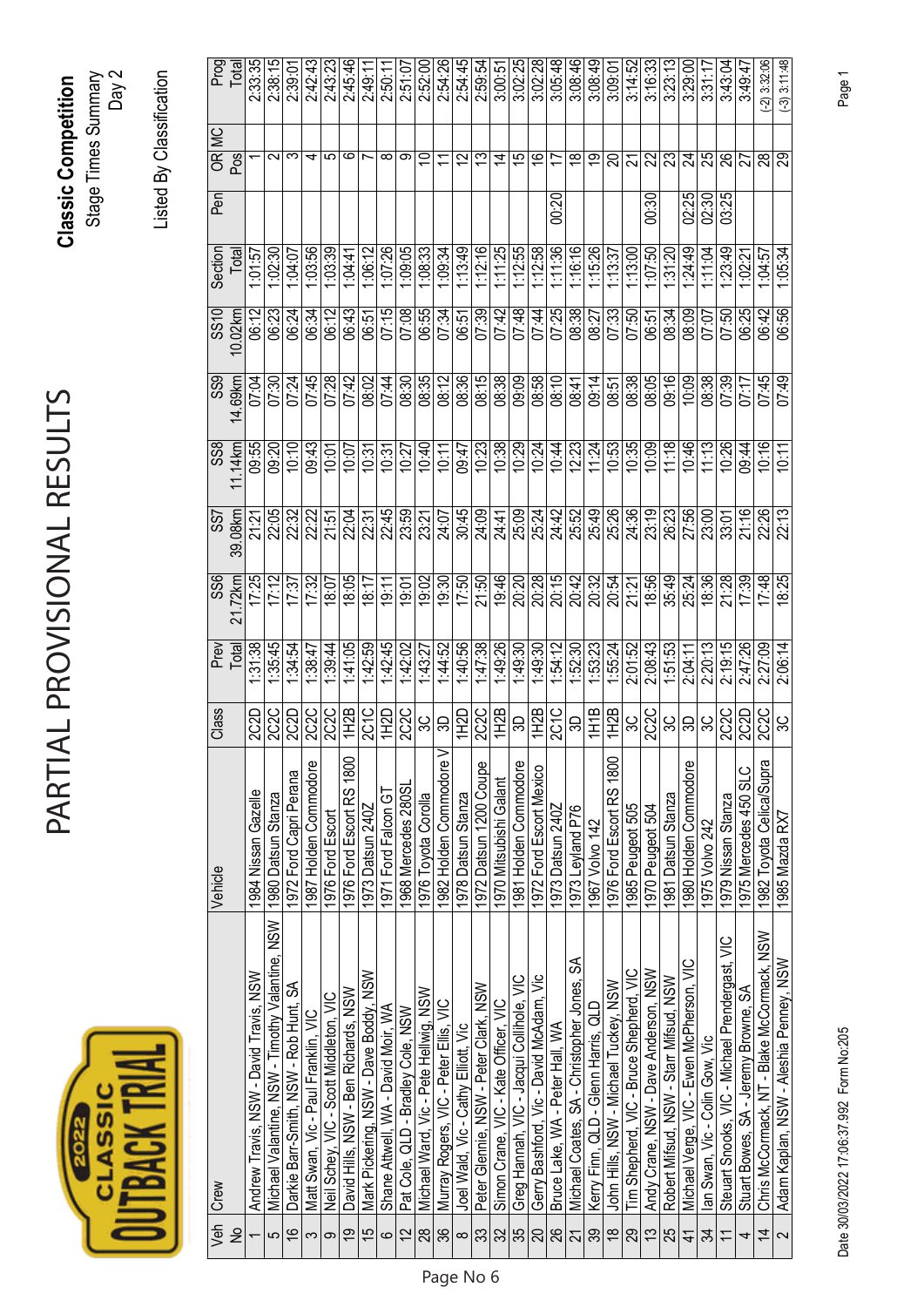|             | Veh   Crew                                    | Vehicle                  | Class                              |                                                                                                                                                                                                                                                                                                                                                                                                                |                                                                                                                                                                                                                                                                                                                                                                                                         |                                                                                                                                                                                                                                                                                                                                                                                                                                      |                                                                                                                                                                                           |                                                                                                                                                                                                                                                                                                                                                                                                          | Pen                       |             | Prog<br>Total  |
|-------------|-----------------------------------------------|--------------------------|------------------------------------|----------------------------------------------------------------------------------------------------------------------------------------------------------------------------------------------------------------------------------------------------------------------------------------------------------------------------------------------------------------------------------------------------------------|---------------------------------------------------------------------------------------------------------------------------------------------------------------------------------------------------------------------------------------------------------------------------------------------------------------------------------------------------------------------------------------------------------|--------------------------------------------------------------------------------------------------------------------------------------------------------------------------------------------------------------------------------------------------------------------------------------------------------------------------------------------------------------------------------------------------------------------------------------|-------------------------------------------------------------------------------------------------------------------------------------------------------------------------------------------|----------------------------------------------------------------------------------------------------------------------------------------------------------------------------------------------------------------------------------------------------------------------------------------------------------------------------------------------------------------------------------------------------------|---------------------------|-------------|----------------|
| $\tilde{z}$ |                                               |                          |                                    |                                                                                                                                                                                                                                                                                                                                                                                                                |                                                                                                                                                                                                                                                                                                                                                                                                         |                                                                                                                                                                                                                                                                                                                                                                                                                                      |                                                                                                                                                                                           |                                                                                                                                                                                                                                                                                                                                                                                                          |                           | OR MC       |                |
|             | 23 John Henderson, NSW - Jeff West, NSW       | 1978 Volvo 244FD         |                                    | $\begin{tabular}{ c c c c c c c c c c } \hline $\mathsf{P} \mathsf{reig}$ & $\mathsf{B} \mathsf{reig}$ & $\mathsf{B} \mathsf{reig}$ \\ \hline $\mathsf{I} \mathsf{[G1]} \mathsf{[G1]} \mathsf{[G1]} \mathsf{[G2]} \mathsf{[G3]} \mathsf{[G3]} \mathsf{[G3]} \mathsf{[G3]} \mathsf{[G4]} \mathsf{[G4]} \mathsf{[G5]} \mathsf{[G5]} \mathsf{[G5]} \mathsf{[G5]} \mathsf{[G5]} \mathsf{[G5]} \mathsf{[G5]} \math$ | $\begin{array}{r l} & \text{SS9} & \text{SS9} \\ \hline \\ & 21.7248 \\ \hline \\ 17.49 \\ \hline \\ 18.338 \\ \hline \\ 19.338 \\ \hline \\ 10.338 \\ \hline \\ 12.33 \\ \hline \\ 13.33 \\ \hline \\ 14.7 \\ \hline \\ 14.7 \\ \hline \\ 13.33 \\ \hline \\ 14.7 \\ \hline \\ 14.7 \\ \hline \\ 14.7 \\ \hline \\ 14.7 \\ \hline \\ 14.7 \\ \hline \\ 14.7 \\ \hline \\ 14.7 \\ \hline \\ 14.7 \\ \h$ | $\begin{array}{r} 357 \\ 39.08 \text{km} \\ 26.21 \\ \underline{(1.55.49)} \\ 23.39 \\ \underline{(26.7)} \\ 24.32 \\ \underline{(26.8)} \\ 24.34 \\ \underline{(27.7)} \\ 24.31 \\ \underline{(28.7)} \\ 24.31 \\ \underline{(29.7)} \\ 24.31 \\ \underline{(21.7)} \\ 24.31 \\ \underline{(21.7)} \\ 24.31 \\ \underline{(21.7)} \\ 24.31 \\ \underline{(21.7)} \\ 24.31 \\ \underline{(21.7)} \\ 24.31 \\ \underline{(21.7)} \\ $ | $\begin{array}{r} 399 \\ 14.694 \overline{)01.541} \\ 10.25 \overline{)01.541} \\ 00.33 \overline{)01.541} \\ 00.33 \overline{)01.541} \\ 00.33 \overline{)01.541} \\ \hline \end{array}$ | $\begin{tabular}{ c c c c c } \hline \texttt{Section} & \texttt{D1} & \texttt{D2} & \texttt{D3} & \texttt{D4} & \texttt{D5} & \texttt{D6} & \texttt{D7} & \texttt{D8} & \texttt{D8} & \texttt{D7} & \texttt{D8} & \texttt{D8} & \texttt{D8} & \texttt{D7} & \texttt{D8} & \texttt{D8} & \texttt{D7} & \texttt{D8} & \texttt{D8} & \texttt{D8} & \texttt{D9} & \texttt{D9} & \texttt{D9} & \texttt{D9} &$ |                           |             | $(-3) 5:10:56$ |
|             | 24   Tony Jordan, NSW - Richard Davidson, NSW | 1974 Triumph Stag        |                                    |                                                                                                                                                                                                                                                                                                                                                                                                                |                                                                                                                                                                                                                                                                                                                                                                                                         |                                                                                                                                                                                                                                                                                                                                                                                                                                      |                                                                                                                                                                                           |                                                                                                                                                                                                                                                                                                                                                                                                          |                           |             | $-4)$ 2:01:19  |
|             | 17   Michael Arundel, VIC - Simon Healey, VIC | 1969 Ford Mustang        |                                    |                                                                                                                                                                                                                                                                                                                                                                                                                |                                                                                                                                                                                                                                                                                                                                                                                                         |                                                                                                                                                                                                                                                                                                                                                                                                                                      |                                                                                                                                                                                           |                                                                                                                                                                                                                                                                                                                                                                                                          | $\frac{02:40}{02:40}$     |             | $-4)$ 3:59:22  |
|             | 31 John Cooper, NSW - Ross Warner, NSW        | 1979 Ford Falcon         |                                    |                                                                                                                                                                                                                                                                                                                                                                                                                |                                                                                                                                                                                                                                                                                                                                                                                                         |                                                                                                                                                                                                                                                                                                                                                                                                                                      |                                                                                                                                                                                           |                                                                                                                                                                                                                                                                                                                                                                                                          |                           | ॾऻॾऻख़ऻॾऻख़ | $-4)$ 4:09:45  |
|             | 22   Kim Harper, VIC - Nigel Walters, NSW     | 1972 Ford Escort RS 2000 |                                    |                                                                                                                                                                                                                                                                                                                                                                                                                |                                                                                                                                                                                                                                                                                                                                                                                                         |                                                                                                                                                                                                                                                                                                                                                                                                                                      |                                                                                                                                                                                           |                                                                                                                                                                                                                                                                                                                                                                                                          | $\frac{3:20:00}{2:00:00}$ | မာ          | $(-5) 5:24:26$ |
|             | 10 John Rawson, VIC - Ash McBain, VIC         | 1979 Nissan Stanza       |                                    |                                                                                                                                                                                                                                                                                                                                                                                                                |                                                                                                                                                                                                                                                                                                                                                                                                         |                                                                                                                                                                                                                                                                                                                                                                                                                                      |                                                                                                                                                                                           |                                                                                                                                                                                                                                                                                                                                                                                                          |                           | $\sim$      | $-6$ ) 6:00:0  |
|             | 27 David McKenzie, Vic - Chris Snell, Vic     | 1973 Chrysler Galant     |                                    |                                                                                                                                                                                                                                                                                                                                                                                                                |                                                                                                                                                                                                                                                                                                                                                                                                         |                                                                                                                                                                                                                                                                                                                                                                                                                                      |                                                                                                                                                                                           |                                                                                                                                                                                                                                                                                                                                                                                                          |                           |             | 뵈              |
|             | 37   Graham Wallis, VIC - Brian Ward, VIC     | 1989 Peugeot 309 GTI 16  |                                    |                                                                                                                                                                                                                                                                                                                                                                                                                |                                                                                                                                                                                                                                                                                                                                                                                                         |                                                                                                                                                                                                                                                                                                                                                                                                                                      |                                                                                                                                                                                           |                                                                                                                                                                                                                                                                                                                                                                                                          |                           |             |                |
|             | 40 Luke Dimech, QLD - Neil Dimech, SA         | 1969 Holden HT GTS Mona  |                                    |                                                                                                                                                                                                                                                                                                                                                                                                                |                                                                                                                                                                                                                                                                                                                                                                                                         |                                                                                                                                                                                                                                                                                                                                                                                                                                      |                                                                                                                                                                                           |                                                                                                                                                                                                                                                                                                                                                                                                          |                           |             | 뵑뵑뵑            |
|             | 38   Ben Seehusen, Vic - Cameron Langley, Vic | 1967 VW Beetle           |                                    |                                                                                                                                                                                                                                                                                                                                                                                                                |                                                                                                                                                                                                                                                                                                                                                                                                         |                                                                                                                                                                                                                                                                                                                                                                                                                                      |                                                                                                                                                                                           |                                                                                                                                                                                                                                                                                                                                                                                                          |                           |             |                |
|             | Warren Briggs, UK - Matt DeVaus, Vic          | 1965 Ford Mustang        | <u>son son a son son son son s</u> |                                                                                                                                                                                                                                                                                                                                                                                                                |                                                                                                                                                                                                                                                                                                                                                                                                         |                                                                                                                                                                                                                                                                                                                                                                                                                                      | $\overline{25}$                                                                                                                                                                           | DNF                                                                                                                                                                                                                                                                                                                                                                                                      |                           |             |                |

| Page No 7 |                          |       |
|-----------|--------------------------|-------|
|           | Allcomers Competition    |       |
|           | Stage Times Summary      | Day 2 |
|           |                          |       |
|           | Listed By Classification |       |

| Stage Times Summary<br>اد:<br><b>Allcomers Competition</b><br>Ďау |  |
|-------------------------------------------------------------------|--|
|-------------------------------------------------------------------|--|

|   | Veh Crew                                     | /ehicle                 | Class                                           |                                                       |                                                                                                  |                                         |                                                                                                                                                                                                                                                                                                     |                                                                                                                                                                |                                                                  | Pen   |                          |                                                       |
|---|----------------------------------------------|-------------------------|-------------------------------------------------|-------------------------------------------------------|--------------------------------------------------------------------------------------------------|-----------------------------------------|-----------------------------------------------------------------------------------------------------------------------------------------------------------------------------------------------------------------------------------------------------------------------------------------------------|----------------------------------------------------------------------------------------------------------------------------------------------------------------|------------------------------------------------------------------|-------|--------------------------|-------------------------------------------------------|
| 是 |                                              |                         |                                                 |                                                       |                                                                                                  |                                         |                                                                                                                                                                                                                                                                                                     |                                                                                                                                                                |                                                                  |       | OR MC<br>Pos             |                                                       |
|   | Tony Quinn, QLD - John Doble, QLD            | 200 Nissan Navara       | $\big \circ\big \circ\big \mathsf{R}\big \circ$ | Prev<br>Total<br>1:30:28<br>1:49:27<br>2:17:07<br>DNF | $\begin{array}{r} 356 \\ 21.7248 \\ 16:41 \\ \hline 19:01 \\ \hline 22:11 \\ \hline \end{array}$ | SS7<br>39.08km<br>20:43<br>20:45<br>DNF | $\begin{array}{r} 0.388 \\ 0.314 \\ 0.312 \\ 0.314 \\ 0.314 \\ 0.314 \\ 0.314 \\ 0.314 \\ 0.314 \\ 0.314 \\ 0.314 \\ 0.314 \\ 0.314 \\ 0.314 \\ 0.314 \\ 0.314 \\ 0.314 \\ 0.314 \\ 0.314 \\ 0.314 \\ 0.314 \\ 0.314 \\ 0.314 \\ 0.314 \\ 0.314 \\ 0.314 \\ 0.314 \\ 0.314 \\ 0.314 \\ 0.314 \\ 0.$ | $\begin{array}{r} 39 \\ 39 \\ \hline 69 \\ \hline 10 \\ 7 \\ \hline 69 \\ \hline 82 \\ \hline 83 \\ \hline 10 \\ \hline 10 \\ \hline 10 \\ \hline \end{array}$ | Section<br>  Total <br><u>  1:00:38 <br/>  1:14:15 </u><br>  DNF |       |                          | Prog<br>Total<br>2:31:96<br>2:57:46<br>2:31:22<br>DNF |
|   | 62   Paul Lahiff, VIC - John Paine, NSW      | 000 Toyota Altezza RS20 |                                                 |                                                       |                                                                                                  |                                         |                                                                                                                                                                                                                                                                                                     |                                                                                                                                                                |                                                                  |       | $\overline{\mathbf{c}}$  |                                                       |
|   | 30   Brian Canny, Vic - Matthew Hosking, Vic | 983 Porsche 944         |                                                 |                                                       |                                                                                                  |                                         |                                                                                                                                                                                                                                                                                                     |                                                                                                                                                                |                                                                  | 00:40 | $\overline{\mathcal{E}}$ |                                                       |
|   | 61 Peter Neal, NSW - Craig Whyburn, NSW      | 1998 Subaru WRX         |                                                 |                                                       |                                                                                                  |                                         |                                                                                                                                                                                                                                                                                                     |                                                                                                                                                                |                                                                  |       |                          |                                                       |

Page No 7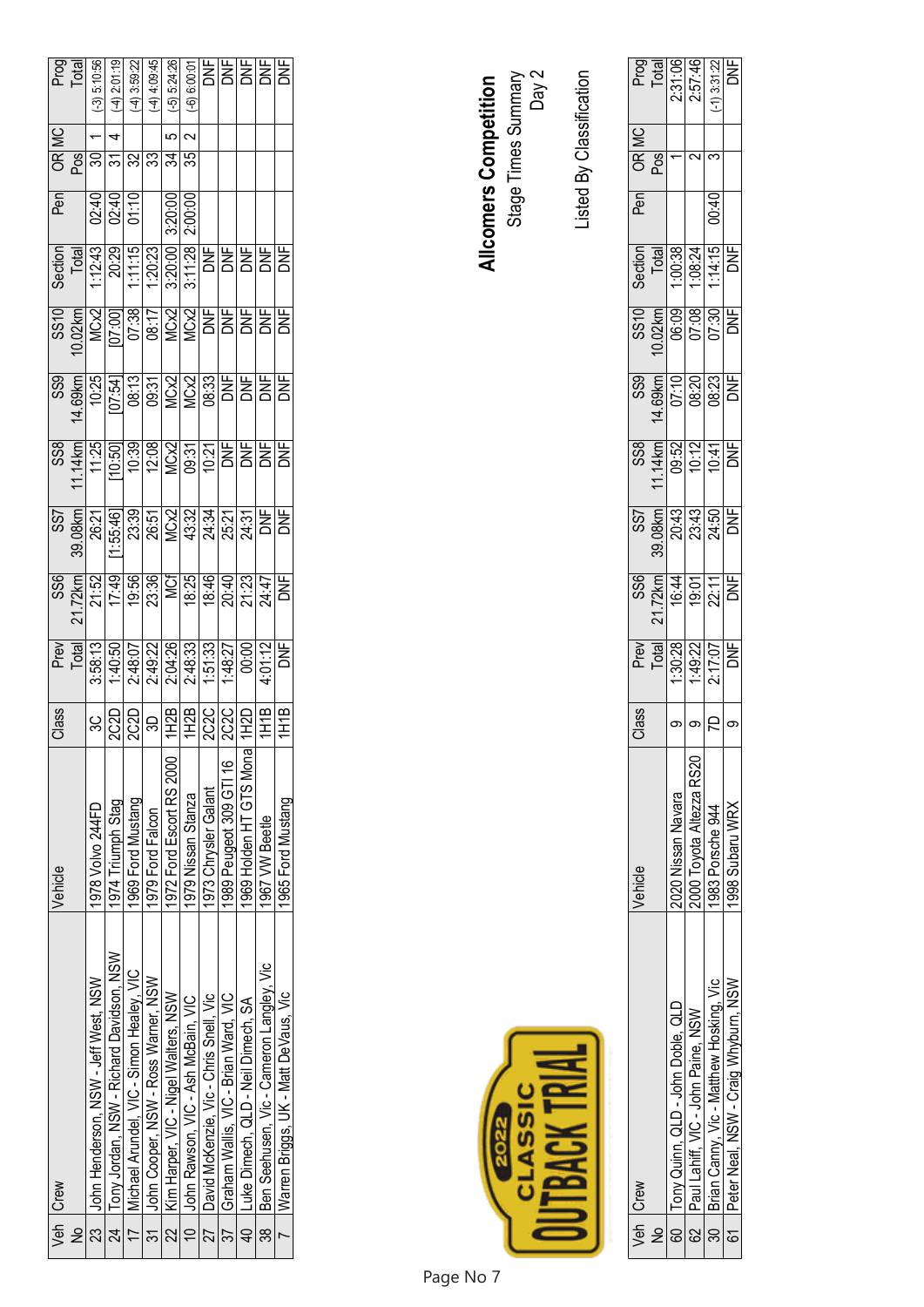| ir<br>U |  |
|---------|--|
|         |  |

## PARTIAL PROVISIONAL RESULTS PARTIAL PROVISIONAL RESULTS

**Classic Competition**  Stage Times Summary **Classic Competition**<br>Stage Times Summary<br>Day 3

Listed By Classification Listed By Classification

|                          |                                                 | Vehicle                  | Class               |               | $\frac{11}{25}$ | SS12    | $\frac{2}{3}$ | $\frac{SS}{4}$ | $\frac{25}{25}$ | Section<br>Total | $P$ en |                          | Prog<br>Total  |
|--------------------------|-------------------------------------------------|--------------------------|---------------------|---------------|-----------------|---------|---------------|----------------|-----------------|------------------|--------|--------------------------|----------------|
|                          | Veh Crew<br>No                                  |                          |                     | Prev<br>Total | 26.41km         | 23.36km | 15.10km       | $11.41$ km     | 17.27km         |                  |        | OR MC<br>Pos             |                |
| $\overline{\phantom{0}}$ | Andrew Travis, NSW - David Travis, NSW          | 1984 Nissan Gazelle      | 2C2D                | 2:33:35       | 21:17           | 11.33   | 07:56         | 04:32          | 11:26           | 56:44            |        |                          | 3:30:19        |
| $\mathbf{\Omega}$        | Michael Valantine, NSW - Timothy Valantine, NSW | 1980 Datsun Stanza       | <b>2C2C</b>         | 2:38:15       | 20:50           | 12:14   | 08:11         | 04:53          | 11:53           | 58:01            |        | $\sim$                   | 3:36:16        |
| $\frac{6}{5}$            | Darkie Barr-Smith, NSW - Rob Hunt, SA           | 1972 Ford Capri Perana   | 2C2D                | 2:39:01       | 21:12           | 12:32   | 08:10         | 04:44          | 12:12           | 59:00            | 00:10  | က                        | 3.38:01        |
| $\infty$                 | Neil Schey, VIC - Scott Middleton, VIC          | 1976 Ford Escort         | $\frac{2C2C}{1H2B}$ | 2:43:23       | 21:46           | 12:22   | 08:50         | 04:59          | 12:27           | 1:00:24          |        | ᆉ                        | 3:43:47        |
| <u>ღ</u>                 | David Hills, NSW - Ben Richards, NSW            | 1976 Ford Escort RS 1800 |                     | 2:45:46       | 22:26           | 12:29   | 08:36         | 05:03          | 12:40           | 1:01:14          |        | ပ                        | 3:47:00        |
| 15                       | Mark Pickering, NSW - Dave Boddy, NSW           | 1973 Datsun 240Z         |                     | 2:49:11       | 23:32           | 13:16   | 09:00         | 05:08          | 15:08           | 1:06:24          | 00:20  | ဖ                        | 3:55:35        |
| $\overline{2}$           | Pat Cole, QLD - Bradley Cole, NSW               | 1968 Mercedes 280SL      | $rac{2C1C}{2C2C}$   | 2:51:07       | 23:54           | 13:33   | 09:13         | 05:32          | 14:16           | 1:06:28          |        |                          | 3:57:35        |
| $\infty$                 | Joel Wald, Vic - Cathy Elliott, Vic             | 1978 Datsun Stanza       | 1H2D                | 2:54:45       | 21:48           | 13:53   | 08:58         | 05:16          | 13:39           | 1:03:34          |        | ∞                        | 3:58:19        |
| $\frac{8}{28}$           | Michael Ward, Vic - Pete Hellwig, NSW           | 1976 Toyota Corolla      | မ္ကုန္က             | 2:52:00       | 24:32           | 13:45   | <b>NG:00</b>  | 05:23          | 13:41           | 1:06:25          |        | တ                        | 3:58:25        |
| 36                       | Murray Rogers, VIC - Peter Ellis, VIC           | 1982 Holden Commodore V  |                     | 2:54:26       | 23:07           | 13:41   | 09:01         | 05:31          | 13.34           | 1:04:54          |        | $\overline{0}$           | 3:59:20        |
| $\infty$   $\approx$     | Shane Attwell, WA - David Moir, WA              | 1971 Ford Falcon GT      | 1H2D                | 2:50:11       | 23:34           | 18:51   | 08:38         | 05:15          | 14:18           | 1:11:36          | 01:00  | $\overline{\phantom{0}}$ | 4:01:47        |
|                          | Simon Crane, VIC - Kate Officer, VIC            | 1970 Mitsubishi Galant   | 1H2B                | 3:00:51       | 24:18           | 13:41   | 08:58         | 05:30          | 14.01           | 1:06:28          |        | 51                       | 4:07:19        |
| 33                       | Peter Glennie, NSW - Peter Clark, NSW           | 1972 Datsun 1200 Coupe   | <b>2C2C</b>         | 2:59:54       | 24:56           | 14:28   | 09:17         | 05:48          | 14:19           | $-38.53$         | 00:05  | 13                       | 4.08.47        |
| 35                       | Greg Hannah, VIC - Jacqui Collihole, VIC        | 1981 Holden Commodore    |                     | 3:02:25       | 23:53           | 14:21   | 09:21         | 05:39          | 15:08           | 1:08:22          |        | 4                        | 4:10:47        |
| 20                       | Gerry Bashford, Vic - David McAdam, Vic         | 1972 Ford Escort Mexico  | $\frac{1}{2}$       | 3:02:28       | 25:07           | 14:16   | 09:35         | 05:55          | 14:22           | 1:09:15          |        | 15                       | 4:11:43        |
| $\frac{8}{18}$           | Bruce Lake, WA - Peter Hall, WA                 | 1973 Datsun 240Z         |                     | 3:05:48       | 25:42           | 14:41   | 09:35         | 06:04          | 15.14           | 1:13:21          | 02:05  | $\frac{6}{1}$            | 4:19:09        |
|                          | John Hills, NSW - Michael Tuckey, NSW           | 1976 Ford Escort RS 1800 |                     | 3:09:01       | 26:48           | 14:20   | 10:13         | 06:01          | 14:45           | 1:12:07          |        | 17                       | 4:21:08        |
| 39                       | Kerry Finn, QLD - Glenn Harris, QLD             | 1967 Volvo 142           | 1H1B                | 3:08:49       | 26:53           | 14:36   | 09:46         | 06:03          | 15.31           | 1:13:14          | 00:25  | $\frac{8}{1}$            | 4:22:03        |
| 29                       | Tim Shepherd, VIC - Bruce Shepherd, VIC         | 1985 Peugeot 505         | 3C                  | 3:14:52       | 27:33           | 14:20   | 09:31         | 05:47          | 14:09           | 1:14:05          | 02:45  | စ္                       | 4:28:57        |
| $\overline{21}$          | Michael Coates, SA - Christopher Jones, SA      | 1973 Leyland P76         | 3D                  | 3:08:46       | 35:27           | 14:43   | 09:39         | 06:30          | 15:49           | 1:23:08          | 01:00  | ສ                        | 4:31:54        |
| 25                       | Robert Mifsud, NSW - Starr Mifsud, NSW          | 1981 Datsun Stanza       | ပ္ကု                | 3:23:13       | 27:11           | 14.47   | 10:14         | 06:36          | 15:24           | 1:14:17          | 00:05  |                          | 4:37:30        |
| 34                       | lan Swan, Vic - Colin Gow, Vic                  | 1975 Volvo 242           | ပ္တ                 | 3:31:17       | 23:26           | 14:39   | 09:06         | 05:18          | 13:43           | $-36:42$         | 00:30  | 22                       | 4:37:59        |
| $\overline{4}$           | Michael Verge, VIC - Ewen McPherson, VIC        | 1980 Holden Commodore    | SO,                 | 3:29:00       | 27:03           | 5:18    | 10:11         | 06:19          | 15:50           | 1:14:51          | 00:10  | Z                        | 4.43.5         |
| $\overline{\phantom{0}}$ | Steuart Snooks, VIC - Michael Prendergast, VIC  | 1979 Nissan Stanza       | 2C <sub>2</sub> C   | 3:43:04       | 27:54           | 13.51   | 08:42         | 05:05          | 13:22           | 1:12:24          | 03:30  | 24                       | 4:55:28        |
| 13                       | Andy Crane, NSW - Dave Anderson, NSW            | 1970 Peugeot 504         | <b>2C2C</b>         | 3:16:33       | .09:49          | 14:12   | 09:20         | 05:33          | 18:36           | 1:57:50          | 00:20  | 25                       | 5:14:23        |
| 4                        | Stuart Bowes, SA - Jeremy Browne, SA            | 1975 Mercedes 450 SLC    | $\frac{2C2D}{2C2C}$ | 3:49:47       | 22:23           | 12:23   | 08:22         | 04:57          | 13:08           | 1.24.38          | 23:25  | 26                       | 5:14:25        |
| S                        | Matt Swan, Vic - Paul Franklin, VIC             | 1987 Holden Commodore    |                     | 2:42:43       | 21:34           | 29:13   | 09:32         | 04:56          | ₫               | 1:48:10          | 42:55  |                          | $-1)$ 4:30:53  |
| $\overline{4}$           | Chris McCormack, NT - Blake McCormack, NSW      | 1982 Toyota Celica/Supra | $rac{2CC}{3C}$      | 3:32:06       | 21.36           | 13.31   | 08:38         | 04:59          | 12:41           | 1:01:35          | 00:10  | 88                       | $(-2)$ 4:33:41 |
| $\sim$                   | Adam Kaplan, NSW - Aleshia Penney, NSW          | 1985 Mazda RX7           |                     | 3:11:48       | 23:11           | 13:12   | 08:50         | 05:16          | 13:08           | 1:03:37          |        | 29                       | $(-3)$ 4:15:25 |

Date 30/03/2022 17:07:15.530 Form No:205 Page 1 Date 30/03/2022 17:07:15.530 Form No:205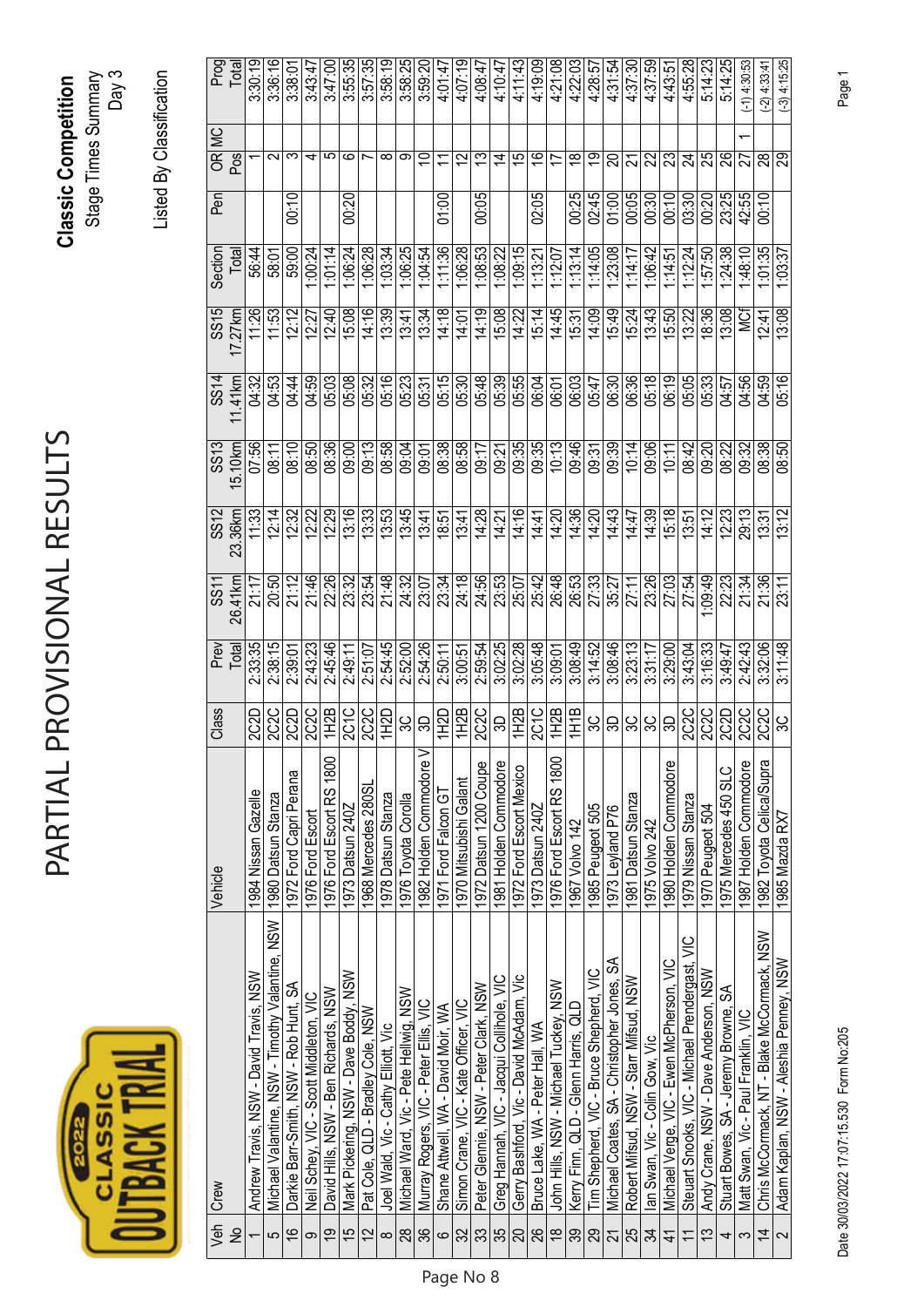|                      | Veh Crew                                      | Vehicle                  | Class                                                                                                                                                                                                                                                                                                                                                                                                                                                     |                                                                                                                                                                                                                                                                                                                                                                                                                                                                                                                                     |                                                                                                                                                                                                                                                                        |                                                                                                                                 |  | Pen                     | OR MC                | Prog<br>Total   |
|----------------------|-----------------------------------------------|--------------------------|-----------------------------------------------------------------------------------------------------------------------------------------------------------------------------------------------------------------------------------------------------------------------------------------------------------------------------------------------------------------------------------------------------------------------------------------------------------|-------------------------------------------------------------------------------------------------------------------------------------------------------------------------------------------------------------------------------------------------------------------------------------------------------------------------------------------------------------------------------------------------------------------------------------------------------------------------------------------------------------------------------------|------------------------------------------------------------------------------------------------------------------------------------------------------------------------------------------------------------------------------------------------------------------------|---------------------------------------------------------------------------------------------------------------------------------|--|-------------------------|----------------------|-----------------|
| $\tilde{\mathsf{z}}$ |                                               |                          |                                                                                                                                                                                                                                                                                                                                                                                                                                                           |                                                                                                                                                                                                                                                                                                                                                                                                                                                                                                                                     |                                                                                                                                                                                                                                                                        |                                                                                                                                 |  |                         |                      |                 |
|                      | 23 John Henderson, NSW - Jeff West, NSW       | 1978 Volvo 244FD         |                                                                                                                                                                                                                                                                                                                                                                                                                                                           | $\begin{tabular}{ c c c c } \hline \texttt{SS3} & \texttt{SS4} & \texttt{SS5} & \texttt{SS5} \\ \hline \texttt{SS4} & \texttt{SS5} & \texttt{SS5} & \texttt{SS5} & \texttt{SS5} \\ \hline \texttt{SS5} & \texttt{SS5} & \texttt{SS5} & \texttt{SS5} & \texttt{SS5} \\ \hline \texttt{SS5} & \texttt{SS5} & \texttt{SS5} & \texttt{SS5} & \texttt{SS5} \\ \hline \end{tabular} \caption{The first two different values of the data set. The first two different values of the data set. The second two different values of the data$ | $\frac{23}{23.3840}$ $\frac{25.33}{15.33}$ $\frac{45.38}{15.33}$ $\frac{25.38}{15.33}$ $\frac{25.38}{15.33}$ $\frac{25.38}{15.33}$ $\frac{25.38}{15.33}$ $\frac{25.38}{15.33}$ $\frac{25.38}{15.33}$ $\frac{25.38}{15.33}$ $\frac{25.38}{15.33}$ $\frac{25.38}{15.33}$ | 3514<br>141416 16:38 16:38 16:39<br>1416 16:38 16:38 16:41<br>14.41 16:38 16:41 16:42 16:42 16:42 16:42 16:43 16:43 16:43 16:43 |  |                         |                      | $(-3)$ 6:26:55  |
|                      | 17   Michael Arundel, VIC - Simon Healey, VIC | 1969 Ford Mustang        |                                                                                                                                                                                                                                                                                                                                                                                                                                                           |                                                                                                                                                                                                                                                                                                                                                                                                                                                                                                                                     |                                                                                                                                                                                                                                                                        |                                                                                                                                 |  | $rac{9}{100}$           |                      | $(-4)$ 5:09:24  |
|                      | 31 John Cooper, NSW - Ross Warner, NSW        | 1979 Ford Falcon         |                                                                                                                                                                                                                                                                                                                                                                                                                                                           |                                                                                                                                                                                                                                                                                                                                                                                                                                                                                                                                     |                                                                                                                                                                                                                                                                        |                                                                                                                                 |  |                         |                      | 4, 5:34:38      |
|                      | 22   Kim Harper, VIC - Nigel Walters, NSW     | 1972 Ford Escort RS 2000 | $\frac{1}{3} \cdot \frac{1}{3} \cdot \frac{1}{3} \cdot \frac{1}{3} \cdot \frac{1}{3} \cdot \frac{1}{3} \cdot \frac{1}{3} \cdot \frac{1}{3} \cdot \frac{1}{3} \cdot \frac{1}{3} \cdot \frac{1}{3} \cdot \frac{1}{3} \cdot \frac{1}{3} \cdot \frac{1}{3} \cdot \frac{1}{3} \cdot \frac{1}{3} \cdot \frac{1}{3} \cdot \frac{1}{3} \cdot \frac{1}{3} \cdot \frac{1}{3} \cdot \frac{1}{3} \cdot \frac{1}{3} \cdot \frac{1}{3} \cdot \frac{1}{3} \cdot \frac{1$ |                                                                                                                                                                                                                                                                                                                                                                                                                                                                                                                                     |                                                                                                                                                                                                                                                                        |                                                                                                                                 |  | $\frac{00:50}{4:00:00}$ | <u> झन्नाञ्चान्न</u> | $(-5)$ 6:36:09  |
|                      | John Rawson, VIC - Ash McBain, VIC            | 1979 Nissan Stanza       |                                                                                                                                                                                                                                                                                                                                                                                                                                                           |                                                                                                                                                                                                                                                                                                                                                                                                                                                                                                                                     |                                                                                                                                                                                                                                                                        |                                                                                                                                 |  |                         | $\overline{c}$       | $(-11) 10:00:0$ |
|                      | Warren Briggs, UK - Matt DeVaus, Vic          | 1965 Ford Mustang        |                                                                                                                                                                                                                                                                                                                                                                                                                                                           |                                                                                                                                                                                                                                                                                                                                                                                                                                                                                                                                     |                                                                                                                                                                                                                                                                        |                                                                                                                                 |  |                         |                      |                 |
|                      | 24   Tony Jordan, NSW - Richard Davidson, NSW | 1974 Triumph Stag        |                                                                                                                                                                                                                                                                                                                                                                                                                                                           |                                                                                                                                                                                                                                                                                                                                                                                                                                                                                                                                     |                                                                                                                                                                                                                                                                        |                                                                                                                                 |  |                         |                      |                 |
|                      | 27 David McKenzie, Vic - Chris Snell, Vic     | 1973 Chrysler Galant     |                                                                                                                                                                                                                                                                                                                                                                                                                                                           |                                                                                                                                                                                                                                                                                                                                                                                                                                                                                                                                     |                                                                                                                                                                                                                                                                        |                                                                                                                                 |  |                         |                      |                 |
|                      | 37 Graham Wallis, VIC - Brian Ward, VIC       | 1989 Peugeot 309 GTI 16  |                                                                                                                                                                                                                                                                                                                                                                                                                                                           |                                                                                                                                                                                                                                                                                                                                                                                                                                                                                                                                     |                                                                                                                                                                                                                                                                        |                                                                                                                                 |  |                         |                      |                 |
|                      | 38   Ben Seehusen, Vic - Cameron Langley, Vic | 1967 VW Beetle           |                                                                                                                                                                                                                                                                                                                                                                                                                                                           |                                                                                                                                                                                                                                                                                                                                                                                                                                                                                                                                     |                                                                                                                                                                                                                                                                        |                                                                                                                                 |  |                         |                      |                 |
|                      | 40 Luke Dimech, QLD - Neil Dimech, SA         | 1969 Holden HT GTS Monal |                                                                                                                                                                                                                                                                                                                                                                                                                                                           |                                                                                                                                                                                                                                                                                                                                                                                                                                                                                                                                     |                                                                                                                                                                                                                                                                        |                                                                                                                                 |  |                         |                      |                 |

|           | <b>Allcomers Competition</b> | Stage Times Summary | Day 3 |
|-----------|------------------------------|---------------------|-------|
|           |                              |                     |       |
|           |                              |                     |       |
| Page No 9 |                              | á                   |       |

Listed By Classification

Listed By Classification

|               | Veh Crew                                     | /ehicle                  | Class                           |                                                       |                   |                                                               |                                       |                                               |                                                        | Pen   |              |                                                        |
|---------------|----------------------------------------------|--------------------------|---------------------------------|-------------------------------------------------------|-------------------|---------------------------------------------------------------|---------------------------------------|-----------------------------------------------|--------------------------------------------------------|-------|--------------|--------------------------------------------------------|
| $\frac{1}{2}$ |                                              |                          |                                 |                                                       |                   |                                                               |                                       |                                               |                                                        |       | OR MC<br>Pos |                                                        |
|               | 60 Tony Quinn, QLD - John Doble, QLD         | 2020 Nissan Navara       |                                 |                                                       |                   |                                                               |                                       |                                               |                                                        |       |              |                                                        |
|               | 62 Paul Lahiff, VIC - John Paine, NSW        | 2000 Toyota Altezza RS20 | ၈ $\vert$ ၀ $\vert$ ၉ $\vert$ ၈ | Prev<br>Total<br>2:31:28<br>2:57:48<br>3:31:22<br>DNF | $\frac{1}{26.51}$ | $\frac{33.36 \text{ km}}{22.36 \text{ km} + 1.53 \text{ km}}$ | SS14<br>14149<br>19630<br>1960<br>DNF | $\frac{17.27 \text{ km}}{11.52 \text{ km/s}}$ | Section<br>Total<br>57:24<br>1:04:27<br>1:15:30<br>DNF |       |              | Prog<br>Total<br>3:28:30<br>4:02:13<br>14:46:52<br>DNF |
|               | 30   Brian Canny, Vic - Matthew Hosking, Vic | 983 Porsche 944          |                                 |                                                       |                   |                                                               |                                       |                                               |                                                        | 02:00 |              |                                                        |
|               | 61 Peter Neal, NSW - Craig Whyburn, NSW      | 998 Subaru WRX           |                                 |                                                       |                   |                                                               |                                       |                                               |                                                        |       |              |                                                        |

Page No 9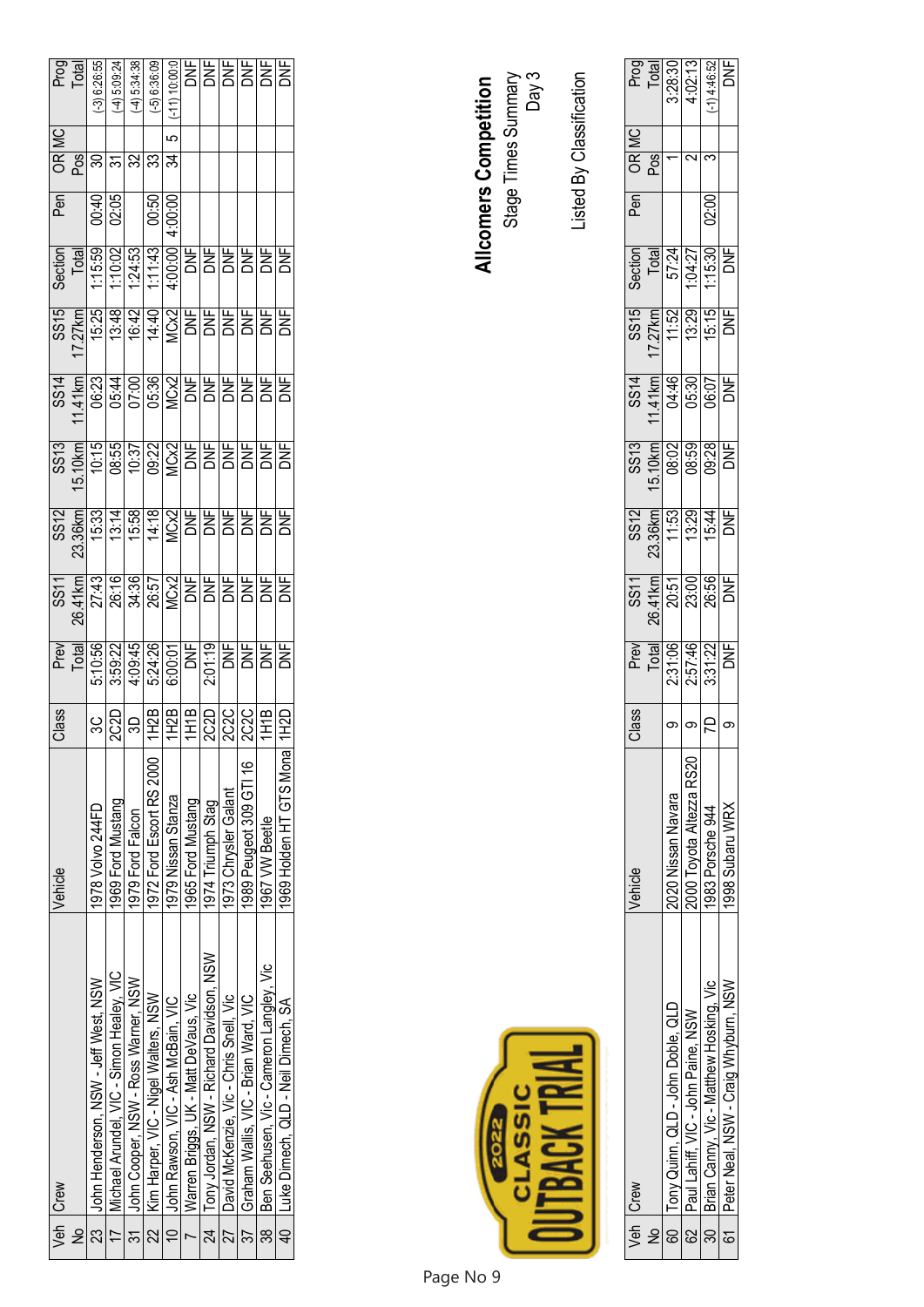| ۰<br>SS |  |
|---------|--|
|         |  |

## PARTIAL PROVISIONAL RESULTS PARTIAL PROVISIONAL RESULTS

**Classic Competition**  Stage Times Summary Classic Competition<br>Stage Times Summary<br>Day 4

Listed By Classification Listed By Classification

|                 | Veh Crew                                        | Vehicle                  | Class             | Prev<br>Total | $\frac{88}{16}$ | SST     |                | $\frac{8}{3}$ | SS20    | Section   | $P$ en |                           | Prog<br>Total  |
|-----------------|-------------------------------------------------|--------------------------|-------------------|---------------|-----------------|---------|----------------|---------------|---------|-----------|--------|---------------------------|----------------|
| ş               |                                                 |                          |                   |               | 21.64km         | 12.82km | SS18<br>7.64km | 30.45km       | 21.57km | Total     |        | OR MC<br>Pos              |                |
|                 | Andrew Travis, NSW - David Travis, NSW          | 1984 Nissan Gazelle      | 2C2D              | 3.30:19       | 15:34           | 08:40   | 04:14          | 19:35         | 15:21   | 1.03:24   |        |                           | 4.33.43        |
| 5               | Michael Valantine, NSW - Timothy Valantine, NSW | 1980 Datsun Stanza       | 2C2C              | 3:36:16       | 16:11           | 09:08   | 04:25          | 20:09         | 15:44   | 1:05:37   |        | $\sim$                    | 4:41:53        |
| $\frac{6}{5}$   | Darkie Barr-Smith, NSW - Rob Hunt, SA           | 1972 Ford Capri Perana   | 2C2D              | 3:38:01       | 17:22           | 09:11   | 04:23          | 20:03         | 15:43   | 1.07:02   | 00:20  | က                         | 4:45:03        |
| თ               | Neil Schey, VIC - Scott Middleton, VIC          | 1976 Ford Escort         | <b>2C2C</b>       | 3:43:47       | 17:08           | 09:10   | 04:30          | 20:44         | 16:14   | $-10.146$ |        | ↴                         | 4:51:33        |
| $\overline{9}$  | David Hills, NSW - Ben Richards, NSW            | 1976 Ford Escort RS 1800 | 1H2B              | 3:47:00       | 17:02           | 09:31   | 04:34          | 25:19         | 16:21   | 1:12:47   |        | ပ                         | 4:59:47        |
| $\infty$        | Joel Wald, Vic - Cathy Elliott, Vic             | 1978 Datsun Stanza       | <b>1H2D</b>       | 3:58:19       | 17:20           | 09:44   | 04:48          | 22:08         | 17:05   | 1:11:05   |        | ဖ                         | 5:09:24        |
| $\overline{c}$  | Pat Cole, QLD - Bradley Cole, NSW               | 1968 Mercedes 280SL      | 2C2C              | 3:57:35       | 18:20           | 10:11   | 04:50          | 22:54         | 17:51   | 1:14:06   |        |                           | 5:11:41        |
| $\frac{5}{3}$   | Mark Pickering, NSW - Dave Boddy, NSW           | 1973 Datsun 240Z         | 2C <sub>1C</sub>  | 3:55:35       | 18:00           | 09:41   | 04:37          | 26:42         | 17:20   | 1:16:20   |        | ∞                         | 5:11:55        |
| 28              | Michael Ward, Vic - Pete Hellwig, NSW           | 1976 Toyota Corolla      | မ္က               | 3:58:25       | 18:56           | 10:00   | 04:47          | 22:20         | 17:52   | 1:13:55   |        | თ                         | 5:12:20        |
| 36              | Murray Rogers, VIC - Peter Ellis, VIC           | 1982 Holden Commodore V  | 9                 | 3:59:20       | 18:31           | 10:15   | 04:55          | 22:32         | 17:52   | 1:14:05   |        | $\widetilde{\phantom{a}}$ | 5:13:25        |
| $\circ$         | Shane Attwell, WA - David Moir, WA              | 1971 Ford Falcon GT      | <b>UCHI</b>       | 4.01.47       | 18:56           | 09:53   | 04:41          | 22:35         | 17:55   | 1:14.00   |        | $\overline{1}$            | 5:15:47        |
| 32              | Simon Crane, VIC - Kate Officer, VIC            | 1970 Mitsubishi Galant   | 1H2B              | 4:07:19       | 18:28           | 09:59   | 04:53          | 22:44         | 17:48   | 1:13.52   |        | $\overline{2}$            | 5:21:11        |
| 33              | Peter Glennie, NSW - Peter Clark, NSW           | 1972 Datsun 1200 Coupe   | 2C2C              | 4:08:47       | 19:35           | 10:10   | 04:57          | 23:32         | 19:09   | 1:17:23   |        | చ                         | 5:26:10        |
| $\overline{20}$ | Gerry Bashford, Vic - David McAdam, Vic         | 1972 Ford Escort Mexico  | 1H2B              | 4:11:43       | 19:11           | 10:23   | 05:01          | 23:15         | 18:50   | 1:16:40   |        | $\dot{z}$                 | 5:28:23        |
| 35              | Greg Hannah, VIC - Jacqui Collihole, VIC        | 1981 Holden Commodore    | S                 | 4:10:47       | 19:58           | 10:45   | 05:07          | 23:49         | 19:24   | 1:21:18   | 02:15  | $\overline{c}$            | 5:32:05        |
| 26              | Bruce Lake, WA - Peter Hall, WA                 | 1973 Datsun 240Z         | 2C <sub>1C</sub>  | 4:19:09       | 19:46           | 10:22   | 04:50          | 26:28         | 19:33   | 1:21:19   | 00:20  | $\overline{\mathfrak{S}}$ | 5:40:28        |
| $\frac{8}{1}$   | John Hills, NSW - Michael Tuckey, NSW           | 1976 Ford Escort RS 1800 | 1H2B              | 4:21:08       | 20:52           | 11:00   | 05:10          | 24:54         | 19:45   | 1:21:41   |        | n                         | 5:42:49        |
| 39              | Kerry Finn, QLD - Glenn Harris, QLD             | 1967 Volvo 142           | 1H1B              | 4:22:03       | 20:07           | 14:05   | 05:07          | 25:03         | 19:50   | 1.24.37   | 00:25  | ₽                         | 5:46:40        |
| 34              | lan Swan, Vic - Colin Gow, Vic                  | 1975 Volvo 242           | မ္တ               | 4:37:59       | 18:11           | 09:45   | 04:39          | 22:19         | 18:30   | 1:13:24   |        | മ                         | 5:51:23        |
| 21              | Michael Coates, SA - Christopher Jones, SA      | 1973 Leyland P76         | မ္ကုမ္က           | 4:31:54       | 19:22           | 11:07   | 04:59          | 24:52         | 21:03   | 1:22:03   | 00:40  | ຊ                         | 5.53.57        |
| 25              | Robert Mifsud, NSW - Starr Mifsud, NSW          | 1981 Datsun Stanza       |                   | 4:37:30       | 19:54           | 10:59   | 05:15          | 25:08         | 19:45   | 1:21:01   |        |                           | 5:58:31        |
|                 | Steuart Snooks, VIC - Michael Prendergast, VIC  | 1979 Nissan Stanza       | 2C <sub>2</sub> C | 4:55:28       | 20:32           | 09:39   | 04:35          | 23:26         | 17:21   | 1:15:48   | 00:15  | 22                        | 6:11:16        |
| $\overline{4}$  | Michael Verge, VIC - Ewen McPherson, VIC        | 1980 Holden Commodore    | ౚ                 | 4:43:51       | 22:24           | 11:28   | 05:43          | 26:28         | 32:18   | 1.38:26   | 00:05  | ಔ                         | 6:22:1         |
| 4               | Stuart Bowes, SA - Jeremy Browne, SA            | 1975 Mercedes 450 SLC    | 2C2D              | 5:14:25       | 17:40           | 09:30   | 04:24          | 21:23         | 16:45   | 1:11.27   | 01:45  | 24                        | 6:25:52        |
| $\tilde{c}$     | Andy Crane, NSW - Dave Anderson, NSW            | 1970 Peugeot 504         | 2C <sub>2</sub> C | 5:14:23       | 24:25           | 10:02   | 04:50          | 23:17         | 17:58   | 1:20:32   |        | 25                        | 6:34:55        |
|                 | Matt Swan, Vic - Paul Franklin, VIC             | 1987 Holden Commodore    | <b>2C2C</b>       | 4:30:53       | 17:31           | 09:45   | 04:49          | 22:18         | 17:33   | 1:11:56   |        | 8                         | $-1)$ 5:42:49  |
| 29              | Tim Shepherd, VIC - Bruce Shepherd, VIC         | 1985 Peugeot 505         | 9C                | 4:28:57       | 0.19            | 10:39   | 05:04          | ù<br>≫        | 22:19   | 1:17:21   | 20:00  |                           | $-1)5:46:18$   |
| $\overline{4}$  | Chris McCormack, NT - Blake McCormack, NSW      | 1982 Toyota Celica/Supra | 2C2C              | 4:33:41       | 16:45           | 09:30   | 04:40          | 21:13         | 16:46   | 1:08:54   |        | 88                        | $(-2)$ 5:42:35 |
| $\sim$          | Adam Kaplan, NSW - Aleshia Penney, NSW          | 1985 Mazda RX7           | 3C                | 4:15:25       | 18:23           | 09:54   | 04:44          | 22:14         | 17:39   | 1:12:54   |        | 29                        | $(-3)$ 5:28:19 |

Date 30/03/2022 17:08:24.629 Form No:205 Page 1 Date 30/03/2022 17:08:24.629 Form No:205

Page No 10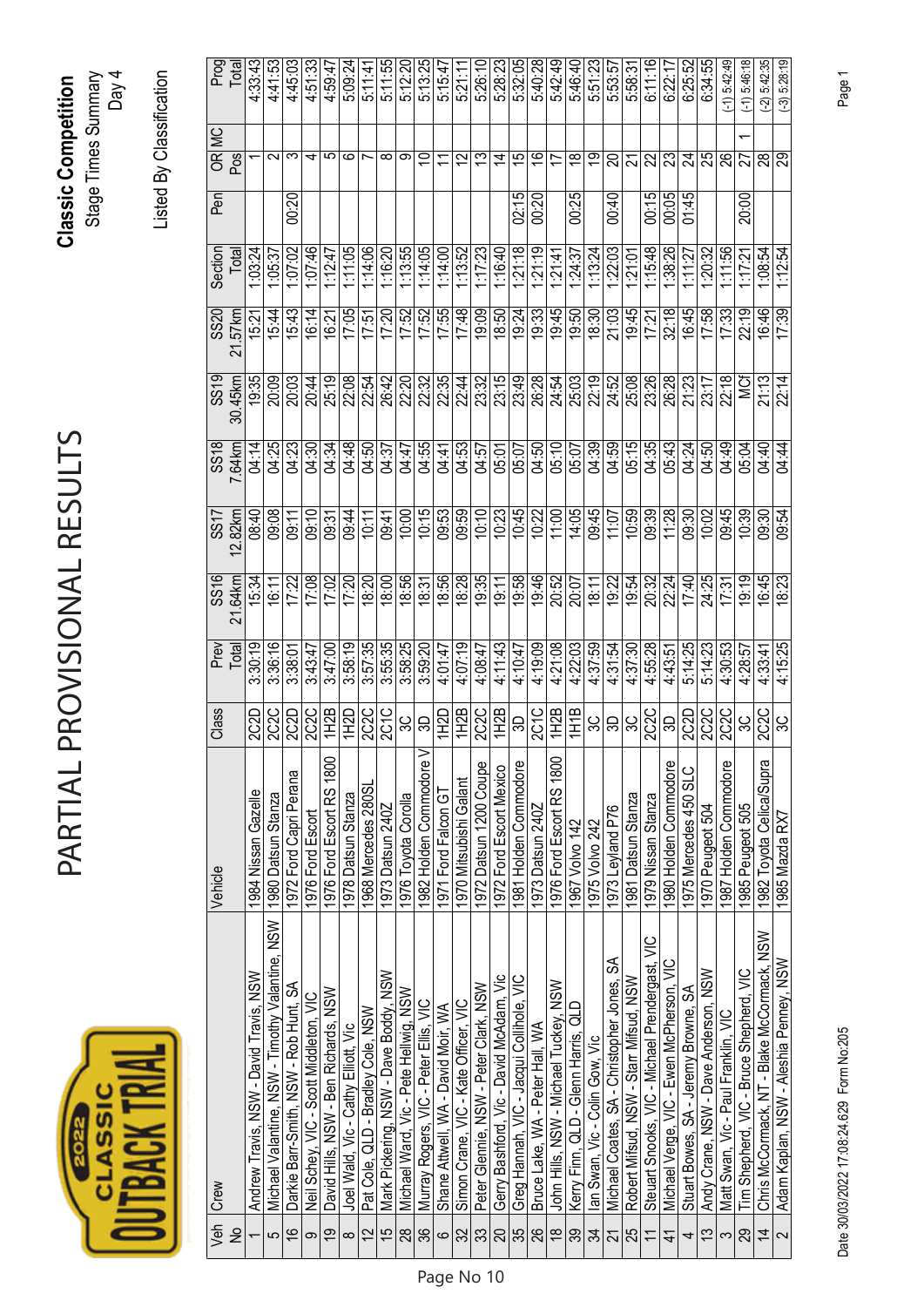|                | Veh Crew                                      | Vehicle                  | Class |  |  |  | Pen               | 05<br>England<br>Call 33<br>Call 33 | Prog<br>Total<br>3) 7:50:32                                                                                                                                                                                                                                                                                                                                                                                                                                                                                      |
|----------------|-----------------------------------------------|--------------------------|-------|--|--|--|-------------------|-------------------------------------|------------------------------------------------------------------------------------------------------------------------------------------------------------------------------------------------------------------------------------------------------------------------------------------------------------------------------------------------------------------------------------------------------------------------------------------------------------------------------------------------------------------|
| $\tilde{z}$    |                                               |                          |       |  |  |  |                   |                                     |                                                                                                                                                                                                                                                                                                                                                                                                                                                                                                                  |
|                | 23 John Henderson, NSW - Jeff West, NSW       | 1978 Volvo 244FD         |       |  |  |  |                   |                                     |                                                                                                                                                                                                                                                                                                                                                                                                                                                                                                                  |
|                | 17   Michael Arundel, VIC - Simon Healey, VIC | 1969 Ford Mustang        |       |  |  |  | $\frac{00:10}{1}$ |                                     | $-4)$ 6:39:36                                                                                                                                                                                                                                                                                                                                                                                                                                                                                                    |
|                | 31 John Cooper, NSW - Ross Warner, NSW        | 1979 Ford Falcon         |       |  |  |  |                   |                                     | $(4)$ 7:14:32                                                                                                                                                                                                                                                                                                                                                                                                                                                                                                    |
|                | 22   Kim Harper, VIC - Nigel Walters, NSW     | 1972 Ford Escort RS 2000 |       |  |  |  | 01:20             |                                     |                                                                                                                                                                                                                                                                                                                                                                                                                                                                                                                  |
|                | John Rawson, VIC - Ash McBain, VIC            | 1979 Nissan Stanza       |       |  |  |  |                   |                                     |                                                                                                                                                                                                                                                                                                                                                                                                                                                                                                                  |
|                | Warren Briggs, UK - Matt DeVaus, Vic          | 1965 Ford Mustang        |       |  |  |  |                   |                                     |                                                                                                                                                                                                                                                                                                                                                                                                                                                                                                                  |
|                | 24 Tony Jordan, NSW - Richard Davidson, NSW   | 1974 Triumph Stag        |       |  |  |  |                   |                                     |                                                                                                                                                                                                                                                                                                                                                                                                                                                                                                                  |
| 77             | David McKenzie. Vic - Chris Snell. Vic        | 1973 Chrysler Galant     |       |  |  |  |                   |                                     |                                                                                                                                                                                                                                                                                                                                                                                                                                                                                                                  |
| 37             | Graham Wallis, VIC - Brian Ward, VIC          | 1989 Peugeot 309 GTI 16  |       |  |  |  |                   |                                     |                                                                                                                                                                                                                                                                                                                                                                                                                                                                                                                  |
| $\frac{1}{38}$ | Ben Seehusen, Vic - Cameron Langley, Vic      | 1967 VW Beetle           |       |  |  |  |                   |                                     |                                                                                                                                                                                                                                                                                                                                                                                                                                                                                                                  |
|                | 40 Luke Dimech, QLD - Neil Dimech, SA         | 1969 Holden HT GTS Monal |       |  |  |  |                   |                                     | $\begin{tabular}{c c} \hline $\mathcal{D}$ & $\mathcal{D} \times \mathcal{D}$ \\ \hline \hline \multicolumn{1}{c}{\textbf{D} \times \mathcal{D}}$ & $\mathcal{D} \times \mathcal{D}$ \\ \hline \multicolumn{1}{c}{\textbf{D} \times \mathcal{D}}$ & $\mathcal{D} \times \mathcal{D}$ \\ \hline \multicolumn{1}{c}{\textbf{D} \times \mathcal{D}}$ & $\mathcal{D} \times \mathcal{D}$ \\ \hline \multicolumn{1}{c}{\textbf{D} \times \mathcal{D}}$ & $\mathcal{D} \times \mathcal{D}$ \\ \hline \multicolumn{1}{$ |

Listed By Classification

Listed By Classification

|   | Veh Crew                                     | ehicle                   | Class                 |                                                   |                                                                                                    |                                             |                                                 |                                       |                                                   | nea   | $\overline{\mathsf{MC}}$ |                                                   |
|---|----------------------------------------------|--------------------------|-----------------------|---------------------------------------------------|----------------------------------------------------------------------------------------------------|---------------------------------------------|-------------------------------------------------|---------------------------------------|---------------------------------------------------|-------|--------------------------|---------------------------------------------------|
| 是 |                                              |                          |                       |                                                   |                                                                                                    |                                             |                                                 |                                       |                                                   |       | $\frac{R}{2}$            |                                                   |
|   | 60 Tony Quinn, QLD - John Doble, QLD         | 2020 Nissan Navara       |                       |                                                   |                                                                                                    |                                             |                                                 |                                       |                                                   |       |                          |                                                   |
|   | 62 Paul Lahiff, VIC - John Paine, NSW        | 2000 Toyota Altezza RS20 | ၈ $\big \circ\big $ ၀ | Prev<br>Total<br>1:02:13<br>1:02:15<br>DNF<br>DNF | $\frac{31.64 \text{ km}}{16.25}$ $\frac{64.75}{16.25}$ $\frac{16.75}{20.38}$ $\frac{16.75}{20.38}$ | SS17<br>2.82km<br>2.839 90:44<br>2009 90:44 | SS18<br><u>C64km</u><br>C64:39<br>C64:55<br>DNF | SS19<br><u>90.45km</u><br>20.314 PINE | Section<br>Total<br>1:02:20<br>1:21:06<br>1:21:06 |       |                          | Prog<br>Total<br>4:30:52<br>5:14:19<br>1) 6:07:58 |
|   | 30   Brian Canny, Vic - Matthew Hosking, Vic | 1983 Porsche 944         |                       |                                                   |                                                                                                    |                                             |                                                 |                                       |                                                   | 00:25 |                          |                                                   |
|   | 61 Peter Neal, NSW - Craig Whyburn, NSW      | 998 Subaru WRX           |                       |                                                   |                                                                                                    |                                             |                                                 |                                       |                                                   |       |                          |                                                   |

CLASSIC 202<br>20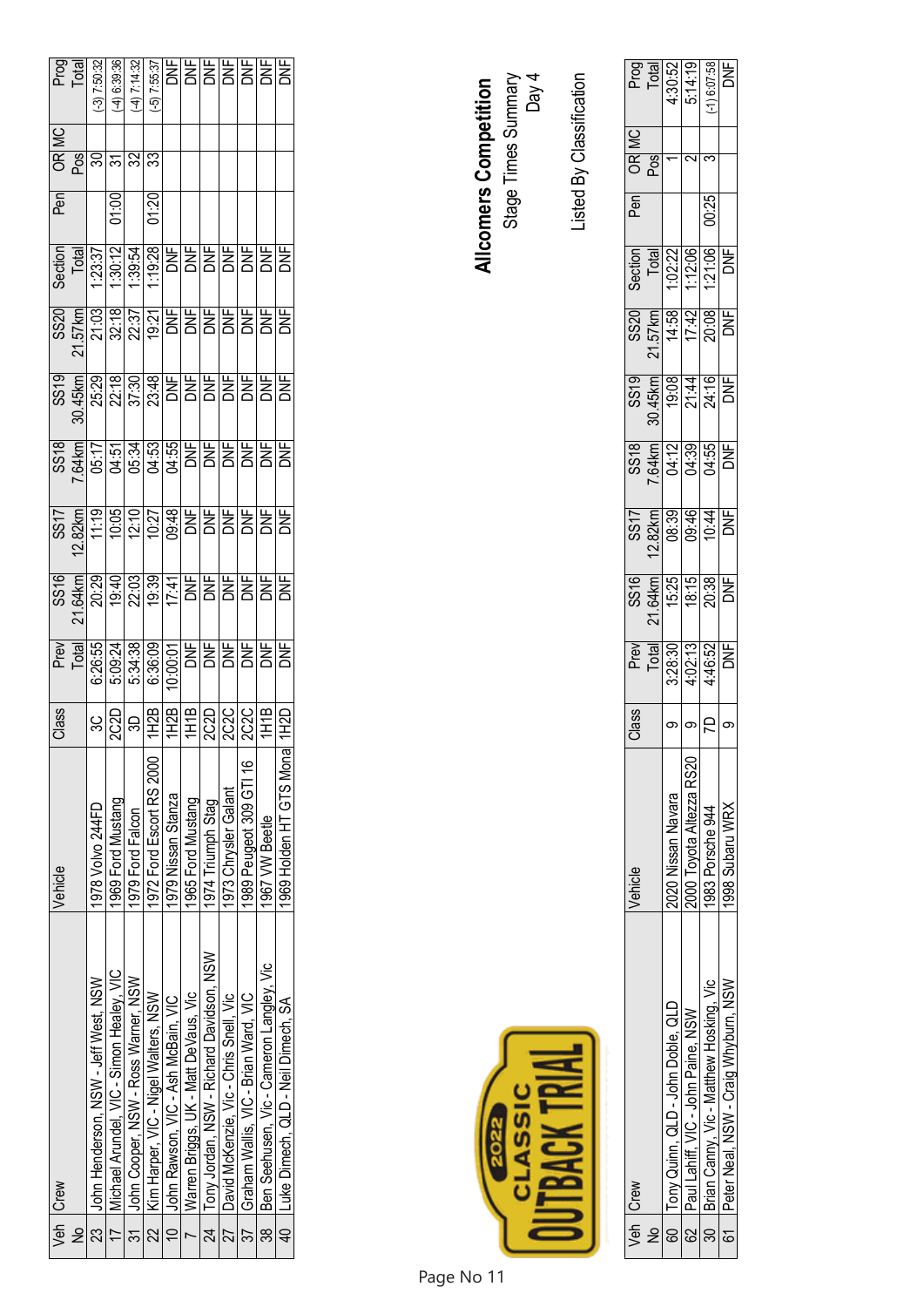

## **All Competitions**

**Penalties** 

Listed By Vehicle No

| No             | Driver/CoDriver     | Grp/Cls | Control         | Remarks                     | Penalties          |
|----------------|---------------------|---------|-----------------|-----------------------------|--------------------|
|                |                     |         |                 |                             |                    |
| $\overline{2}$ | Kaplan/Penney       | 3.C     | Day 1           | Missed Time Controls Day 1  | 1:40:00            |
|                |                     |         |                 |                             |                    |
| $\mathfrak{Z}$ | Swan/Franklin       | 2C2.C   | T <sub>6</sub>  | 2 mins late at T6           | 00:10              |
| $\mathfrak{Z}$ | Swan/Franklin       | 2C2.C   | T <sub>15</sub> | 21 mins late T15            | 01:45              |
| $\mathfrak{Z}$ | Swan/Franklin       | 2C2.C   | T16             | 14 mins late T16            | 01:10              |
| $\overline{3}$ | Swan/Franklin       | 2C2.C   | Day 3           | <b>Missed Time Controls</b> | 40:00              |
|                |                     |         |                 |                             |                    |
| 4              | Bowes/Browne        | 2C2.D   | T14             | 30 mins late T14            | 02:30              |
| $\overline{4}$ | Bowes/Browne        | 2C2.D   | T <sub>13</sub> | 3 mins late T13             | 00:15              |
| 4              | Bowes/Browne        | 2C2.D   | T <sub>15</sub> | 2 mins early T15            | 02:00              |
| 4              | Bowes/Browne        | 2C2.D   | T16             | 12 mins early T16           | 12:00              |
| 4              | Bowes/Browne        | 2C2.D   | T15             | 6 mins kate T15             | 06:00              |
| 4              | Bowes/Browne        | 2C2.D   | T18             | 8 mins late T18             | 00:40              |
| 4              | Bowes/Browne        | 2C2.D   | T <sub>21</sub> | 21 mins late T21            | 01:45              |
|                |                     |         |                 |                             |                    |
| 5              | Valantine/Valantine | 2C2.C   | T <sub>6</sub>  | 8 mins late at T6           | 00:40              |
|                |                     |         |                 |                             |                    |
| 6              | Attwell/Moir        | 1H2.D   | T <sub>6</sub>  | 4 mins late at T6           | 00:20              |
| 6              | Attwell/Moir        | 1H2.D   | <b>T17</b>      | 8 mins late TC17            | $\overline{0}0:40$ |
| 6              | Attwell/Moir        | 1H2.D   | T18             | 4 mins late at T18          | 00:20              |
|                |                     |         |                 |                             |                    |
| 10             | Rawson/McBain       | 1H2.B   | Day 1           | Missed Time Controls Day 1  | 2:40:00            |
| 10             | Rawson/McBain       | 1H2.B   | Day 2           | <b>Missed Time Controls</b> | 2:00:00            |
| 10             | Rawson/McBain       | 1H2.B   | Day 3           | Missed Time Controls Day 3  | 4:00:00            |
|                |                     |         |                 |                             |                    |
| 11             | Snooks/Prendergast  | 2C2.C   | T <sub>3</sub>  | 34 mins late at T3          | 02:50              |
| 11             | Snooks/Prendergast  | 2C2.C   | T <sub>8</sub>  | 13 mins late at T8          | 01:05              |
| 11             | Snooks/Prendergast  | 2C2.C   | T10             | 25 mins late at T10         | 02:05              |
| 11             | Snooks/Prendergast  | 2C2.C   | T <sub>12</sub> | 3 mins late at T12          | 00:15              |
| 11             | Snooks/Prendergast  | 2C2.C   | T15             | 5 mins late T15             | 00:25              |
| 11             | Snooks/Prendergast  | 2C2.C   | T16             | 6 mins late T16             | 00:30              |
| 11             | Snooks/Prendergast  | 2C2.C   | T18             | 31 mins late T18            | 02:35              |
| 11             | Snooks/Prendergast  | 2C2.C   | T <sub>20</sub> | 3 mins late T20             | 00:15              |
|                |                     |         |                 |                             |                    |
| 13             | Crane/Anderson      | 2C2.C   | T <sub>5</sub>  | 5 mins late at T5           | 00:25              |
| 13             | Crane/Anderson      | 2C2.C   | T <sub>12</sub> | 6 mins late at T12          | 00:30              |
| 13             | Crane/Anderson      | 2C2.C   | T18             | 4 mins late T18             | 00:20              |
|                |                     |         |                 |                             |                    |
| 14             | McCormack/McCormack | 2C2.C   | Day 1           | Missed Time Controls Day 1  | 1:20:00            |
| 14             | McCormack/McCormack | 2C2.C   | T18             | 2 mins late T18             | 00:10              |
|                |                     |         |                 |                             |                    |
| 15             | Pickering/Boddy     | 2C1.C   | T18             | 4 mins late at T18          | 00:20              |
|                |                     |         |                 |                             |                    |
| 16             | Barr-Smith/Hunt     | 2C2.D   | T <sub>15</sub> | 2 mins late T15             | 00:10              |
| 16             | Barr-Smith/Hunt     | 2C2.D   | T <sub>21</sub> | 4 mins late T21             | 00:20              |
|                |                     |         |                 |                             |                    |
| 17             | Arundel/Healey      | 2C2.D   | Day 1           | Missed Time Controls Day 1  | 2:40:00            |
| 17             | Arundel/Healey      | 2C2.D   | T <sub>10</sub> | 14 mins late at T10         | 01:10              |
| 17             | Arundel/Healey      | 2C2.D   | T <sub>15</sub> | 15 mins late T15            | 01:15              |
| 17             | Arundel/Healey      | 2C2.D   | T18             | 10 mins late T18            | 00:50              |
| 17             | Arundel/Healey      | 2C2.D   | T19             | 2 mins late T19             | 00:10              |

 $\overline{a}$   $\overline{a}$   $\overline{b}$   $\overline{c}$   $\overline{c}$   $\overline{c}$   $\overline{c}$   $\overline{c}$   $\overline{c}$   $\overline{c}$   $\overline{c}$   $\overline{c}$   $\overline{c}$   $\overline{c}$   $\overline{c}$   $\overline{c}$   $\overline{c}$   $\overline{c}$   $\overline{c}$   $\overline{c}$   $\overline{c}$   $\overline{c}$   $\overline{c}$   $\overline{c}$   $\overline{$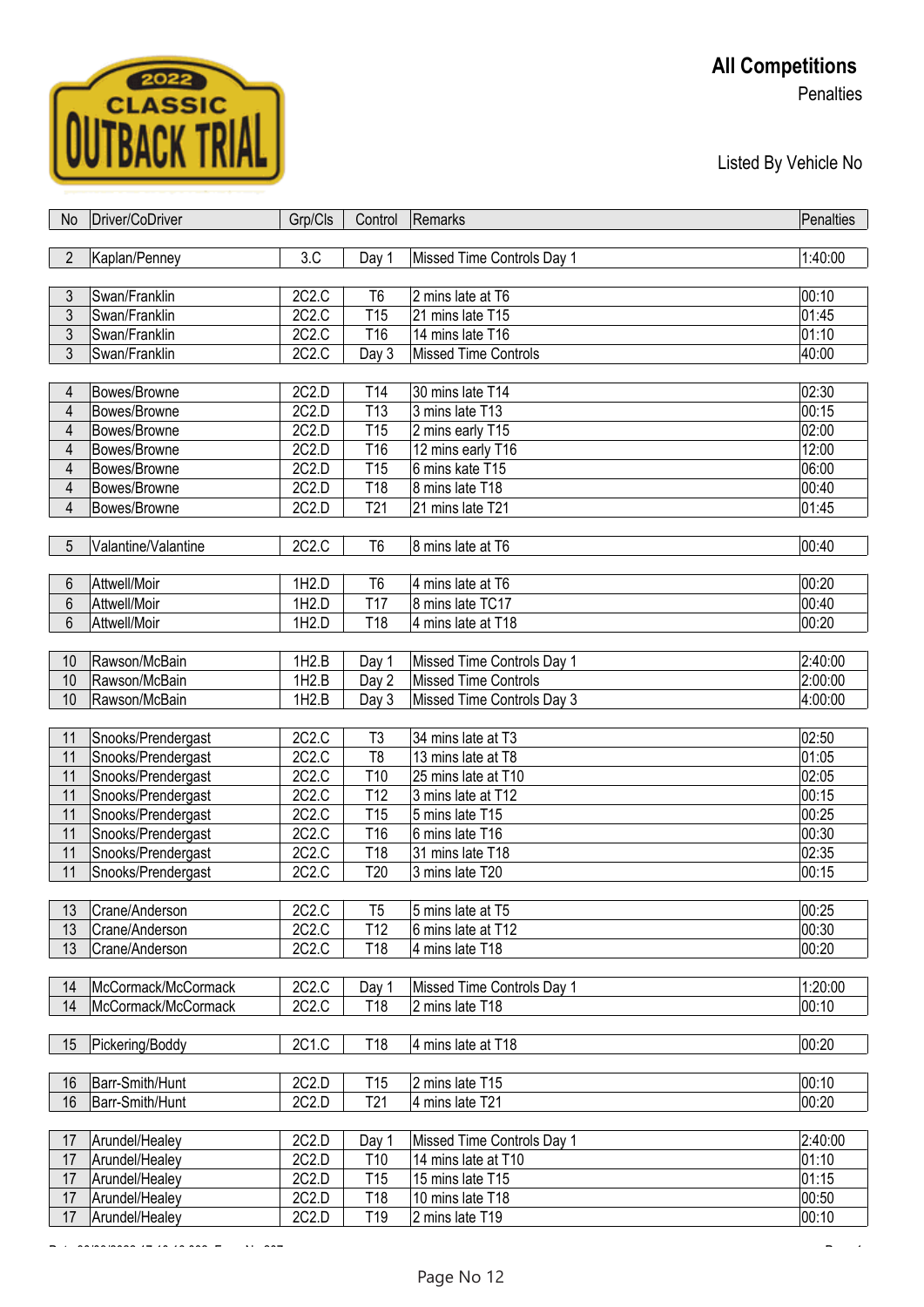| No       | Driver/CoDriver                | Grp/Cls    | Control         | Remarks                     | Penalties      |
|----------|--------------------------------|------------|-----------------|-----------------------------|----------------|
| 17       | Arundel/Healey                 | 2C2.D      | T <sub>24</sub> | 10 mins late T24            | 00:50          |
|          |                                |            |                 |                             |                |
|          |                                |            |                 |                             |                |
| 18       | Hills/Tuckey                   | 1H2.B      | T <sub>6</sub>  | 4 mins late at T6           | 00:20          |
|          |                                |            |                 |                             |                |
| 21       | Coates/Jones                   | 3.D        | T14             | 3 mins late T14             | 00:15          |
| 21       | Coates/Jones                   | 3.D        | <b>T17</b>      | 9 mins late T17             | 00:45          |
| 21       | Coates/Jones                   | 3.D        | T <sub>24</sub> | 8 mins late T24             | 00:40          |
|          |                                |            |                 |                             |                |
| 22       | Harper/Walters                 | 1H2.B      | T4              | 2 mins early at T4          | 02:00          |
| 22       | Harper/Walters                 | 1H2.B      | Day 2           | <b>Missed Time Controls</b> | 3:20:00        |
| 22       | Harper/Walters                 | 1H2.B      | T16             | 7 mins late T16             | 00:35          |
| 22       | Harper/Walters                 | 1H2.B      | T18             | 3 mins late T18             | 00:15          |
| 22       | Harper/Walters                 | 1H2.B      | T20             | 16 mins late T20            | 01:20          |
|          |                                |            |                 |                             |                |
| 23       | Henderson/West                 | 3.C        | Day 2           | Missed Time Controls Day 1  | 1:40:00        |
| 23       | Henderson/West                 | 3.C        | T <sub>8</sub>  | 2 mins early at T8          | 02:00          |
| 23       | Henderson/West                 | 3.C        | Day 2           | Missed Time Controls Day 2  | 00:40          |
| 23       | Henderson/West                 | 3.C        | T17             | 8 mins late T17             | 00:40          |
|          |                                |            |                 |                             |                |
| 24       | Jordan/Davidson                | 2C2.D      | Day 2           | Missed Time Controls Day 2  | 02:40          |
|          |                                |            |                 |                             |                |
| 25       | Mifsud/Mifsud                  | 3.C        | T <sub>5</sub>  | 3 mins late at T5           | 00:15          |
| 25       | Mifsud/Mifsud                  | 3.C        | T18             | 1 min late T18              | 00:05          |
|          |                                |            |                 |                             |                |
| 26       | Lake/Hall                      | 2C1.C      | T12             | 4 mins late at T12          | 00:20          |
| 26       | Lake/Hall                      | 2C1.C      | T15             | 10 mins late T15            | 00:50          |
| 26       | Lake/Hall                      | 2C1.C      | T18             | 15 mins late T18            | 01:15          |
| 26       | Lake/Hall                      | 2C1.C      | T <sub>23</sub> | 4 mins late T23             | 00:20          |
|          |                                |            |                 |                             |                |
| 29       | Shepherd/Shepherd              | 3.C        | T14             | 33 mins late T14            | 02:45          |
| 29       | Shepherd/Shepherd              | 3.C        | Day 4           | Missed Time Control Day 4   | 20:00          |
|          |                                |            |                 |                             |                |
| 30       | Canny/Hosking                  | 7.D        |                 | Missed Time Controls Day 1  | 40:00          |
|          |                                |            | Day 1           | 8 mins late at T12          | 00:40          |
| 30<br>30 | Canny/Hosking<br>Canny/Hosking | 7.D<br>7.D | T12<br>T14      | 12 mins late T14            | 01:00          |
|          |                                |            |                 |                             |                |
| 30       | Canny/Hosking                  | 7.D        | T18             | 12 mins late T18            | 01:00<br>00:15 |
| 30       | Canny/Hosking                  | 7.D        | T20             | 3 mins late T20             |                |
| 30       | Canny/Hosking                  | 7.D        | T <sub>24</sub> | 2 mins late T4              | 00:10          |
|          |                                |            |                 |                             |                |
| 31       | Cooper/Warner                  | 3.D        | Day 1           | Missed Time Controls Day 1  | 2:40:00        |
|          |                                |            |                 |                             |                |
| 33       | Glennie/Clark                  | 2C2.C      | T18             | 1 min late T18              | 00:05          |
|          |                                |            |                 |                             |                |
| 34       | Swan/Gow                       | 3.C        | T7              | 30 mns late at T7           | 02:30          |
| 34       | Swan/Gow                       | 3.C        | T17             | 6 mins late T17             | 00:30          |
|          |                                |            |                 |                             |                |
| 35       | Hannah/Collihole               | 3.D        | T <sub>21</sub> | 27 mins late T21            | 02:15          |
|          |                                |            |                 |                             |                |
| 37       | Wallis/Ward                    | 2C2.C      | T <sub>4</sub>  | 4 mins late at T4           | 00:20          |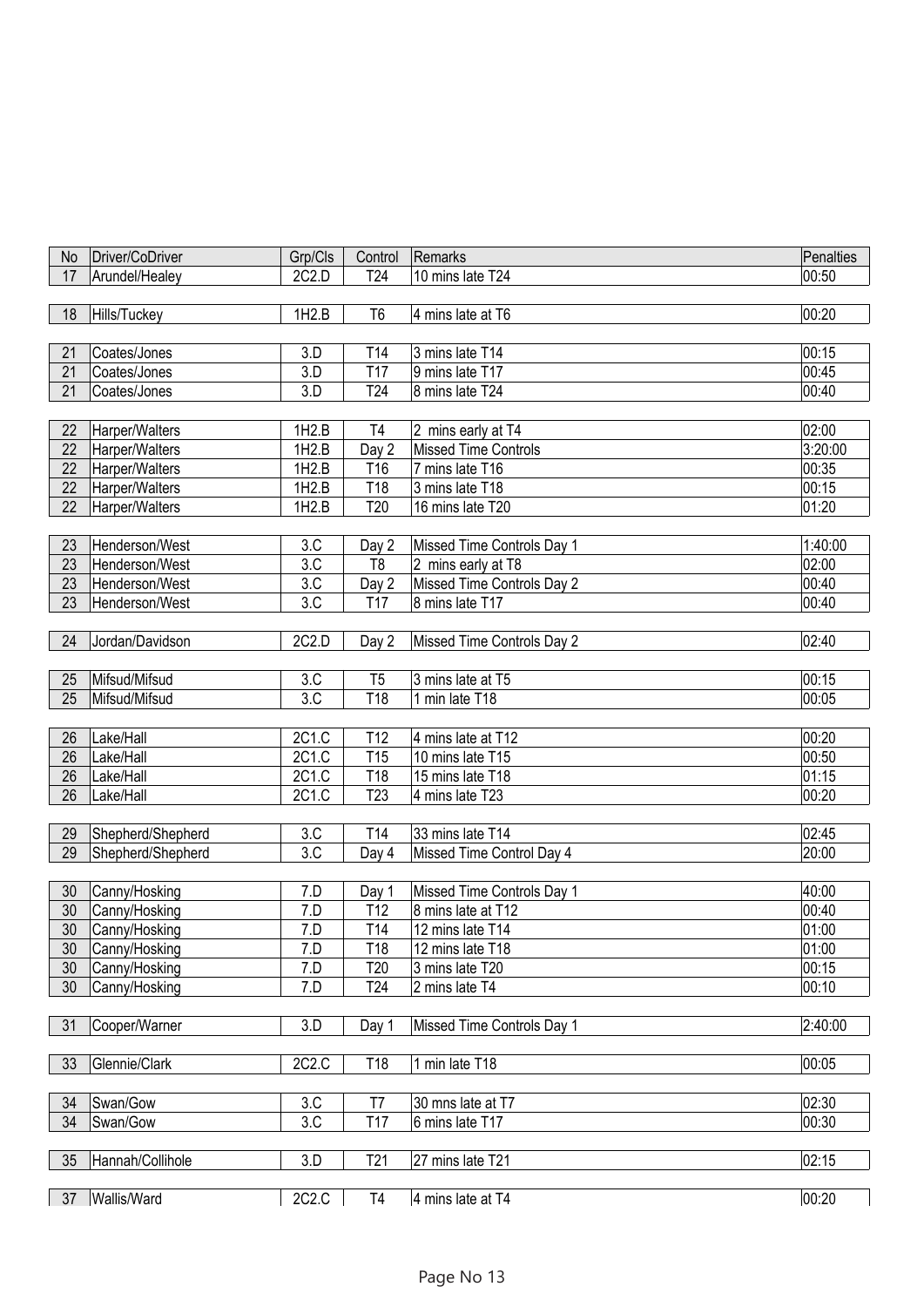

### **2022 Classic Outback Trial ‐ Regularity Partial Provisional Results Day 1 to Day 4**

| Car | <b>Crew</b>                                           | <b>Group</b>   | <b>Vehicle</b>           | <b>Total to</b><br>End of<br>Day 4 | <b>Worst</b><br><b>Section</b><br>Day 1-4 | <b>Adjusted</b><br><b>Total to End</b><br>of Day 4 | <b>Rank</b>    |
|-----|-------------------------------------------------------|----------------|--------------------------|------------------------------------|-------------------------------------------|----------------------------------------------------|----------------|
| 105 | David Gainer QLD<br>Stephen Gainer QLD                | Classic        | 1972 Datsun 240Z         | 85                                 | 24                                        | 61                                                 | $\mathbf{1}$   |
| 102 | <b>Bill Gill VIC</b><br>Kathy Gill VIC                | <b>Classic</b> | 1973 Mercedes 350 SLC    | 137                                | 48                                        | 89                                                 | $\overline{2}$ |
| 109 | Paul Kirkham VIC<br>Mariella Kirkham VIC              | Classic        | 1970 Datsun 510          | 134                                | 41                                        | 93                                                 | 3              |
| 101 | <b>Bruce Power TAS</b><br><b>Jill Robilliard TAS</b>  | Vintage        | 1939 Chevrolet Master 85 | 829                                | 600                                       | 229                                                | $\overline{4}$ |
| 107 | Phil Macwhirter VIC<br>Laurette Macwhirter VIC        | Classic        | 1970 Alfa Giulia         | 320                                | 89                                        | 231                                                | 5              |
| 106 | <b>Stephen Lambert NSW</b><br><b>Ruth Lambert NSW</b> | Classic        | 1972 BMW 2002 Touring    | 324                                | 68                                        | 256                                                | 6              |
| 108 | <b>Rob Edwards NSW</b><br>Anthony Edwards NSW         | Classic        | 1972 Datsun 1600         | 304                                | 47                                        | 257                                                | 7              |
| 103 | Michael Wilkinson VIC<br><b>Anne Wilkinson VIC</b>    | <b>Classic</b> | 1963 Sunbeam Alpine EV   | 1107                               | 600                                       | 507                                                | 8              |
| 104 | Chris Lee VIC<br>Tim Kennon VIC                       | Post Classic   | 1985 BMW 323i            | 2696                               | 600                                       | 2096                                               | 9              |

Notes:

Test R9.3 was neutralised Test R10 was neutralised Test R12 was cancelled prior to the start



### **2022 Classic Outback Trial ‐ Regularity Penalties**

| Car | <b>Crew</b>                             | <b>Stage</b> | <b>Detail</b>        | Penalty |
|-----|-----------------------------------------|--------------|----------------------|---------|
| 106 | Stephen Lambert NSW<br>Ruth Lambert NSW | R2 Kadungle  | 14 secs below 30 kph | 14      |
|     |                                         |              |                      |         |
|     |                                         |              |                      |         |
|     |                                         |              |                      |         |
|     |                                         |              |                      |         |
|     |                                         |              |                      |         |
|     |                                         |              |                      |         |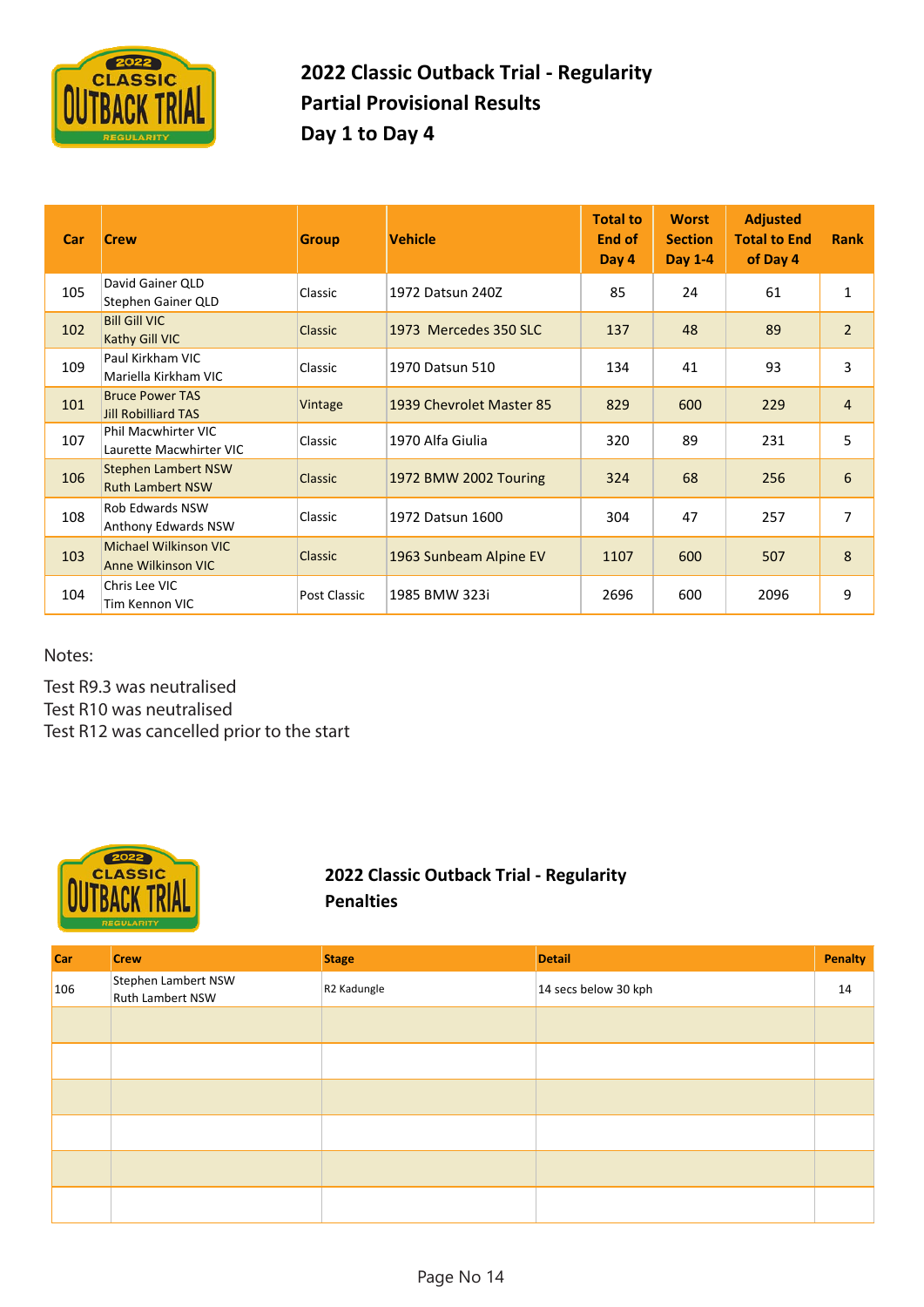

### **2022 Classic Outback Trial ‐ Regularity Day 1 ‐ R1 Plowman Lane**

### PARTIAL PROVISIONAL RESULTS

PARTIAL PROVISIONAL RESULTS

|     | <b>REGULARITY</b>                                     |                          | Test R1.1                     |                   | <b>Test R1.2</b>              |                   | Test R1.3                     |                   | <b>Test R1.4</b>              |                   |                               | <b>Test R1.5</b>  |              |                |
|-----|-------------------------------------------------------|--------------------------|-------------------------------|-------------------|-------------------------------|-------------------|-------------------------------|-------------------|-------------------------------|-------------------|-------------------------------|-------------------|--------------|----------------|
|     |                                                       |                          |                               | Overall 73km/h    |                               | Overall 77km/h    |                               | Overall 73km/h    |                               | Constant 73km/h   |                               | Overall 75km/h    |              |                |
|     |                                                       |                          | <b>Distance</b>               | <b>Ideal Time</b> | <b>Distance</b>               | <b>Ideal Time</b> | <b>Distance</b>               | <b>Ideal Time</b> | <b>Distance</b>               | <b>Ideal Time</b> | <b>Distance</b>               | <b>Ideal Time</b> |              |                |
|     |                                                       |                          | 12.91kms                      | 0:10:37           | 18.46kms                      | 0:14:23           | 18.96kms                      | 0:15:35           | 3.01kms                       | 0:02:28           | 8.64kms                       | 0:06:55           |              |                |
| Car | <b>Crew</b>                                           | <b>Vehicle</b>           | <b>Elapsed</b><br><b>Time</b> | Penalty           | <b>Elapsed</b><br><b>Time</b> | Penalty           | <b>Elapsed</b><br><b>Time</b> | <b>Penalty</b>    | <b>Elapsed</b><br><b>Time</b> | Penalty           | <b>Elapsed</b><br><b>Time</b> | <b>Penalty</b>    | <b>Total</b> | Rank           |
| 102 | <b>Bill Gill VIC</b><br>Kathy Gill VIC                | 1973 Mercedes 350 SLC    | 0:10:36                       | $\mathbf{1}$      | 0:14:24                       | 1                 | 0:15:37                       | $\overline{2}$    | 0:02:31                       | 4                 | 0:06:55                       | 0                 | 8            | $\mathbf{1}$   |
| 109 | Paul Kirkham VIC<br>Mariella Kirkham VIC              | 1970 Datsun 510          | 0:10:34                       | $\overline{3}$    | 0:14:24                       | $\overline{2}$    | 0:15:35                       | $\mathbf{1}$      | 0:02:23                       | 5                 | 0:06:55                       | $\mathbf{0}$      | 11           | $\overline{2}$ |
| 108 | Rob Edwards NSW<br>Anthony Edwards NSW                | 1972 Datsun 1600         | 0:10:41                       | 4                 | 0:14:37                       | 14                | 0:15:31                       | $\overline{4}$    | 0:02:30                       | $\overline{2}$    | 0:06:46                       | 9                 | 33           | 6              |
| 106 | <b>Stephen Lambert NSW</b><br><b>Ruth Lambert NSW</b> | 1972 BMW 2002 Touring    | 0:10:36                       | $\mathbf{1}$      | 0:14:25                       | $\overline{2}$    | 0:15:33                       | $\overline{2}$    | 0:02:24                       | $\overline{4}$    | 0:07:02                       | $\overline{7}$    | 16           | $\overline{3}$ |
| 105 | David Gainer OLD<br>Stephen Gainer OLD                | 1972 Datsun 240Z         | 0:10:17                       | 20                | 0:14:26                       | 3                 | 0:15:35                       | $\mathbf 0$       | 0:02:28                       | 0                 | 0:06:54                       | $\mathbf{1}$      | 24           | 5              |
| 101 | <b>Bruce Power TAS</b><br>Jill Robilliard TAS         | 1939 Chevrolet Master 85 | 0:10:35                       | $\overline{2}$    | 0:14:36                       | 13                | 0:15:39                       | $\overline{4}$    | 0:02:32                       | $\overline{4}$    | 0:06:55                       | $\mathbf{0}$      | 23           | $\overline{4}$ |
| 107 | Phil Macwhirter VIC<br>Laurette Macwhirter VIC        | 1970 Alfa Giulia         | 0:10:24                       | 13                | 0:14:23                       | $\mathbf 0$       | 0:15:24                       | 11                | 0:02:36                       | 8                 | 0:06:49                       | 6                 | 38           | $\overline{7}$ |
| 104 | <b>Chris Lee VIC</b><br><b>Tim Kennon VIC</b>         | 1985 BMW 323i            | 0:10:36                       | $\mathbf{1}$      | 0:14:18                       | 5                 | 0:16:17                       | 42                | 0:02:25                       | $\overline{3}$    | 0:06:57                       | $\overline{2}$    | 53           | 8              |
| 103 | Michael Wilkinson VIC<br>Anne Wilkinson VIC           | 1963 Sunbeam Alpine EV   | 0:10:34                       | 3                 | 0:14:11                       | 12                | 0:15:30                       | 5                 | 0:02:32                       | 4                 | 0:07:29                       | 34                | 58           | 9              |



### **2022 Classic Outback Trial ‐ Regularity Day 1 ‐ R2 Kadungle**

|            |                                                              |                          |                               | <b>Test R2.1</b>  |                               | <b>Test R2.2</b>  |                               | Test R2.3         |              |                |
|------------|--------------------------------------------------------------|--------------------------|-------------------------------|-------------------|-------------------------------|-------------------|-------------------------------|-------------------|--------------|----------------|
|            |                                                              |                          |                               | Overall 75km/h    |                               | Overall 70km/h    |                               | Overall 80km/h    |              |                |
|            |                                                              |                          | <b>Distance</b>               | <b>Ideal Time</b> | <b>Distance</b>               | <b>Ideal Time</b> | <b>Distance</b>               | <b>Ideal Time</b> |              |                |
|            |                                                              |                          | 12.61kms                      | 0:10:05           | 13.34kms                      | 0:11:26           | 10.83kms                      | 0:08:07           |              |                |
| <b>Car</b> | <b>Crew</b>                                                  | <b>Vehicle</b>           | <b>Elapsed</b><br><b>Time</b> | <b>Penalty</b>    | <b>Elapsed</b><br><b>Time</b> | <b>Penalty</b>    | <b>Elapsed</b><br><b>Time</b> | Penalty           | <b>Total</b> | <b>Rank</b>    |
| 102        | <b>Bill Gill VIC</b><br>Kathy Gill VIC                       | 1973 Mercedes 350 SLC    | 0:10:05                       | $\mathbf 0$       | 0:11:21                       | 5                 | 0:08:11                       | 4                 | 9            | $=1$           |
| 105        | <b>David Gainer QLD</b><br><b>Stephen Gainer QLD</b>         | 1972 Datsun 240Z         | 0:10:03                       | $\overline{2}$    | 0:11:21                       | 5                 | 0:08:05                       | $\overline{2}$    | 9            | $=1$           |
| 101        | <b>Bruce Power TAS</b><br><b>Jill Robilliard TAS</b>         | 1939 Chevrolet Master 85 | 0:10:09                       | 4                 | 0:11:21                       | 5                 | 0:08:06                       | $\mathbf{1}$      | 10           | $=3$           |
| 103        | <b>Michael Wilkinson VIC</b><br><b>Anne Wilkinson VIC</b>    | 1963 Sunbeam Alpine EV   | 0:10:09                       | $\overline{4}$    | 0:11:26                       | $\mathbf 0$       | 0:08:01                       | $6\phantom{1}$    | 10           | $=3$           |
| 109        | Paul Kirkham VIC<br>Mariella Kirkham VIC                     | 1970 Datsun 510          | 0:10:07                       | $\overline{2}$    | 0:11:32                       | 6                 | 0:08:05                       | $\overline{2}$    | 10           | $=$ 3          |
| 104        | Chris Lee VIC<br>Tim Kennon VIC                              | 1985 BMW 323i            | 0:10:03                       | $\overline{2}$    | 0:11:16                       | 10                | 0:08:11                       | $\overline{4}$    | 16           | 6              |
| 106        | Stephen Lambert NSW<br><b>Ruth Lambert NSW</b>               | 1972 BMW 2002 Touring    | 0:10:15                       | 10                | 0:11:20                       | 6                 | 0:08:15                       | 8                 | 24           | $\overline{7}$ |
| 107        | <b>Phil Macwhirter VIC</b><br><b>Laurette Macwhirter VIC</b> | 1970 Alfa Giulia         | 0:10:06                       | $\mathbf{1}$      | 0:11:53                       | 27                | 0:08:19                       | 12                | 40           | 8              |
| 108        | <b>Rob Edwards NSW</b><br>Anthony Edwards NSW                | 1972 Datsun 1600         | 0:09:23                       | 42                | 0:11:27                       | $\mathbf{1}$      | 0:08:10                       | 3                 | 46           | 9              |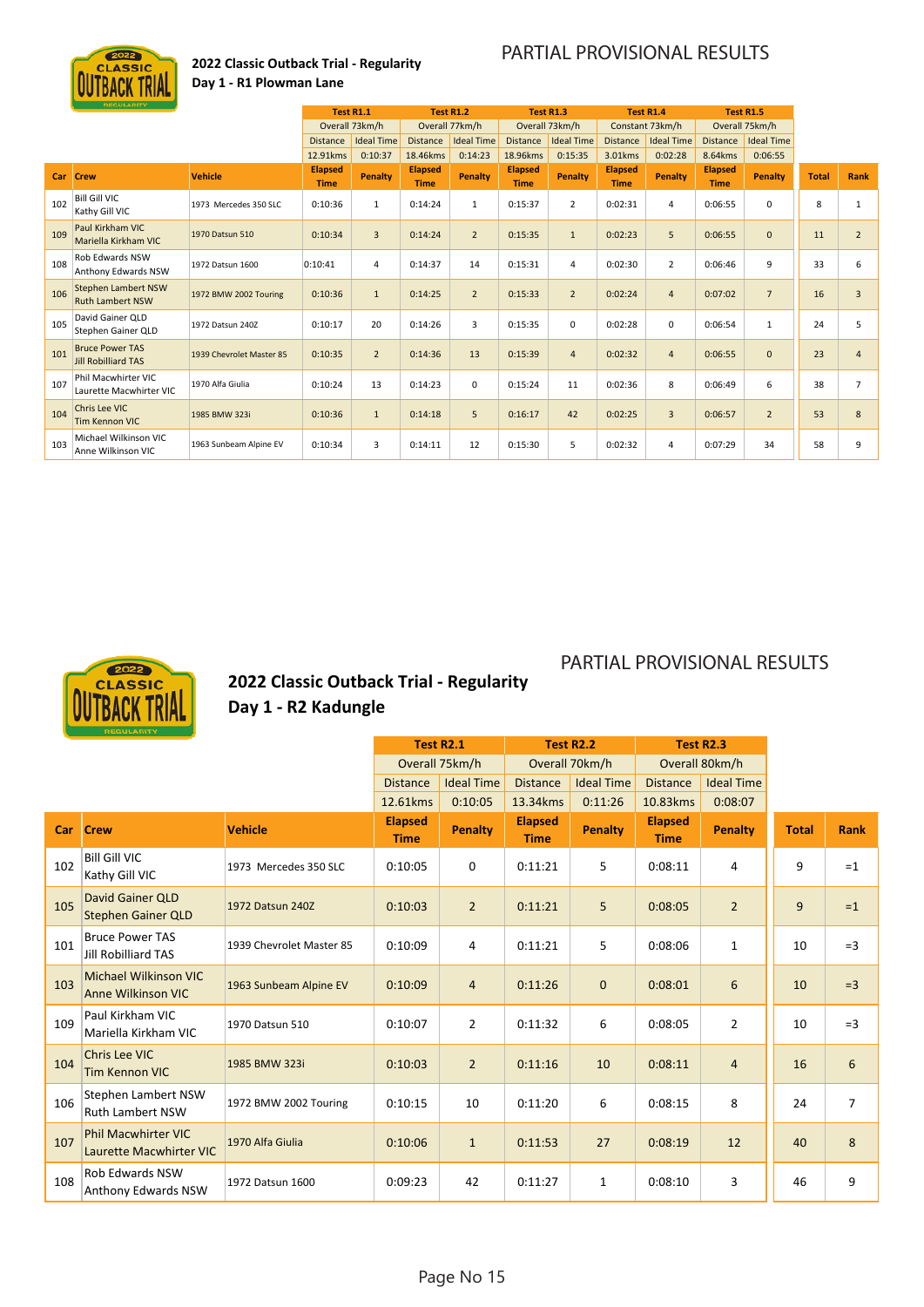### **2022 Classic Outback Trial ‐ Regularity Day 1 ‐ R3 Carlisle Rd**

|     |                                                       |                          |                               | <b>Test R3.1</b>  |                               | <b>Test R3.2</b>  |                |                |
|-----|-------------------------------------------------------|--------------------------|-------------------------------|-------------------|-------------------------------|-------------------|----------------|----------------|
|     |                                                       |                          |                               | Overall 75km/h    |                               | Overall 70km/h    |                |                |
|     |                                                       |                          | <b>Distance</b>               | <b>Ideal Time</b> | <b>Distance</b>               | <b>Ideal Time</b> |                |                |
|     |                                                       |                          | 17.15kms                      | 0:13:43           | 13.08kms                      | 0:11:13           |                |                |
| Car | <b>Crew</b>                                           | <b>Vehicle</b>           | <b>Elapsed</b><br><b>Time</b> | <b>Penalty</b>    | <b>Elapsed</b><br><b>Time</b> | Penalty           | <b>Total</b>   | <b>Rank</b>    |
| 102 | <b>Bill Gill VIC</b><br>Kathy Gill VIC                | 1973 Mercedes 350 SLC    | 0:13:43                       | $\mathbf 0$       | 0:11:15                       | $\overline{2}$    | $\overline{2}$ | $=1$           |
| 105 | David Gainer QLD<br><b>Stephen Gainer QLD</b>         | 1972 Datsun 240Z         | 0:13:44                       | $\mathbf{1}$      | 0:11:14                       | $\mathbf{1}$      | $\overline{2}$ | $=1$           |
| 109 | Paul Kirkham VIC<br>Mariella Kirkham VIC              | 1970 Datsun 510          | 0:13:42                       | $\mathbf{1}$      | 0:11:13                       | $\mathbf{1}$      | $\overline{2}$ | $=1$           |
| 106 | <b>Stephen Lambert NSW</b><br><b>Ruth Lambert NSW</b> | 1972 BMW 2002 Touring    | 0:13:44                       | $\mathbf{1}$      | 0:11:11                       | $\overline{2}$    | 3              | $\overline{4}$ |
| 103 | Michael Wilkinson VIC<br>Anne Wilkinson VIC           | 1963 Sunbeam Alpine EV   | 0:13:47                       | 5                 | 0:11:13                       | 0                 | 5              | 5              |
| 108 | <b>Rob Edwards NSW</b><br><b>Anthony Edwards NSW</b>  | 1972 Datsun 1600         | 0:13:45                       | $\overline{2}$    | 0:11:09                       | $\overline{4}$    | 6              | 6              |
| 104 | Chris Lee VIC<br>Tim Kennon VIC                       | 1985 BMW 323i            | 0:13:42                       | $\mathbf 0$       | 0:11:06                       | $\overline{7}$    | $\overline{7}$ | $\overline{7}$ |
| 101 | <b>Bruce Power TAS</b><br><b>Jill Robilliard TAS</b>  | 1939 Chevrolet Master 85 | 0:13:31                       | 12                | 0:11:05                       | 8                 | 20             | 8              |
| 107 | Phil Macwhirter VIC<br>Laurette Macwhirter VIC        | 1970 Alfa Giulia         | 0:13:26                       | 17                | 0:11:17                       | 4                 | 21             | 9              |



### **2022 Classic Outback Trial ‐ Regularity Day 1 ‐ R4 Mulguthrie**

|     | <b>REGULARITY</b>                                     |                          | <b>Test R4.1</b>              |                   |                               | <b>Test R4.2</b>  | Test R4.3                     |                   |                |                |
|-----|-------------------------------------------------------|--------------------------|-------------------------------|-------------------|-------------------------------|-------------------|-------------------------------|-------------------|----------------|----------------|
|     |                                                       |                          |                               | Overall 75km/h    |                               | Constant 73km/h   |                               | Overall 75km/h    |                |                |
|     |                                                       |                          | <b>Distance</b>               | <b>Ideal Time</b> | <b>Distance</b>               | <b>Ideal Time</b> | <b>Distance</b>               | <b>Ideal Time</b> |                |                |
|     |                                                       |                          | 11.91kms                      | 0:09:32           | 9.74kms                       | 0:08:00           | 13.85kms                      | 0:11:05           |                |                |
| Car | <b>Crew</b>                                           | <b>Vehicle</b>           | <b>Elapsed</b><br><b>Time</b> | <b>Penalty</b>    | <b>Elapsed</b><br><b>Time</b> | <b>Penalty</b>    | <b>Elapsed</b><br><b>Time</b> | Penalty           | <b>Total</b>   | <b>Rank</b>    |
| 102 | <b>Bill Gill VIC</b><br>Kathy Gill VIC                | 1973 Mercedes 350 SLC    | 0:09:33                       | $\mathbf{1}$      | 0:08:00                       | 0                 | 0:11:05                       | $\mathbf 0$       | $\mathbf{1}$   | $\mathbf{1}$   |
| 105 | David Gainer QLD<br><b>Stephen Gainer QLD</b>         | 1972 Datsun 240Z         | 0:09:33                       | $\mathbf{1}$      | 0:08:00                       | $\mathbf{0}$      | 0:11:06                       | $\mathbf{1}$      | $\overline{2}$ | $\overline{2}$ |
| 101 | <b>Bruce Power TAS</b><br>Jill Robilliard TAS         | 1939 Chevrolet Master 85 | 0:09:34                       | $\overline{2}$    | 0:08:01                       | $\mathbf{1}$      | 0:11:05                       | 0                 | 3              | 3              |
| 109 | Paul Kirkham VIC<br>Mariella Kirkham VIC              | 1970 Datsun 510          | 0:09:30                       | $\overline{2}$    | 0:07:58                       | $\overline{2}$    | 0:11:06                       | $\mathbf{1}$      | 5              | $\overline{4}$ |
| 104 | Chris Lee VIC<br>Tim Kennon VIC                       | 1985 BMW 323i            | 0:09:38                       | 6                 | 0:07:57                       | 3                 | 0:11:03                       | $\overline{2}$    | 11             | 5              |
| 107 | <b>Phil Macwhirter VIC</b><br>Laurette Macwhirter VIC | 1970 Alfa Giulia         | 0:09:28                       | 3                 | 0:07:53                       | $\overline{7}$    | 0:11:08                       | 3                 | 13             | $6\phantom{1}$ |
| 106 | Stephen Lambert NSW<br><b>Ruth Lambert NSW</b>        | 1972 BMW 2002 Touring    | 0:09:38                       | 6                 | 0:08:00                       | 0                 | 0:11:33                       | 28                | 34             | $=7$           |
| 108 | <b>Rob Edwards NSW</b><br><b>Anthony Edwards NSW</b>  | 1972 Datsun 1600         | 0:09:42                       | 10                | 0:08:07                       | $\overline{7}$    | 0:11:22                       | 17                | 34             | $=7$           |
| 103 | Michael Wilkinson VIC<br>Anne Wilkinson VIC           | 1963 Sunbeam Alpine EV   | 0:10:01                       | 29                | 0:08:10                       | 10                | 0:11:02                       | 3                 | 42             | 9              |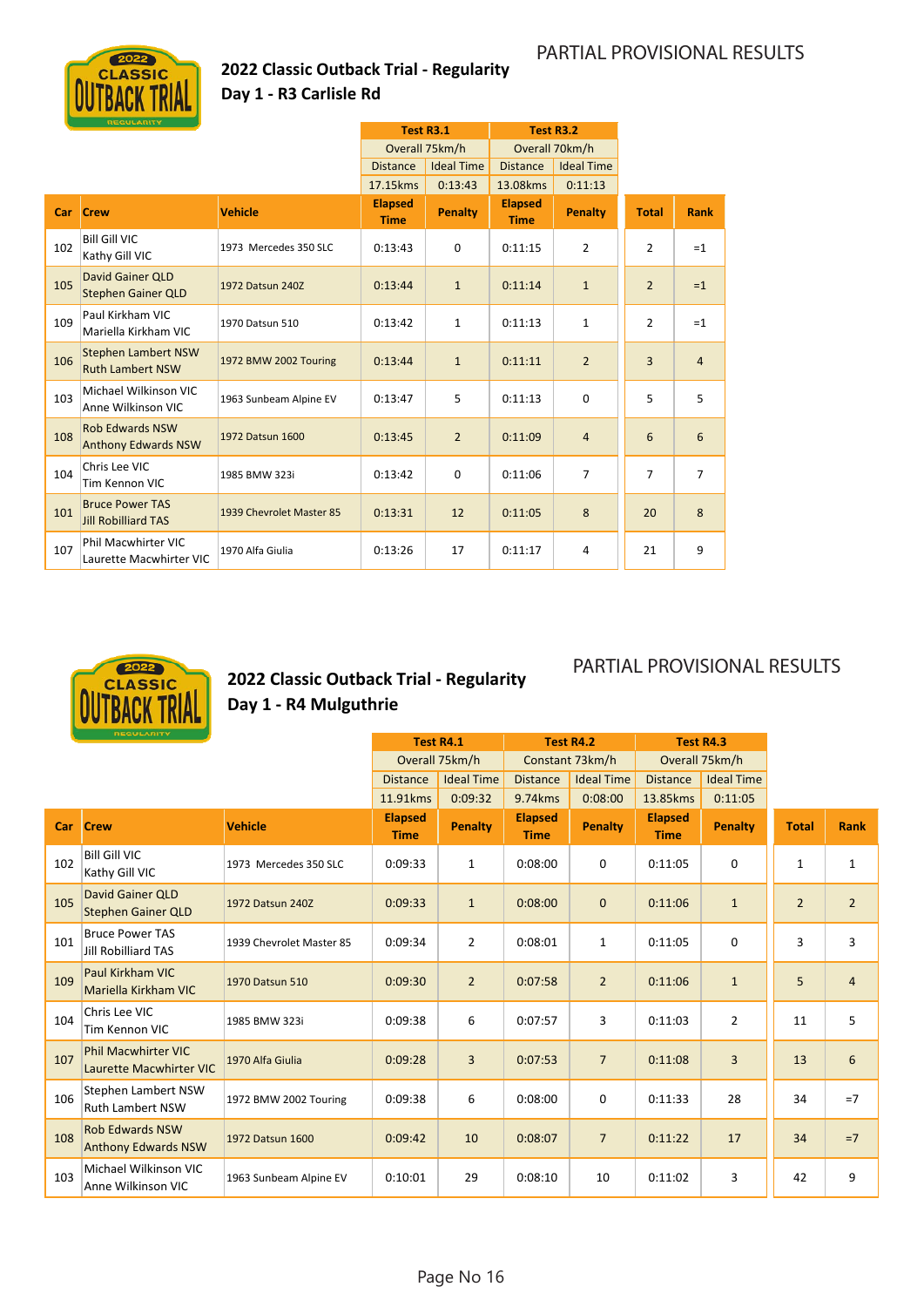

### **2022 Classic Outback Trial ‐ Regularity Day 2 ‐ R5 Black Range**

|     | REGULARITY                                            |                          | <b>Test R5.1</b>              |                   |                               | <b>Test R5.2</b>  |                               | Test R5.3         |                               |                   |                               | <b>Test R5.4</b>  |                               | <b>Test R5.5</b>  |              |                |
|-----|-------------------------------------------------------|--------------------------|-------------------------------|-------------------|-------------------------------|-------------------|-------------------------------|-------------------|-------------------------------|-------------------|-------------------------------|-------------------|-------------------------------|-------------------|--------------|----------------|
|     |                                                       |                          | Overall 75km/h                |                   |                               | Overall 78km/h    |                               | Constant 73km/h   |                               |                   |                               | Overall 75km/h    |                               | Overall 78km/h    |              |                |
|     |                                                       |                          | <b>Distance</b>               | <b>Ideal Time</b> | Distance                      | <b>Ideal Time</b> | <b>Distance</b>               | <b>Ideal Time</b> | <b>Distance</b>               | <b>Ideal Time</b> | <b>Distance</b>               | <b>Ideal Time</b> | <b>Distance</b>               | <b>Ideal Time</b> |              |                |
|     |                                                       |                          | 16.67kms                      | 0:13:20           | 15.28kms                      | 0:11:45           | 5.80kms                       | 0:04:46           | 4.38kms                       | 0:03:36           | 11.18kms                      | 0:08:57           | 13.37kms                      | 0:10:17           |              |                |
| Car | <b>Crew</b>                                           | <b>Vehicle</b>           | <b>Elapsed</b><br><b>Time</b> | Penalty           | <b>Elapsed</b><br><b>Time</b> | Penalty           | <b>Elapsed</b><br><b>Time</b> | <b>Penalty</b>    | <b>Elapsed</b><br><b>Time</b> | Penalty           | <b>Elapsed</b><br><b>Time</b> | Penalty           | <b>Elapsed</b><br><b>Time</b> | Penalty           | <b>Total</b> | Rank           |
| 102 | <b>Bill Gill VIC</b><br>Kathy Gill VIC                | 1973 Mercedes 350 SLC    | 0:13:20                       | 0                 | 0:11:46                       | $\mathbf{1}$      | 0:04:48                       | $\overline{2}$    | 0:03:36                       | 0                 | 0:08:57                       | 0                 | 0:10:18                       | 1                 | 4            |                |
| 105 | David Gainer OLD<br><b>Stephen Gainer QLD</b>         | 1972 Datsun 240Z         | 0:13:24                       | $\overline{4}$    | 0:11:46                       | $\mathbf{1}$      | 0:04:45                       | $\mathbf{1}$      | 0:03:37                       | $\mathbf{1}$      | 0:08:57                       | $\mathbf{0}$      | 0:10:18                       | $\mathbf{1}$      | 8            | $=2$           |
| 109 | Paul Kirkham VIC<br>Mariella Kirkham VIC              | 1970 Datsun 510          | 0:13:17                       | 3                 | 0:11:44                       | $\mathbf{1}$      | 0:04:46                       | 0                 | 0:03:35                       | $\mathbf{1}$      | 0:08:57                       | $^{\circ}$        | 0:10:14                       | 3                 | 8            | $=2$           |
| 107 | <b>Phil Macwhirter VIC</b><br>Laurette Macwhirter VIC | 1970 Alfa Giulia         | 0:13:13                       | $\overline{7}$    | 0:11:45                       | $\mathbf 0$       | 0:04:44                       | $\overline{2}$    | 0:03:36                       | $\mathbf 0$       | 0:09:04                       | $\overline{7}$    | 0:10:13                       | $\overline{4}$    | 20           | $\overline{4}$ |
| 103 | Michael Wilkinson VIC<br>Anne Wilkinson VIC           | 1963 Sunbeam Alpine EV   | 0:13:15                       | 5                 | 0:11:52                       | $\overline{7}$    | 0:04:56                       | 10                | 0:03:35                       | 1                 | 0:09:00                       | 3                 | 0:10:15                       | $\overline{2}$    | 28           | 5              |
| 108 | <b>Rob Edwards NSW</b><br><b>Anthony Edwards NSW</b>  | 1972 Datsun 1600         | 0:13:17                       | $\overline{3}$    | 0:11:48                       | 3                 | 0:04:50                       | $\overline{4}$    | 0:03:37                       | $\mathbf{1}$      | 0:08:57                       | $\mathbf 0$       | 0:10:35                       | 18                | 29           | 6              |
| 106 | Stephen Lambert NSW<br><b>Ruth Lambert NSW</b>        | 1972 BMW 2002 Touring    | 0:13:20                       | $\mathbf 0$       | 0:11:50                       | 5                 | 0:04:55                       | 9                 | 0:03:32                       | 4                 | 0:09:06                       | 9                 | 0:10:27                       | 10                | 37           | $\overline{7}$ |
| 104 | <b>Chris Lee VIC</b><br><b>Tim Kennon VIC</b>         | 1985 BMW 323i            | 0:13:37                       | 17                | 0:11:52                       | $\overline{7}$    | 0:04:50                       | $\overline{4}$    | 0:03:38                       | $\overline{2}$    | 0:09:09                       | 12                | 0:10:12                       | 5                 | 47           | 8              |
| 101 | <b>Bruce Power TAS</b><br>Jill Robilliard TAS         | 1939 Chevrolet Master 85 | 0:13:17                       | $\overline{2}$    | 0:11:49                       | 4                 | 0:14:23                       | 577               | 0:03:47                       | 11                | 0:08:57                       | 0                 | 0:11:05                       | 48                | 600          | 9              |



**2022 Classic Outback Trial ‐ Regularity Day 2 ‐ R6 Murda Short**

|     |                                                              |                          | Test R6.1                     |                   |                |                |
|-----|--------------------------------------------------------------|--------------------------|-------------------------------|-------------------|----------------|----------------|
|     |                                                              |                          |                               | Overall 42km/h    |                |                |
|     |                                                              |                          | <b>Distance</b>               | <b>Ideal Time</b> |                |                |
|     |                                                              |                          | 13.45kms                      | 0:19:13           |                |                |
| Car | <b>Crew</b>                                                  | <b>Vehicle</b>           | <b>Elapsed</b><br><b>Time</b> | <b>Penalty</b>    | <b>Total</b>   | <b>Rank</b>    |
| 102 | <b>Bill Gill VIC</b><br>Kathy Gill VIC                       | 1973 Mercedes 350 SLC    | 0:19:13                       | $\Omega$          | $\Omega$       | $\mathbf{1}$   |
| 104 | <b>Chris Lee VIC</b><br><b>Tim Kennon VIC</b>                | 1985 BMW 323i            | 0:19:11                       | $\overline{2}$    | $\overline{2}$ | $=2$           |
| 105 | David Gainer QLD<br>Stephen Gainer QLD                       | 1972 Datsun 240Z         | 0:19:15                       | $\overline{2}$    | $\overline{2}$ | $=2$           |
| 103 | <b>Michael Wilkinson VIC</b><br><b>Anne Wilkinson VIC</b>    | 1963 Sunbeam Alpine EV   | 0:19:16                       | $\overline{3}$    | $\overline{3}$ | $\overline{4}$ |
| 108 | Rob Edwards NSW<br>Anthony Edwards NSW                       | 1972 Datsun 1600         | 0:19:18                       | 5                 | 5              | 5              |
| 106 | <b>Stephen Lambert NSW</b><br><b>Ruth Lambert NSW</b>        | 1972 BMW 2002 Touring    | 0:19:07                       | 6                 | 6              | $=6$           |
| 109 | Paul Kirkham VIC<br>Mariella Kirkham VIC                     | 1970 Datsun 510          | 0:19:19                       | 6                 | 6              | $=6$           |
| 107 | <b>Phil Macwhirter VIC</b><br><b>Laurette Macwhirter VIC</b> | 1970 Alfa Giulia         | 0:18:59                       | 14                | 14             | 8              |
| 101 | <b>Bruce Power TAS</b><br><b>Jill Robilliard TAS</b>         | 1939 Chevrolet Master 85 | 0:18:53                       | 20                | 20             | 9              |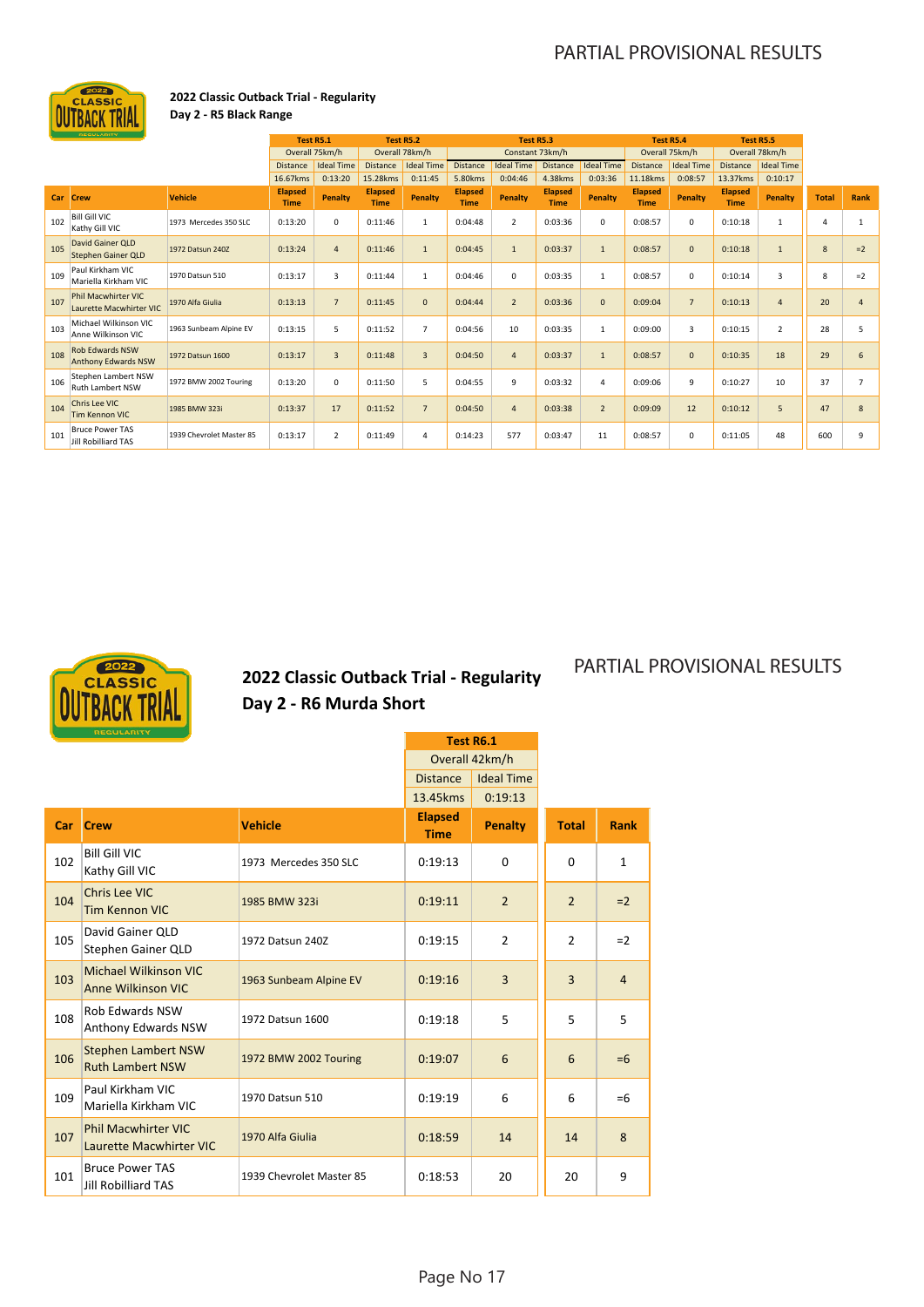

### **2022 Classic Outback Trial ‐ Regularity Day 2 ‐ R7 Mt Nobby**

|     |                                                       |                          |                               | <b>Test R7.1</b>  |                               | <b>Test R7.2</b>  |                |                |
|-----|-------------------------------------------------------|--------------------------|-------------------------------|-------------------|-------------------------------|-------------------|----------------|----------------|
|     |                                                       |                          |                               | Overall 47km/h    |                               | Overall 50km/h    |                |                |
|     |                                                       |                          | <b>Distance</b>               | <b>Ideal Time</b> | <b>Distance</b>               | <b>Ideal Time</b> |                |                |
|     |                                                       |                          | 10.24kms                      | 0:13:04           | 10.14kms                      | 0:12:10           |                |                |
| Car | <b>Crew</b>                                           | <b>Vehicle</b>           | <b>Elapsed</b><br><b>Time</b> | <b>Penalty</b>    | <b>Elapsed</b><br><b>Time</b> | Penalty           | <b>Total</b>   | Rank           |
| 109 | Paul Kirkham VIC<br>Mariella Kirkham VIC              | 1970 Datsun 510          | 0:13:02                       | $\overline{2}$    | 0:12:11                       | $\mathbf{1}$      | 3              | $\mathbf{1}$   |
| 102 | <b>Bill Gill VIC</b><br>Kathy Gill VIC                | 1973 Mercedes 350 SLC    | 0:13:04                       | $\mathbf 0$       | 0:12:14                       | $\overline{4}$    | $\overline{4}$ | $\overline{2}$ |
| 104 | Chris Lee VIC<br>Tim Kennon VIC                       | 1985 BMW 323i            | 0:13:02                       | $\overline{2}$    | 0:12:13                       | 3                 | 5              | 3              |
| 107 | <b>Phil Macwhirter VIC</b><br>Laurette Macwhirter VIC | 1970 Alfa Giulia         | 0:12:58                       | 6                 | 0:12:15                       | 5                 | 11             | $\overline{4}$ |
| 105 | David Gainer QLD<br>Stephen Gainer QLD                | 1972 Datsun 240Z         | 0:13:12                       | 8                 | 0:12:18                       | 8                 | 16             | 5              |
| 101 | <b>Bruce Power TAS</b><br><b>Jill Robilliard TAS</b>  | 1939 Chevrolet Master 85 | 0:13:07                       | 3                 | 0:12:41                       | 31                | 34             | $=6$           |
| 108 | <b>Rob Edwards NSW</b><br><b>Anthony Edwards NSW</b>  | 1972 Datsun 1600         | 0:12:50                       | 14                | 0:12:30                       | 20                | 34             | $=6$           |
| 106 | <b>Stephen Lambert NSW</b><br><b>Ruth Lambert NSW</b> | 1972 BMW 2002 Touring    | 0:12:58                       | 6                 | 0:12:40                       | 30                | 36             | 8              |
| 103 | Michael Wilkinson VIC<br>Anne Wilkinson VIC           | 1963 Sunbeam Alpine EV   |                               |                   |                               |                   | 600            | 9              |



### **2022 Classic Outback Trial ‐ Regularity Day 2 ‐ R8 Monumea Gap**

|     | <b>REGULARITY</b>                                            |                          | <b>Test R8.1</b>              |                   | <b>Test R8.2</b>              |                   | Test R8.3                     |                   |                |                |
|-----|--------------------------------------------------------------|--------------------------|-------------------------------|-------------------|-------------------------------|-------------------|-------------------------------|-------------------|----------------|----------------|
|     |                                                              |                          |                               | Overall 75km/h    |                               | Overall 70km/h    | Overall 80km/h                |                   |                |                |
|     |                                                              |                          | <b>Distance</b>               | <b>Ideal Time</b> | <b>Distance</b>               | <b>Ideal Time</b> | <b>Distance</b>               | <b>Ideal Time</b> |                |                |
|     |                                                              |                          | 8.93kms                       | 0:07:09           | 15.63kms                      | 0:13:24           | 24.30 kms                     | 0:18:14           |                |                |
| Car | <b>Crew</b>                                                  | <b>Vehicle</b>           | <b>Elapsed</b><br><b>Time</b> | <b>Penalty</b>    | <b>Elapsed</b><br><b>Time</b> | <b>Penalty</b>    | <b>Elapsed</b><br><b>Time</b> | <b>Penalty</b>    | <b>Total</b>   | <b>Rank</b>    |
| 102 | <b>Bill Gill VIC</b><br>Kathy Gill VIC                       | 1973 Mercedes 350 SLC    | 0:07:07                       | $\overline{2}$    | 0:13:23                       | $\mathbf{1}$      | 0:18:15                       | 1                 | 4              | $=1$           |
| 105 | <b>David Gainer QLD</b><br><b>Stephen Gainer QLD</b>         | 1972 Datsun 240Z         | 0:07:07                       | $\mathbf{1}$      | 0:13:23                       | $\mathbf{1}$      | 0:18:16                       | $\overline{2}$    | $\overline{4}$ | $=1$           |
| 101 | <b>Bruce Power TAS</b><br>Jill Robilliard TAS                | 1939 Chevrolet Master 85 | 0:07:10                       | $\mathbf{1}$      | 0:13:28                       | 4                 | 0:18:12                       | $\overline{2}$    | $\overline{7}$ | 3              |
| 107 | <b>Phil Macwhirter VIC</b><br><b>Laurette Macwhirter VIC</b> | 1970 Alfa Giulia         | 0:07:03                       | 6                 | 0:13:23                       | $\mathbf{1}$      | 0:18:16                       | $\overline{2}$    | 9              | $=4$           |
| 109 | Paul Kirkham VIC<br>Mariella Kirkham VIC                     | 1970 Datsun 510          | 0:07:07                       | $\overline{2}$    | 0:13:30                       | 6                 | 0:18:15                       | $\mathbf{1}$      | 9              | $=4$           |
| 106 | <b>Stephen Lambert NSW</b><br><b>Ruth Lambert NSW</b>        | 1972 BMW 2002 Touring    | 0:07:10                       | $\mathbf{1}$      | 0:13:15                       | 9                 | 0:18:17                       | 3                 | 13             | 6              |
| 103 | Michael Wilkinson VIC<br>Anne Wilkinson VIC                  | 1963 Sunbeam Alpine EV   | 0:06:59                       | 10                | 0:13:19                       | 4                 | 0:18:19                       | 5                 | 19             | $\overline{7}$ |
| 108 | <b>Rob Edwards NSW</b><br><b>Anthony Edwards NSW</b>         | 1972 Datsun 1600         | 0:07:10                       | $\mathbf{1}$      | 0:13:45                       | 21                | 0:18:11                       | $\overline{3}$    | 25             | 8              |
| 104 | Chris Lee VIC<br>Tim Kennon VIC                              | 1985 BMW 323i            | 0:07:11                       | $\overline{2}$    | 0:14:07                       | 44                | 0:18:10                       | 4                 | 50             | 9              |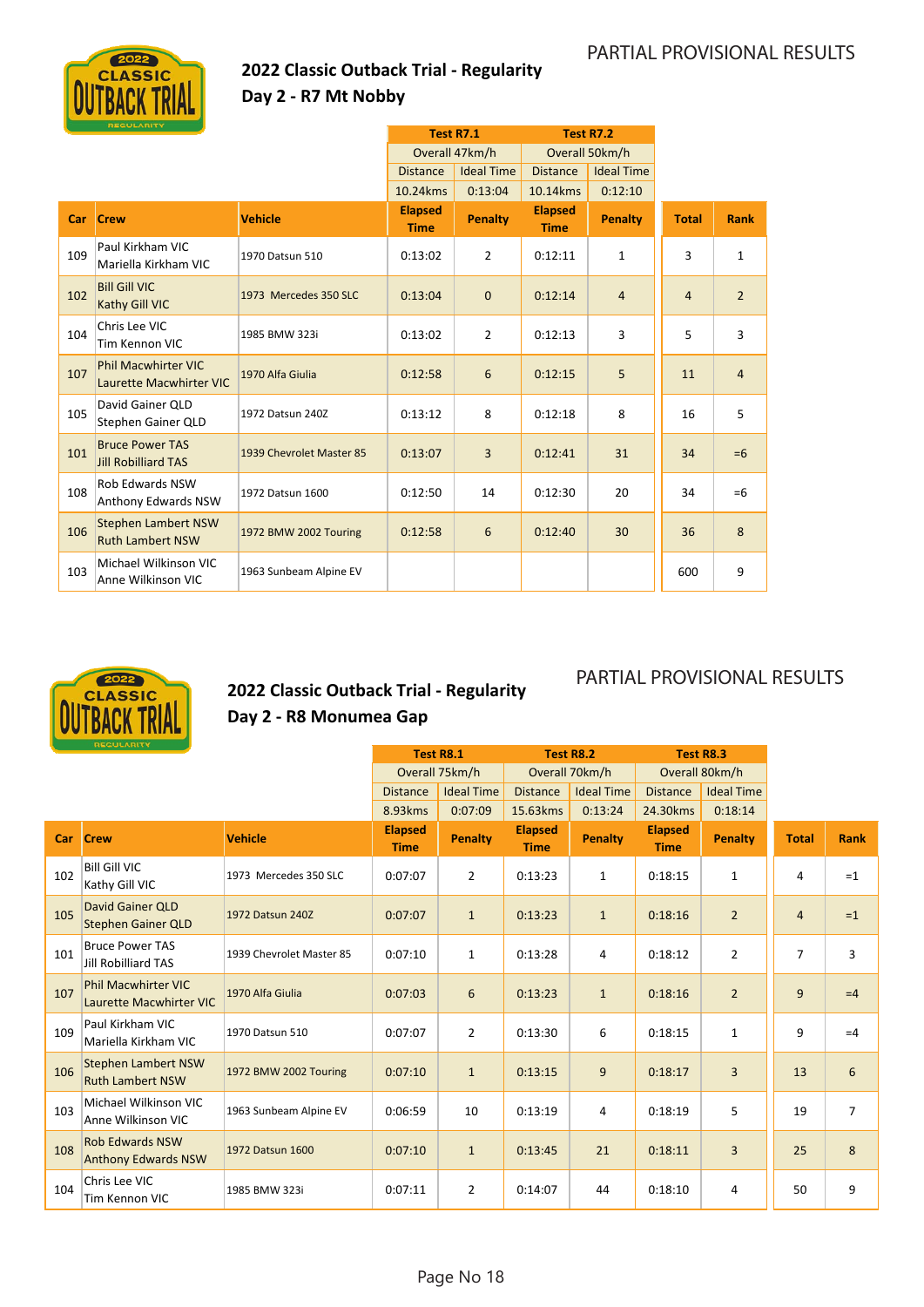

### **2022 Classic Outback Trial ‐ Regularity Day 3 ‐ R9 Back Yamma Road**

|     | <b>REGULARITY</b>                                     |                          |                               |                   |                               |                   |                               |                   |                |                |
|-----|-------------------------------------------------------|--------------------------|-------------------------------|-------------------|-------------------------------|-------------------|-------------------------------|-------------------|----------------|----------------|
|     |                                                       |                          | Test R9.1                     |                   |                               | <b>Test R9.2</b>  | Test R9.3                     |                   |                |                |
|     |                                                       |                          |                               | Constant 75km/h   |                               | Overall 78km/h    |                               | Overall 78km/h    |                |                |
|     |                                                       |                          | <b>Distance</b>               | <b>Ideal Time</b> | <b>Distance</b>               | <b>Ideal Time</b> | <b>Distance</b>               | <b>Ideal Time</b> |                |                |
|     |                                                       |                          | 6.30kms                       | 0:05:02           | 11.69kms                      | 0:09:00           | 18.36kms                      | 0:14:07           |                |                |
| Car | <b>Crew</b>                                           | <b>Vehicle</b>           | <b>Elapsed</b><br><b>Time</b> | Penalty           | <b>Elapsed</b><br><b>Time</b> | <b>Penalty</b>    | <b>Elapsed</b><br><b>Time</b> | Penalty           | <b>Total</b>   | <b>Rank</b>    |
| 105 | David Gainer QLD<br>Stephen Gainer QLD                | 1972 Datsun 240Z         | 0:05:03                       | $\mathbf{1}$      | 0:09:00                       | 0                 |                               |                   | $\mathbf{1}$   | $\mathbf{1}$   |
| 103 | Michael Wilkinson VIC<br><b>Anne Wilkinson VIC</b>    | 1963 Sunbeam Alpine EV   | 0:05:02                       | $\mathbf 0$       | 0:09:04                       | 4                 |                               |                   | $\overline{4}$ | $\overline{3}$ |
| 109 | Paul Kirkham VIC<br>Mariella Kirkham VIC              | 1970 Datsun 510          | 0:05:01                       | $\mathbf{1}$      | 0:09:01                       | $\mathbf{1}$      |                               |                   | $\overline{2}$ | $\overline{2}$ |
| 101 | <b>Bruce Power TAS</b><br><b>Jill Robilliard TAS</b>  | 1939 Chevrolet Master 85 | 0:05:04                       | $\overline{2}$    | 0:09:15                       | 15                |                               |                   | 17             | $\overline{7}$ |
| 107 | <b>Phil Macwhirter VIC</b><br>Laurette Macwhirter VIC | 1970 Alfa Giulia         | 0:04:59                       | 3                 | 0:08:55                       | 5                 | Test neutralised              |                   | 8              | 5              |
| 106 | <b>Stephen Lambert NSW</b><br><b>Ruth Lambert NSW</b> | 1972 BMW 2002 Touring    | 0:05:04                       | $\overline{2}$    | 0:08:56                       | $\overline{4}$    |                               |                   | 6              | $\overline{4}$ |
| 102 | <b>Bill Gill VIC</b><br>Kathy Gill VIC                | 1973 Mercedes 350 SLC    | 0:05:10                       | 8                 | 0:09:00                       | 1                 |                               |                   | 9              | 6              |
| 108 | <b>Rob Edwards NSW</b><br><b>Anthony Edwards NSW</b>  | 1972 Datsun 1600         | 0:05:07                       | 5                 | 0:09:13                       | 13                |                               |                   | 18             | 8              |
| 104 | Chris Lee VIC<br>Tim Kennon VIC                       | 1985 BMW 323i            | 0:04:41                       | 21                | 0:09:09                       | 10                |                               |                   | 31             | 9              |



### **2022 Classic Outback Trial ‐ Regularity Day 3 ‐ R11 Waterhole Creek Rd**

|     | <b>REGULARITY</b>                                            |                          |                               | <b>Test R11.1</b> |                |                |
|-----|--------------------------------------------------------------|--------------------------|-------------------------------|-------------------|----------------|----------------|
|     |                                                              |                          |                               | Overall 76km/h    |                |                |
|     |                                                              |                          | <b>Distance</b>               | <b>Ideal Time</b> |                |                |
|     |                                                              |                          | 15.10kms                      | 0:11:55           |                |                |
| Car | <b>Crew</b>                                                  | <b>Vehicle</b>           | <b>Elapsed</b><br><b>Time</b> | <b>Penalty</b>    | <b>Total</b>   | <b>Rank</b>    |
| 105 | David Gainer QLD<br>Stephen Gainer QLD                       | 1972 Datsun 240Z         | 0:11:55                       | 0                 | 0              | $\mathbf{1}$   |
| 106 | <b>Stephen Lambert NSW</b><br><b>Ruth Lambert NSW</b>        | 1972 BMW 2002 Touring    | 0:11:58                       | $\overline{3}$    | $\overline{3}$ | $\overline{2}$ |
| 108 | <b>Rob Edwards NSW</b><br>Anthony Edwards NSW                | 1972 Datsun 1600         | 0:11:59                       | 4                 | 4              | 3              |
| 107 | <b>Phil Macwhirter VIC</b><br><b>Laurette Macwhirter VIC</b> | 1970 Alfa Giulia         | 0:12:00                       | 5                 | 5              | $=4$           |
| 109 | Paul Kirkham VIC<br>Mariella Kirkham VIC                     | 1970 Datsun 510          | 0:11:50                       | 5                 | 5              | $=4$           |
| 104 | Chris Lee VIC<br><b>Tim Kennon VIC</b>                       | 1985 BMW 323i            | 0:12:01                       | 6                 | 6              | 6              |
| 101 | <b>Bruce Power TAS</b><br><b>Jill Robilliard TAS</b>         | 1939 Chevrolet Master 85 | 0:12:04                       | 9                 | 9              | $\overline{7}$ |
| 102 | <b>Bill Gill VIC</b><br>Kathy Gill VIC                       | 1973 Mercedes 350 SLC    | 0:12:16                       | 21                | 21             | 8              |
| 103 | Michael Wilkinson VIC<br>Anne Wilkinson VIC                  | 1963 Sunbeam Alpine EV   | 0:13:45                       | 110               | 110            | 9              |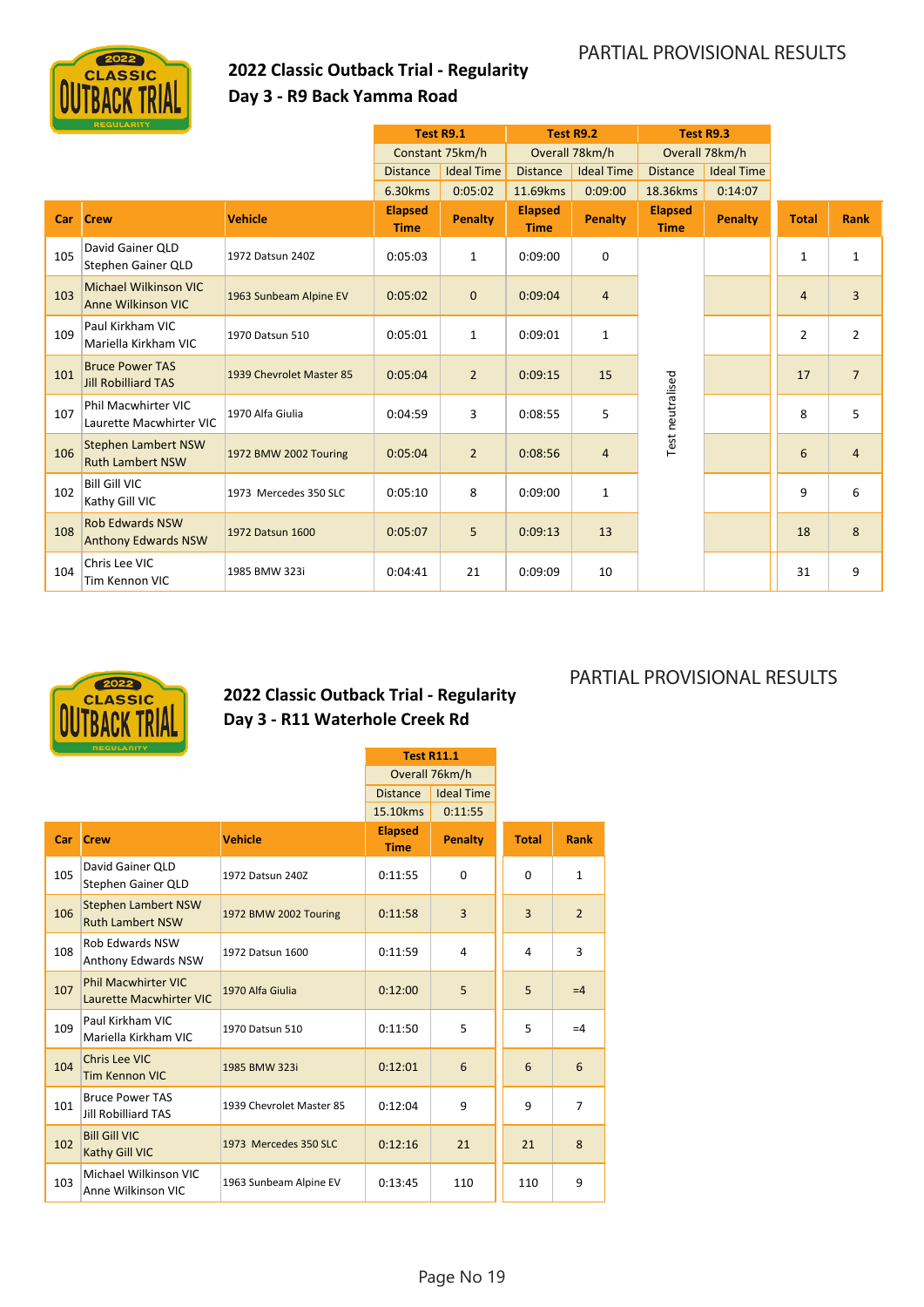

### **2022 Classic Outback Trial ‐ Regularity Day 3 ‐ R13 Canobolas**

|     | <b>REGULARITY</b>                                     |                          |                               | <b>Test R13.1</b> |                               | <b>Test R13.2</b> |                               | <b>Test R13.3</b> |                               | <b>Test R13.4</b> |                               | <b>Test R13.5</b> |              |                |
|-----|-------------------------------------------------------|--------------------------|-------------------------------|-------------------|-------------------------------|-------------------|-------------------------------|-------------------|-------------------------------|-------------------|-------------------------------|-------------------|--------------|----------------|
|     |                                                       |                          |                               | Overall 74km/h    |                               | Overall 67km/h    |                               | Overall 55km/h    |                               | Overall 62km/h    |                               | Overall 64km/h    |              |                |
|     |                                                       |                          | <b>Distance</b>               | <b>Ideal Time</b> | <b>Distance</b>               | <b>Ideal Time</b> | <b>Distance</b>               | <b>Ideal Time</b> | <b>Distance</b>               | <b>Ideal Time</b> | <b>Distance</b>               | <b>Ideal Time</b> |              |                |
|     |                                                       |                          | 11.25kms                      | 0:09:07           | 9.40kms                       | 0:08:25           | 5.92kms                       | 0:06:27           | 8.05kms                       | 0:07:47           | 9.03kms                       | 0:08:28           |              |                |
| Car | <b>Crew</b>                                           | <b>Vehicle</b>           | <b>Elapsed</b><br><b>Time</b> | <b>Penalty</b>    | <b>Elapsed</b><br><b>Time</b> | Penalty           | <b>Elapsed</b><br><b>Time</b> | <b>Penalty</b>    | <b>Elapsed</b><br><b>Time</b> | Penalty           | <b>Elapsed</b><br><b>Time</b> | <b>Penalty</b>    | <b>Total</b> | <b>Rank</b>    |
| 105 | David Gainer OLD<br>Stephen Gainer OLD                | 1972 Datsun 240Z         | 0:09:06                       | $\mathbf{1}$      | 0:08:25                       | 0                 | 0:06:31                       | $\overline{4}$    | 0:07:45                       | $\overline{2}$    | 0:08:33                       | 5                 | 12           | 1              |
| 102 | <b>Bill Gill VIC</b><br>Kathy Gill VIC                | 1973 Mercedes 350 SLC    | 0:09:13                       | 6                 | 0:08:22                       | $\overline{2}$    | 0:06:30                       | $\overline{3}$    | 0:07:43                       | 4                 | 0:08:32                       | $\overline{4}$    | 19           | $\overline{2}$ |
| 109 | Paul Kirkham VIC<br>Mariella Kirkham VIC              | 1970 Datsun 510          | 0:09:05                       | $\overline{2}$    | 0:08:22                       | 3                 | 0:06:32                       | 5                 | 0:07:43                       | 4                 | 0:08:17                       | 11                | 25           | 3              |
| 106 | <b>Stephen Lambert NSW</b><br><b>Ruth Lambert NSW</b> | 1972 BMW 2002 Touring    | 0:09:11                       | $\overline{4}$    | 0:08:18                       | $\overline{7}$    | 0:06:22                       | 5                 | 0:07:46                       | $\mathbf{1}$      | 0:08:17                       | 11                | 28           | $\overline{4}$ |
| 101 | <b>Bruce Power TAS</b><br>Jill Robilliard TAS         | 1939 Chevrolet Master 85 | 0:09:07                       | $\mathbf 0$       | 0:08:21                       | 4                 | 0:06:43                       | 16                | 0:07:46                       | 1                 | 0:08:39                       | 11                | 32           | 5              |
| 108 | <b>Rob Edwards NSW</b><br><b>Anthony Edwards NSW</b>  | 1972 Datsun 1600         | 0:09:09                       | $\overline{2}$    | 0:08:12                       | 12                | 0:06:41                       | 14                | 0:07:31                       | 16                | 0:08:25                       | $\overline{3}$    | 47           | 6              |
| 103 | Michael Wilkinson VIC<br>Anne Wilkinson VIC           | 1963 Sunbeam Alpine EV   | 0:09:16                       | 9                 | 0:08:23                       | $\overline{2}$    | 0:06:52                       | 25                | 0:07:35                       | 12                | 0:08:38                       | 10                | 58           | $\overline{7}$ |
| 104 | Chris Lee VIC<br><b>Tim Kennon VIC</b>                | 1985 BMW 323i            | 0:09:19                       | 12                | 0:08:21                       | $\overline{4}$    | 0:06:42                       | 15                | 0:08:17                       | 30                | 0:08:21                       | $\overline{7}$    | 68           | 8              |
| 107 | Phil Macwhirter VIC<br>Laurette Macwhirter VIC        | 1970 Alfa Giulia         | 0:09:03                       | 4                 | 0:08:25                       | 0                 | 0:06:30                       | 3                 | 0:07:41                       | 6                 | 0:09:44                       | 76                | 89           | 9              |



### **2022 Classic Outback Trial ‐ Regularity Day 4 ‐ R14 Nyes Creek**

| <b>REGULARITY</b> |                                                              | <b>Test R14.1</b>        |                               | <b>Test R14.2</b> |                               | <b>Test R14.3</b> |                               |                   |                |                |
|-------------------|--------------------------------------------------------------|--------------------------|-------------------------------|-------------------|-------------------------------|-------------------|-------------------------------|-------------------|----------------|----------------|
|                   |                                                              | Overall 65km/h           |                               | Overall 70km/h    |                               | Overall 68km/h    |                               |                   |                |                |
|                   |                                                              |                          | <b>Distance</b>               | <b>Ideal Time</b> | <b>Distance</b>               | <b>Ideal Time</b> | <b>Distance</b>               | <b>Ideal Time</b> |                |                |
|                   |                                                              |                          | 11.80kms                      | 0:10:54           | 9.34kms                       | 0:08:00           | 8.69kms                       | 0:07:40           |                |                |
| <b>Car</b>        | <b>Crew</b>                                                  | <b>Vehicle</b>           | <b>Elapsed</b><br><b>Time</b> | <b>Penalty</b>    | <b>Elapsed</b><br><b>Time</b> | <b>Penalty</b>    | <b>Elapsed</b><br><b>Time</b> | <b>Penalty</b>    | <b>Total</b>   | Rank           |
| 102               | <b>Bill Gill VIC</b><br>Kathy Gill VIC                       | 1973 Mercedes 350 SLC    | 0:10:55                       | $\mathbf{1}$      | 0:07:59                       | $\mathbf{1}$      | 0:07:40                       | 0                 | $\overline{2}$ | $=1$           |
| 109               | Paul Kirkham VIC<br>Mariella Kirkham VIC                     | 1970 Datsun 510          | 0:10:54                       | $\mathbf{1}$      | 0:07:59                       | $\mathbf{0}$      | 0:07:41                       | $\mathbf{1}$      | $\overline{2}$ | $=1$           |
| 105               | David Gainer QLD<br>Stephen Gainer QLD                       | 1972 Datsun 240Z         | 0:10:55                       | $\mathbf{1}$      | 0:08:00                       | 0                 | 0:07:42                       | $\overline{2}$    | 3              | 3              |
| 106               | <b>Stephen Lambert NSW</b><br><b>Ruth Lambert NSW</b>        | 1972 BMW 2002 Touring    | 0:10:53                       | $\mathbf{1}$      | 0:07:55                       | 5                 | 0:07:37                       | 3                 | 9              | $\overline{4}$ |
| 101               | <b>Bruce Power TAS</b><br><b>Jill Robilliard TAS</b>         | 1939 Chevrolet Master 85 | 0:10:55                       | $\mathbf{1}$      | 0:07:54                       | 6                 | 0:07:37                       | 3                 | 10             | 5              |
| 107               | <b>Phil Macwhirter VIC</b><br><b>Laurette Macwhirter VIC</b> | 1970 Alfa Giulia         | 0:10:51                       | $\overline{3}$    | 0:07:52                       | 8                 | 0:07:35                       | 5                 | 16             | 6              |
| 108               | <b>Rob Edwards NSW</b><br>Anthony Edwards NSW                | 1972 Datsun 1600         | 0:10:55                       | $\mathbf{1}$      | 0:08:11                       | 11                | 0:07:34                       | 6                 | 18             | $\overline{7}$ |
| 103               | Michael Wilkinson VIC<br><b>Anne Wilkinson VIC</b>           | 1963 Sunbeam Alpine EV   | 0:10:59                       | 5                 | 0:07:58                       | $\overline{2}$    | 0:07:28                       | 12                | 19             | 8              |
| 104               | Chris Lee VIC<br>Tim Kennon VIC                              | 1985 BMW 323i            |                               |                   |                               |                   |                               |                   | 600            | 9              |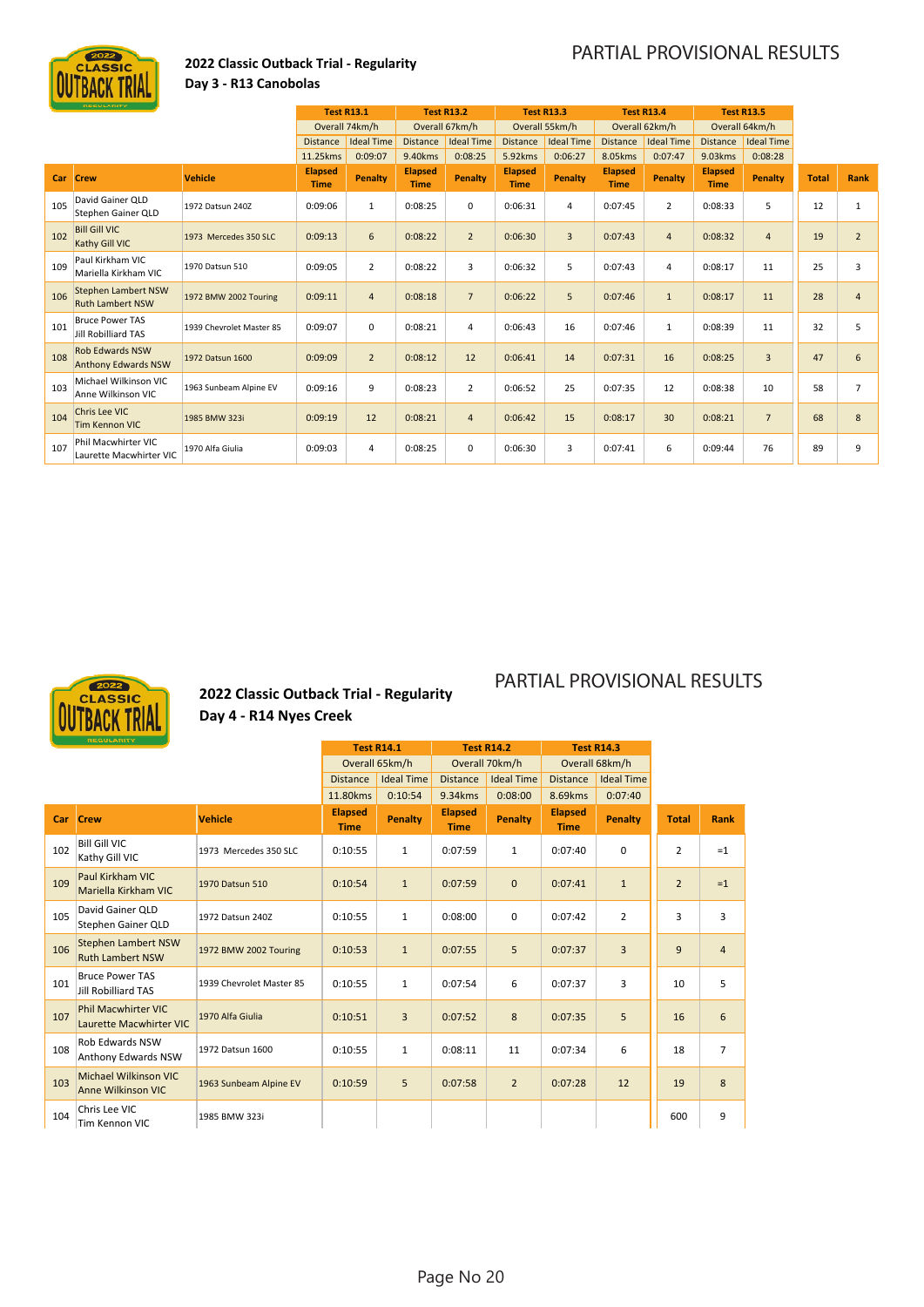PARTIAL PROVISIONAL RESULTS



### **2022 Classic Outback Trial ‐ Regularity Day 4 ‐ R15 Mt Macquarie**

| <b>REGULARITY</b> |                                                           |                          |                               | <b>Test R15.1</b> |                |                |
|-------------------|-----------------------------------------------------------|--------------------------|-------------------------------|-------------------|----------------|----------------|
|                   |                                                           |                          | Overall 62km/h                |                   |                |                |
|                   |                                                           |                          | <b>Distance</b>               | <b>Ideal Time</b> |                |                |
|                   |                                                           |                          | 12.93kms                      | 0:12:31           |                |                |
| Car               | <b>Crew</b>                                               | <b>Vehicle</b>           | <b>Elapsed</b><br><b>Time</b> | <b>Penalty</b>    | <b>Total</b>   | <b>Rank</b>    |
| 105               | David Gainer QLD<br>Stephen Gainer QLD                    | 1972 Datsun 240Z         | 0:12:31                       | $\Omega$          | $\Omega$       | $\mathbf{1}$   |
| 108               | <b>Rob Edwards NSW</b><br><b>Anthony Edwards NSW</b>      | 1972 Datsun 1600         | 0:12:33                       | $\overline{2}$    | $\overline{2}$ | $\overline{2}$ |
| 107               | Phil Macwhirter VIC<br>Laurette Macwhirter VIC            | 1970 Alfa Giulia         | 0:12:50                       | 19                | 19             | 3              |
| 101               | <b>Bruce Power TAS</b><br><b>Jill Robilliard TAS</b>      | 1939 Chevrolet Master 85 | 0:13:09                       | 38                | 38             | $\overline{4}$ |
| 109               | Paul Kirkham VIC<br>Mariella Kirkham VIC                  | 1970 Datsun 510          | 0:13:12                       | 41                | 41             | 5              |
| 102               | <b>Bill Gill VIC</b><br>Kathy Gill VIC                    | 1973 Mercedes 350 SLC    | 0:13:19                       | 48                | 48             | 6              |
| 106               | Stephen Lambert NSW<br><b>Ruth Lambert NSW</b>            | 1972 BMW 2002 Touring    | 0:13:39                       | 68                | 68             | $\overline{7}$ |
| 103               | <b>Michael Wilkinson VIC</b><br><b>Anne Wilkinson VIC</b> | 1963 Sunbeam Alpine EV   | 0:14:38                       | 127               | 127            | 8              |
| 104               | Chris Lee VIC<br>Tim Kennon VIC                           | 1985 BMW 323i            |                               |                   | 600            | 9              |



### **2022 Classic Outback Trial ‐ Regularity Day 4 ‐ R16 Fell Timber**

| <b>REGULARITY</b> |                                                              |                          |                                      | <b>Test R16.1</b> |                |                |
|-------------------|--------------------------------------------------------------|--------------------------|--------------------------------------|-------------------|----------------|----------------|
|                   |                                                              |                          |                                      | Overall 65km/h    |                |                |
|                   |                                                              |                          | <b>Ideal Time</b><br><b>Distance</b> |                   |                |                |
|                   |                                                              |                          | 7.70kms                              | 0:07:06           |                |                |
| Car               | <b>Crew</b>                                                  | <b>Vehicle</b>           | <b>Elapsed</b><br><b>Time</b>        | <b>Penalty</b>    | <b>Total</b>   | <b>Rank</b>    |
| 102               | <b>Bill Gill VIC</b><br>Kathy Gill VIC                       | 1973 Mercedes 350 SLC    | 0:07:06                              | $\Omega$          | 0              | $\mathbf{1}$   |
| 107               | <b>Phil Macwhirter VIC</b><br><b>Laurette Macwhirter VIC</b> | 1970 Alfa Giulia         | 0:07:05                              | $\mathbf{1}$      | $\mathbf{1}$   | $\overline{2}$ |
| 105               | David Gainer QLD<br>Stephen Gainer QLD                       | 1972 Datsun 240Z         | 0:07:08                              | $\overline{2}$    | $\overline{2}$ | $=$ 3          |
| 108               | <b>Rob Edwards NSW</b><br><b>Anthony Edwards NSW</b>         | 1972 Datsun 1600         | 0:07:04                              | $\overline{2}$    | $\overline{2}$ | $=$ 3          |
| 109               | Paul Kirkham VIC<br>Mariella Kirkham VIC                     | 1970 Datsun 510          | 0:07:08                              | $\overline{2}$    | 2              | $=$ 3          |
| 101               | <b>Bruce Power TAS</b><br><b>Jill Robilliard TAS</b>         | 1939 Chevrolet Master 85 | 0:07:11                              | 5                 | 5              | 6              |
| 103               | Michael Wilkinson VIC<br>Anne Wilkinson VIC                  | 1963 Sunbeam Alpine EV   | 0:06:54                              | 12                | 12             | $\overline{7}$ |
| 106               | <b>Stephen Lambert NSW</b><br><b>Ruth Lambert NSW</b>        | 1972 BMW 2002 Touring    | 0:06:41                              | 25                | 25             | 8              |
| 104               | Chris Lee VIC<br>Tim Kennon VIC                              | 1985 BMW 323i            |                                      |                   | 600            | 9              |